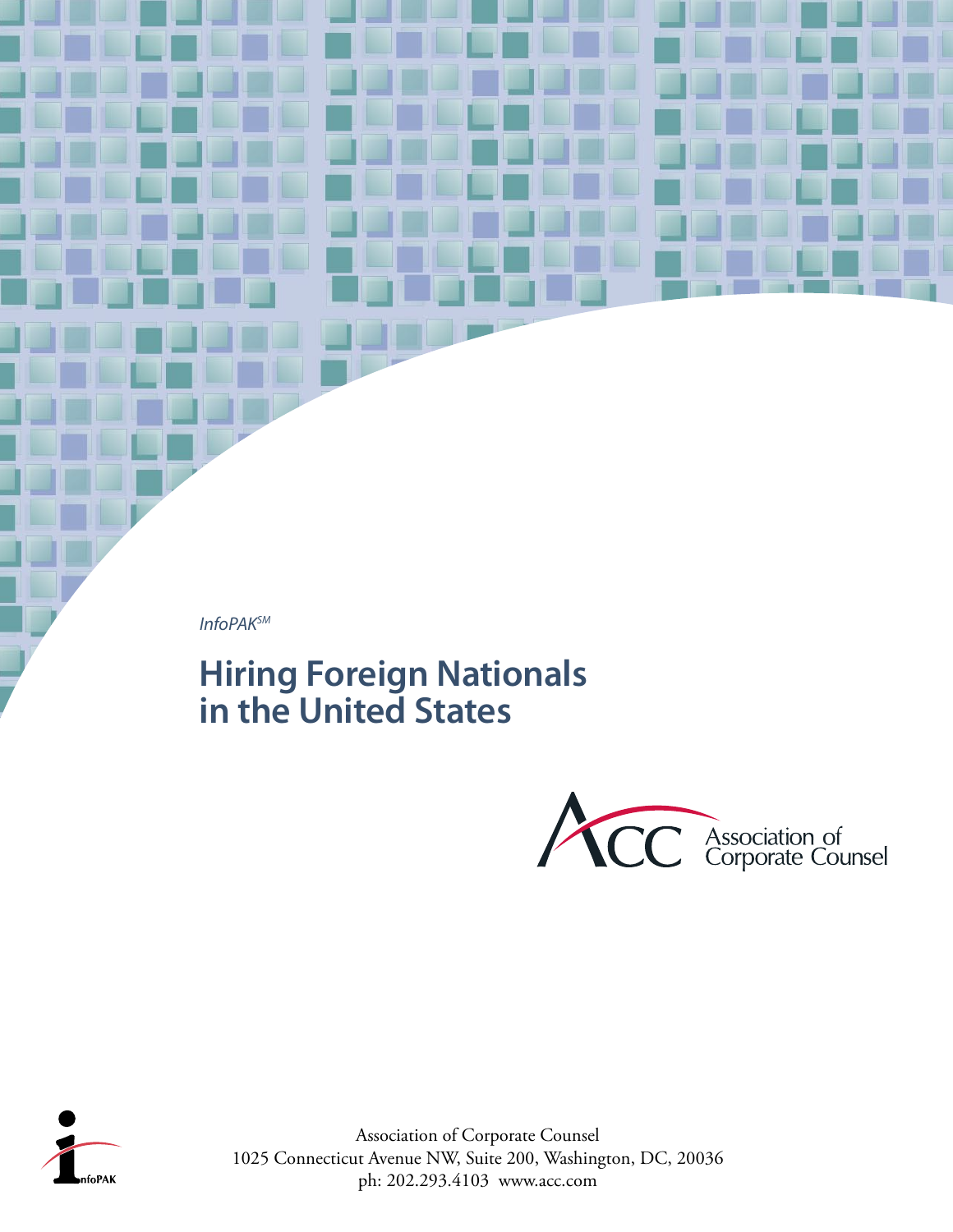# **Hiring Foreign Nationals in the United States**

Updated March 2007

Provided by the Association of Corporate Counsel 1025 Connecticut Avenue, Suite 200 Washington, D.C. 20036 Tel 202.293.4103 Fax 202.293.4107 www.acc.com

The following materials are intended to provide information for U.S. companies seeking to hire foreign nationals. This information does not represent legal advice and should not be relied on as such nor do the opinions expressed in this material reflect the views of ACC or its lawyers unless so stated. This InfoPAK is not intended to be a comprehensive statement on the subject but, rather, a handbook that provides practical information for the reader. We hope that you find this material useful. Thank you for contacting the Association of Corporate Counsel.

This InfoPAK has been prepared and is being sponsored by the law firm of

**Igbanugo Partners Int'l Law Firm PLLC** 

(www.igbanugolaw.com).1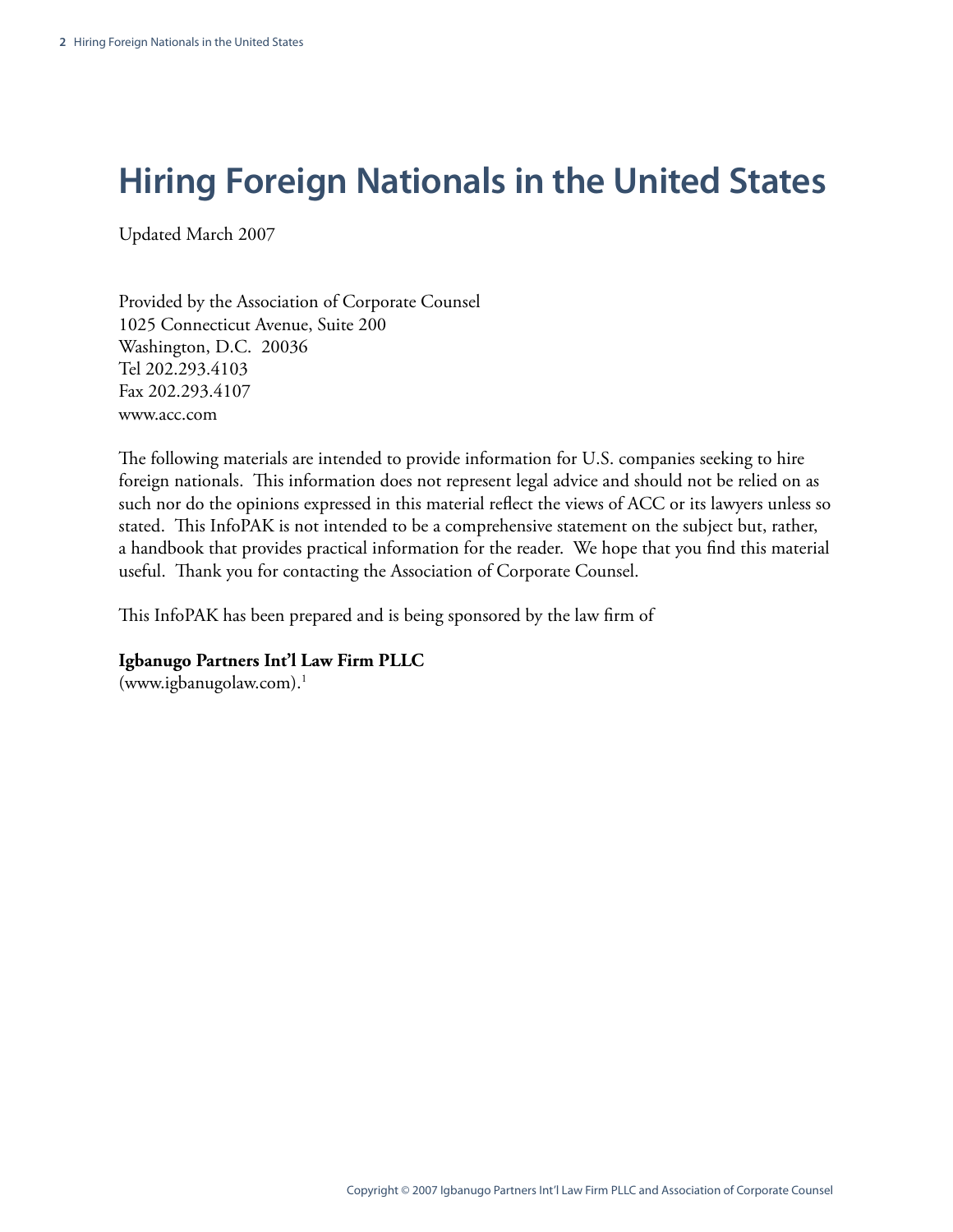# **Contents**

| ı.  |                                                                                                                         |
|-----|-------------------------------------------------------------------------------------------------------------------------|
| Ш.  |                                                                                                                         |
|     | A. H-1B (Professional Worker)                                                                                           |
|     | 1. Initial Hiring Stage                                                                                                 |
|     | 2. Preparing/Filing the Petition                                                                                        |
|     | 3. Compliance and Visa Maintenance                                                                                      |
|     | 4. Maintaining the LCA Forms and Public Access Files                                                                    |
|     | B. L-Visa                                                                                                               |
|     | 1. L-1A (Multinational Managers/Executives)                                                                             |
|     | a. Initial Hiring Stage                                                                                                 |
|     | b. Preparing/Filing the Petition                                                                                        |
|     | c. Compliance and Visa Maintenance                                                                                      |
|     | 2. L-1B (Specialized Knowledge)                                                                                         |
|     | C. TN Application (Canada and Mexico)                                                                                   |
|     | 1. NAFTA Professional Job Series List<br>2. Initial Hire and Transfer to the U.S.                                       |
|     |                                                                                                                         |
|     | 3. Presenting the TN Packet to the Pre-Flight Inspection or Port of Entry Officer<br>4. Compliance and Visa Maintenance |
|     | $D. O-1/P$ Visa                                                                                                         |
|     | 1. Initial Hire and Transfer to the U.S.                                                                                |
|     | 2. Preparing/Filing the Petition                                                                                        |
|     | 3. Compliance and Visa Maintenance                                                                                      |
|     | E. B-1/B-2 Visa Waiver Program/Western Hemisphere Travel Initiative                                                     |
|     | F. Employer Sanctions                                                                                                   |
|     | 1. Employer's Responsibility for I-9                                                                                    |
|     | 2. Penalties for I-9 Violations                                                                                         |
|     | 3. Discrimination                                                                                                       |
| Ш.  | <b>Transitioning from Non-immigrant (Temporary) Residency Status</b><br>to Immigrant (Permanent) Residency Status 33    |
|     | A. Employment-Based First Preference (EB-1)                                                                             |
|     | 1. Extraordinary Ability                                                                                                |
|     | 2. Outstanding Professor or Researcher                                                                                  |
|     | 3. Multinational Managers/Executives                                                                                    |
|     | B. Employment-Based Second Preference (EB-2)                                                                            |
|     | 1. National Interest Waiver                                                                                             |
|     | C. Employment-Based Third Preference (EB-3)                                                                             |
|     | D. The Labor Certification Application.                                                                                 |
|     | a. Regular Labor Certification                                                                                          |
|     | b. Reduction in Recruitment (RIR)                                                                                       |
|     | c. PERM                                                                                                                 |
|     | E. Adjustment of Status Application (Green Card)                                                                        |
| IV. |                                                                                                                         |
| v.  |                                                                                                                         |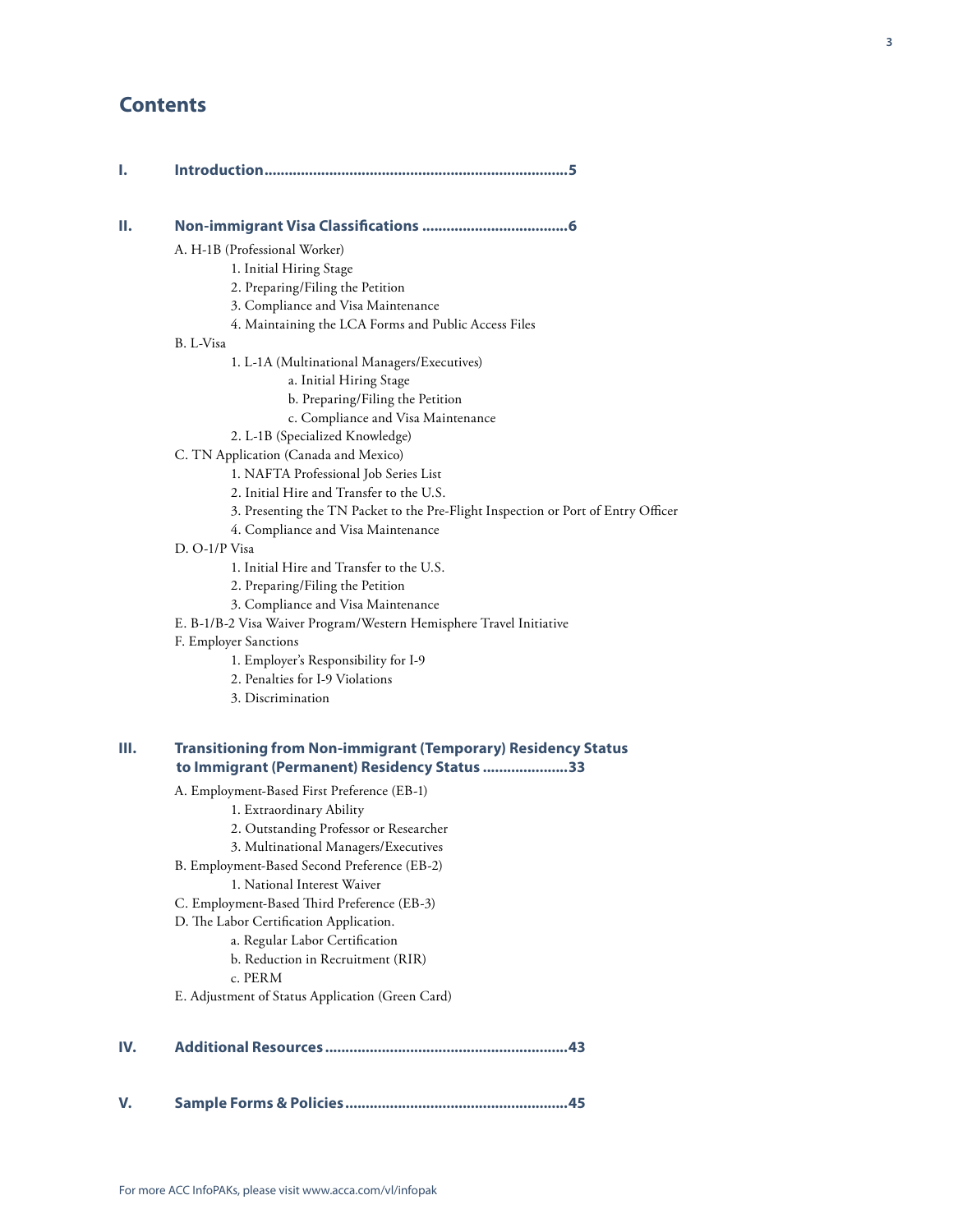Sample Letter: In support of Petition for L-1B visa

| VI.   |                                                  |
|-------|--------------------------------------------------|
| VII.  | <b>Major Government Agencies Involved in the</b> |
| VIII. |                                                  |
|       | About Igbanugo Partners Int'l Law Firm PLLC 58   |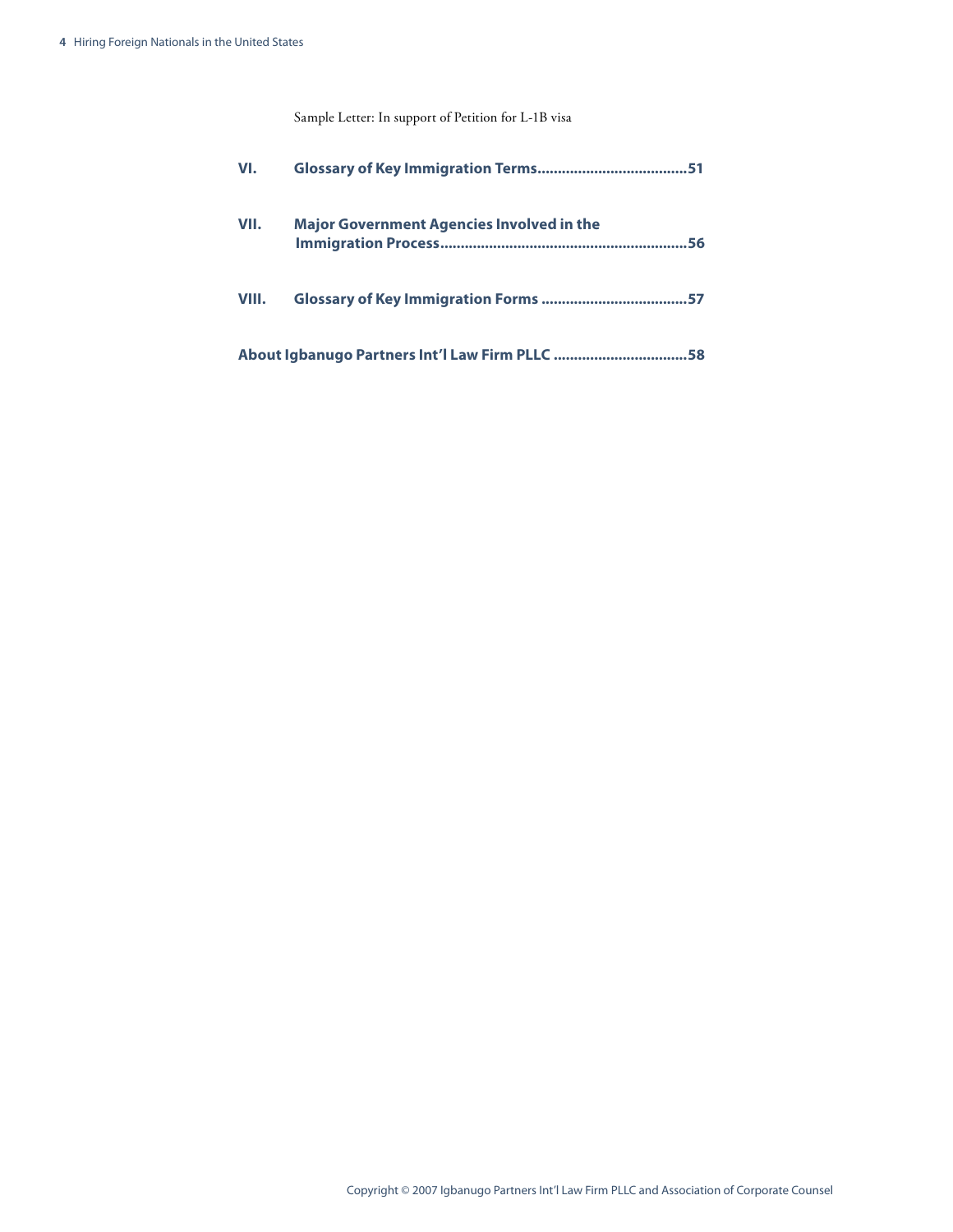# **I. Introduction**

There are various ways that a foreign national can immigrate to the United States:

- (1) Through family-based immigration
- (2) Through the diversity lottery program
- (3) Through a grant of political asylum
- (4) Through employment-based immigration.

Before considering whether to sponsor employment-based permanent residence, employers typically sponsor foreign nationals for temporary employment in an appropriate non-immigrant category. Accordingly, for purposes of this InfoPAK<sup>SM</sup>, we will focus on employment-based immigration, which involves a corporation's sponsorship of a foreign national to work with the sponsoring company and live in the United States.

Company-sponsored employment authorization for foreign nationals can be divided into two categories:

**(1) Non-immigrant status**: a specific employer may seek authorization to hire a foreign national for a limited period of time; and

**(2) Immigrant status or permanent residency**: an employer may sponsor a foreign national for permanent residence. A permanent position for immigration purposes is defined as a "relationship of continuing or lasting nature, as distinguished from temporary, but a relationship may be permanent even though it is one that may be dissolved eventually at the instance of either of the United States employer or the individual, in accordance with law."2

Employers should be aware that permanent resident status does not restrict the foreign national's employment to the sponsoring company. This status, although considered "permanent," only continues as long as the individual maintains the intent to reside in the U.S. and is not convicted of certain crimes that are grounds for removal. Individuals may lose their permanent resident status involuntarily if the government establishes that permanent residency has been "abandoned."3

Permanent residents may eventually apply for United States citizenship. Becoming a citizen provides additional benefits such as the chance to sponsor family members for immigration, the right to vote, the ability to run for political office, the opportunity to work in positions that require a security clearance, and protection from deportation or removal. The basic requirements for U.S. citizenship through naturalization are five years of continuous residence in the United States, good moral character, and knowledge of the English language, American history and civics.

If a company wishes to hire and sponsor a foreign national, it usually starts by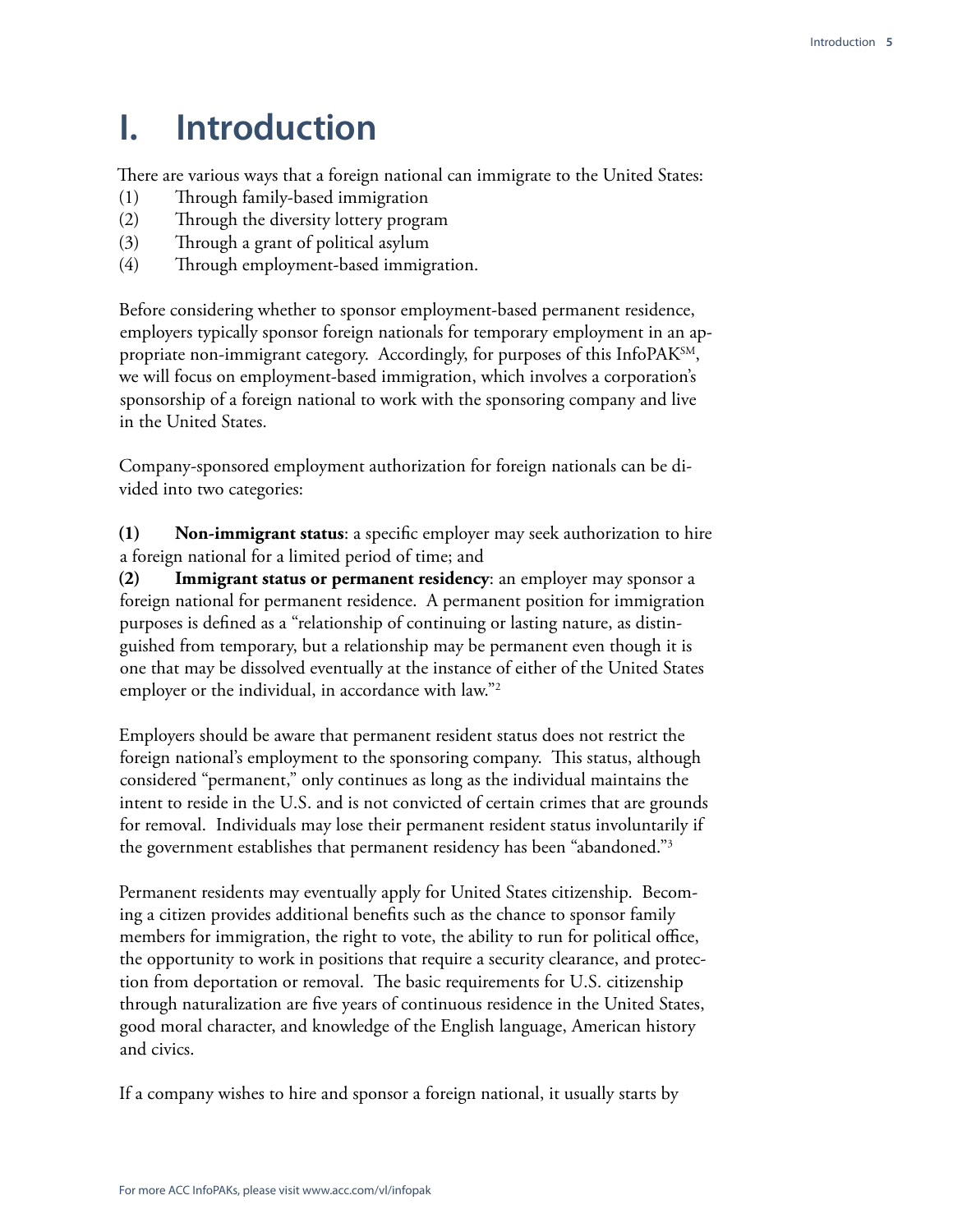employing the foreign national under a non-immigrant (temporary) employmentbased visa status. Non-immigrants are admitted for a specific purpose and a temporary period of time. Most visa categories are defined in the Immigration and Nationality Act §101(a)(15), 8 U.S.C. §1101(a)(15). We commonly refer to visa categories by the letter and number that denotes their subsections in  $$101(a)(15)$ such as B-1, E-1, F-1, H-1B, J-1, L-1, and so on.

These visa categories have expiration dates and the sponsoring employer or the individual must renew the visa status within a certain period.<sup>4</sup> Further, many of the non-immigrant visa categories have a maximum period of validity after which they cannot be renewed. After their visa status has expired, foreign nationals must be able to rely on a different non-immigrant visa status or be in the process of gaining their permanent residency (or green card) status. If a company wants a foreign national to continue working without interruption the company must be time-conscious in filing extension petitions and initiating the immigrant (permanent) visa process.

The following sections contain visa-specific strategies for hiring and maintaining uninterrupted employment of foreign nationals. The visas categories addressed<sup>5</sup> are:

**Non-immigrant Visas**: H-1B, L-1A/L-1B, TN, O, P, and B-1/B-2, including VWP **Immigrant Visas/ Permanent Residency**: EB-1, EB-2, and EB-3

# **II. Non-Immigrant Visa Classifications**

# **A. H-1B (Professional Worker)**

The most common non-immigrant category for temporary employment is the H-1B visa category. H-1B status is available to those individuals whose services are sought by a U.S. employer in a "specialty occupation." Specialty occupations are jobs that require at least a bachelor's degree or the equivalent in a specific field.

This visa category provides a mechanism for employers to hire temporary professional workers. This category covers a variety of occupational fields that normally require a bachelor's degree or equivalent in a professional field.6 The key issues in determining eligibility for H-1B status are (a) whether the position is a specialty occupation and (b) whether the beneficiary meets the requirements for the specialty occupation.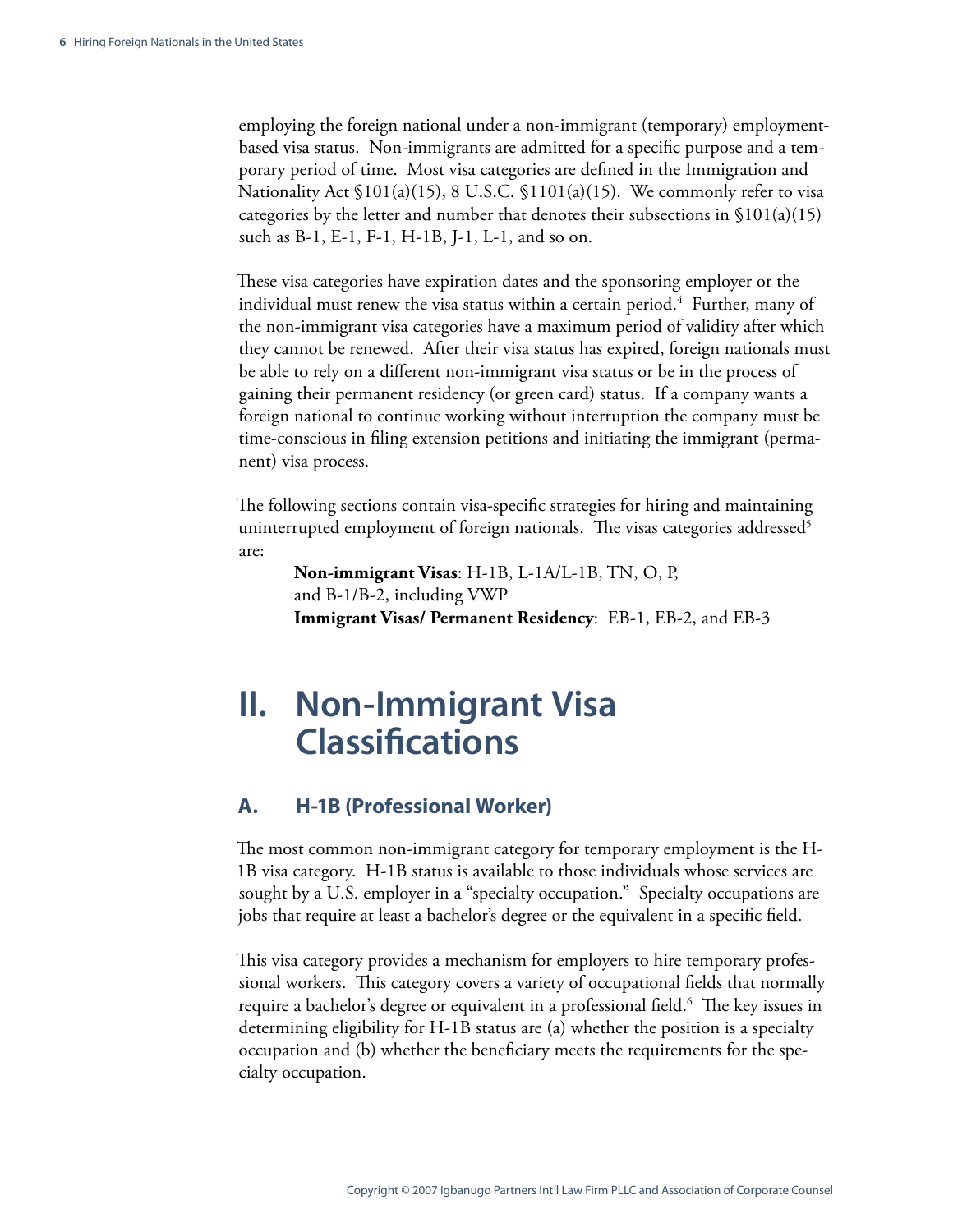Under the H-1B visa, the company can hire a foreign national for up to six years with an option to extend this temporary status beyond the six-year limit if the company is in the process of sponsoring the foreign national for permanent residence.

The following are the customary steps taken by companies when hiring a foreign national under the H-1B visa category.7

### **1. Initial Hiring Stage**

- **a) New Employee File - Once the company has decided to hire a foreign national, the company should develop a file that includes his or her personal information.8 The file should also include:**
	- (i) A copy of the foreign national's resume with detailed descriptions of jobs held following completion of his or her baccalaureate studies, dates of employment and titles held;
	- (ii) A copy of any university-level educational degrees and/or diplomas received with major field of study indicated on the degree or photocopies of academic transcripts or a letter from the university confirming the foreign national's field of study, including an educational credential evaluation if the degree is from a foreign university;
	- (iii) A copy of the entire passports of the foreign national and his or her family if traveling to the U.S. (including any visa stamps);
	- (iv) A copy of I-94 card and any USCIS-issued documents relating to all prior stays in the U.S. (*i.e*., Forms I-797, I-20, IAP-66, etc.);
	- (v) A copy of the offer letter confirming U.S. job location, title of the job to be performed, and salary;
	- (vi) A detailed job description including job duties and position requirements; and
	- (vii) Hiring manager contact information. The hiring manager is a helpful resource to the immigration attorney because he or she can provide the necessary information pertaining to the company and the specifics of the job. Developing this file not only creates a paper trail (essential to maintaining immigration status and complying with immigration regulations) but it also can serve as a resource for the immigration counsel to use in preparing the petition.<sup>9</sup>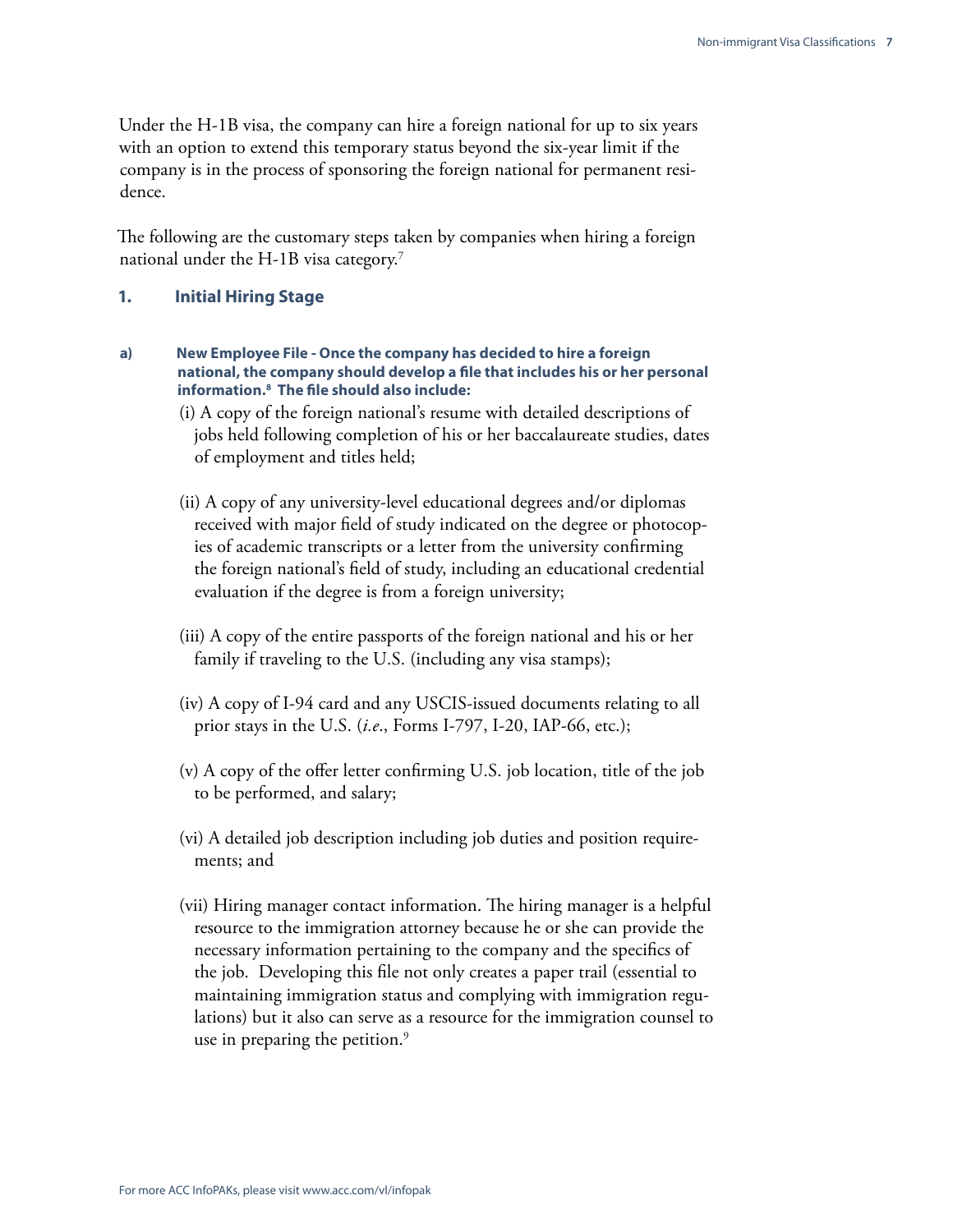### **2. Preparing/Filing the Petition**

### **a) Labor Condition Application (LCA)10**

This is required for each H-1B non-immigrant. The purpose of the Labor Condition Application<sup>11</sup> is to ensure that neither U.S. workers nor foreign nationals are adversely affected by the wages and working conditions proposed in the H-1B petition. The LCA contains basic information about the proposed H-1B employment including the rate of pay, period of employment, and work location. By completing and submitting the LCA, the employer agrees to several attestations regarding the wages, working conditions, and benefits to be provided to the H-1B employee. The employer must document compliance with the LCA requirements in a public access file.<sup>12</sup>

### **b) Form I-129**

Once the attorney receives the approved Labor Condition Application, as well as a copy of the foreign national's file, the attorney will need to complete certain USCIS forms such as the: Form I-129, Form 129H, Form I-129 H-1B Data Collection Supplement with original signature; and Form G-28 (Attorney Representation). In addition, the attorney will need to prepare documentation that establishes that the position, as well as the H-1B foreign national's credentials, meet the statutory requirements. This information collectively is often referred to as the petition and should be filed with USCIS.13

### **c) Processing Time**

The processing time for a decision on the petition depends on the backlog at the USCIS service center where the petition is filed and may take between 60 and 120 days. Before filing a petition, employers are advised to check current processing times at the service center where the petition will be decided. Within approximately one to three weeks of filing the petition, you should receive a "Receipt Notice" from USCIS, which indicates the approximate processing time of approval or denial.

#### **d) Filing Fee**

The regular filing fee for this type of petition is \$190 for standard processing, training fee of \$750 (for employers with 25 or less employees) or \$1,500 for employers with 25 or more employees and \$500 anti-fraud prevention and detection fee made payable to the USCIS.<sup>14</sup> An employer may choose to use premium processing to expedite the case. The employer pays an additional \$1,000 premium processing fee and files Form I-907. USCIS will then issue an approval notice or take other appropriate action on the petition within 15 calendar days

### **3. Compliance and Visa Maintenance**

#### **a) Approval of H-1B Petition**

The petitioning employer will receive an approval notice (Form I-797). If the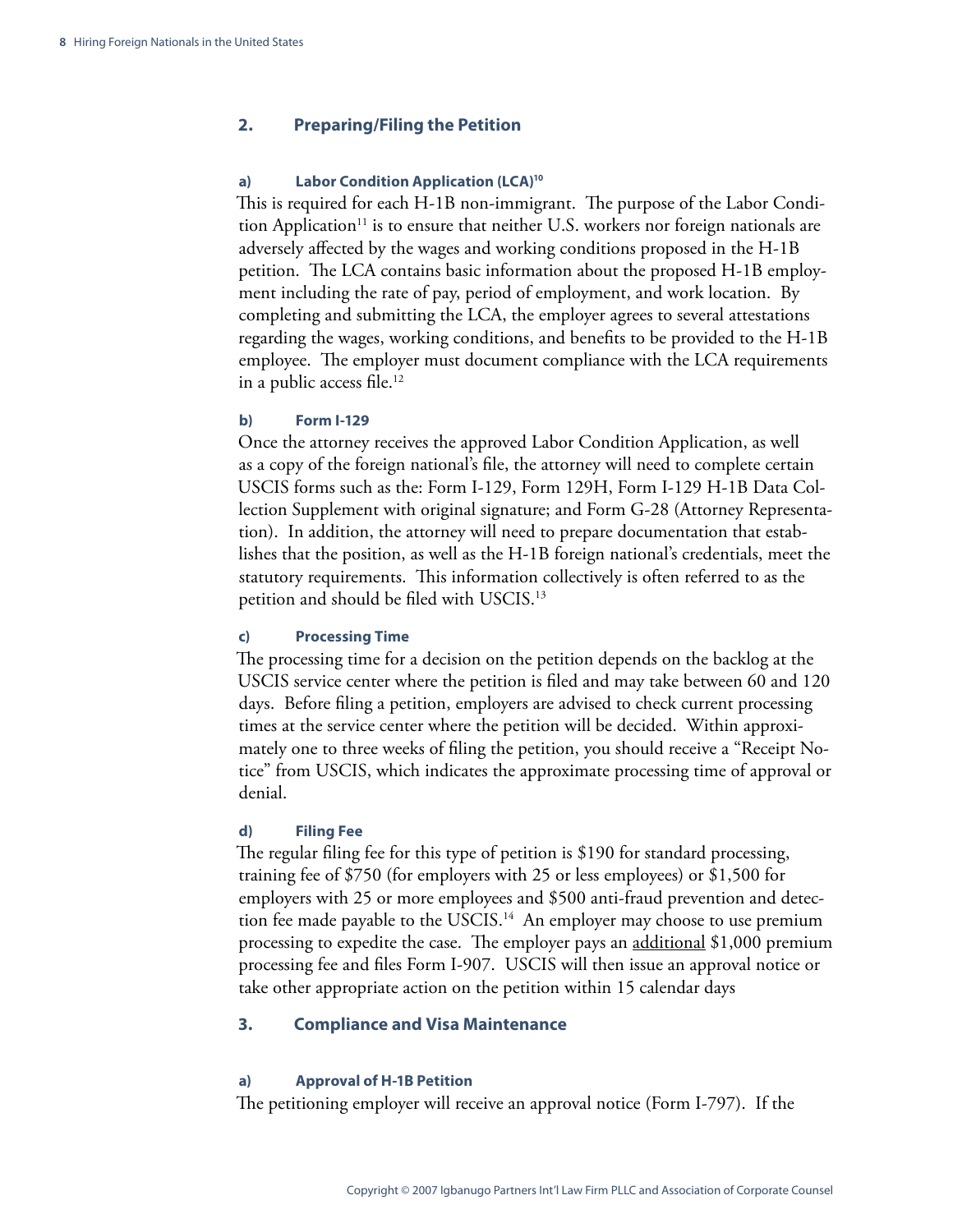foreign national is already in the U.S., and a change of status is approved, he or she may normally start working on the authorized start date in the approval notice. If the foreign national is overseas, he or she will use the original approval notice with Form DS-156 to apply for the H-1B visa with a consular officer at an American embassy or consulate.15 The foreign national's immediate family members (spouse and unmarried children under age 21) will need to apply for the H-4 visa based on the principal foreign national's H-1B approval. Although a visa petition need not be filed for derivative beneficiaries who are outside the United States, the immediate family members (*i.e*., spouse and children under the age of 21) need to show proof of relationship to the H-1B beneficiary through a valid marriage certificate for the spouse and birth certificates for the children.

#### **b) The Foreign National's Stay in the U.S.**

Once the foreign national has entered the U.S. with a valid H-1B visa, he or she may start working immediately. The spouse and children, however, are not allowed to work under the derivative H-4 status. As previously mentioned, the initial H-1B petition may be granted for up to three years, with an option to extend an additional three years. Any time not used is tolled and will be allotted to the foreign national until the maximum six-year period has been reached. When the initial three-year period is nearing its expiration, the company must file an H-1B extension with the appropriate USCIS service center if it wants to continue to employ the foreign national. With good advance planning, an extension can be filed and approved prior to the expiration of the foreign national's existing H-1B status.<sup>16</sup> However, even if an extension is not granted prior to the expiration of the initial three-year visa period, a foreign national can still remain on a company payroll as long as the extension was filed before the current H-1B petition expired. In this situation, while the foreign national can continue working and stay on payroll, the H-1B employee and his or her family cannot engage in international travel until they have received their H-1B extension approval notices from USCIS, which are required to obtain new visas at an appropriate U.S. consulate. Employers have certain obligations if an H-1B employee is dismissed during the H-1B period, including liability for the reasonable costs of return transportation of the beneficiary abroad (last place of residence) and the obligation to withdraw the H-1B petition. An employer's letter to the USCIS withdrawing the H-1B petition ensures that it is no longer obligated to comply with the LCA requirements, including the agreement to pay the required wage, for the employee who has been terminated.

#### **c). H-1B Transfers**

Because an approved H-1B petition is employer specific, companies that wish to hire a foreign national who already has H-1B status through another company will need to file a new petition. Despite having to file a new petition, a company still benefits from hiring someone who already has H-1B status through a different employer:

■ First, that person is exempt from the H-1B annual cap of 65,000 because he or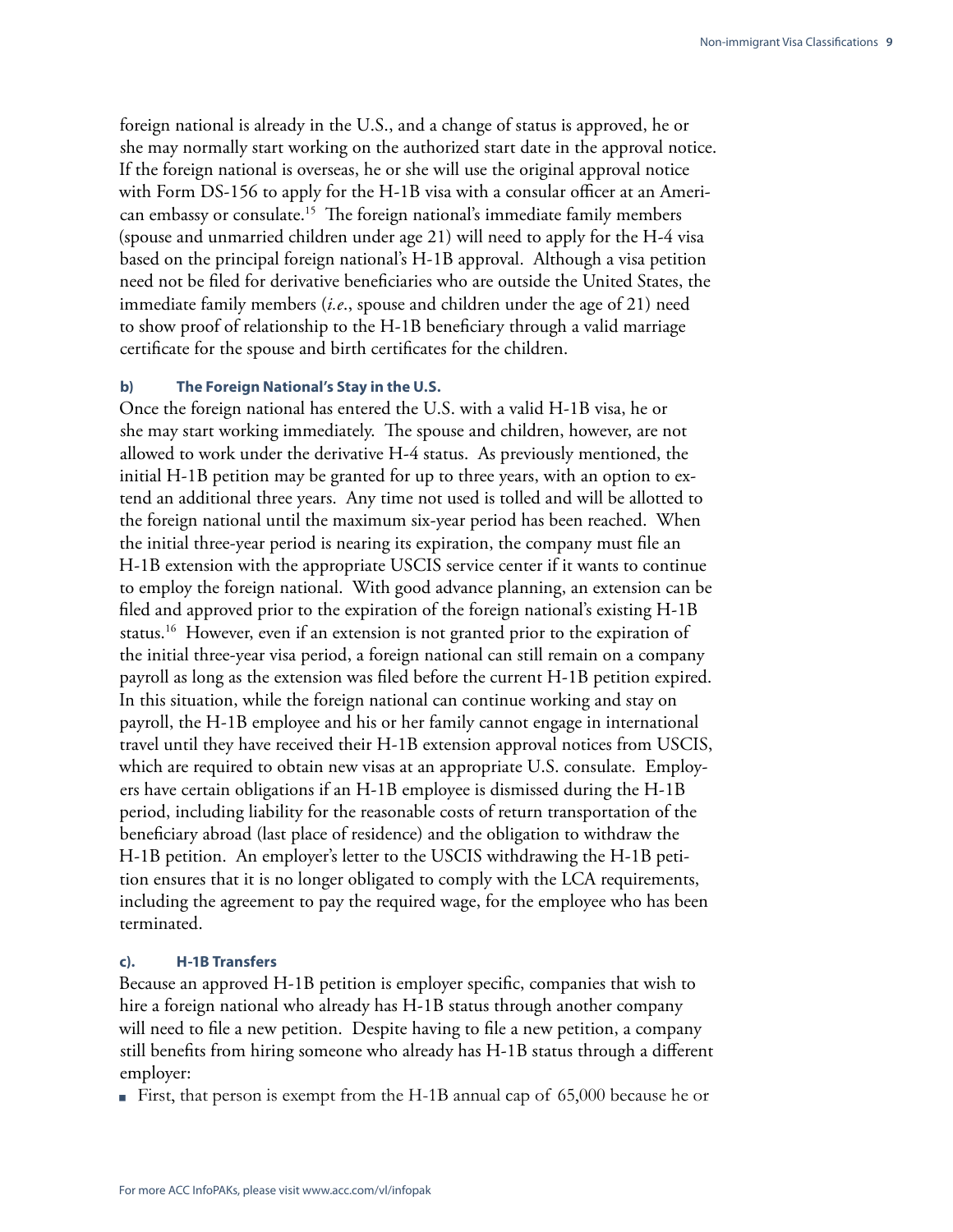she has been previously counted. Any person who has been counted against the cap within six years before the approval of the petition will not be counted again unless that person has been out of the country for more than one year and would have another full six years of eligibility.<sup>17</sup>

■ Second, that person may be able to start working when the new H-1B petition is filed instead of having to wait for the petition to be approved. The statute providing for the increased portability of H-1B status authorizes the new employee who previously had H-1B status to start working upon the filing of a new petition if that person has been lawfully admitted into the United States, the employer has filed a new non-frivolous H-1B petition on the person's behalf during his or her period of authorized stay, and the H-1B beneficiary has not been employed without authorization.18

### **d). H-1B Annual Cap**

The annual quota of H-1B visas available has become a critical part of the H-1B filing strategy since October 1, 2003, when the temporary increase to 195,000 available H-1B visas that began in fiscal year 2001 reverted back to 65,000 beginning in fiscal year 2004.<sup>19</sup> The 2007 cap was reached only a couple months into the 2007 fiscal year and it will almost certainly be reached as quickly in fiscal year 2008. Without legislative relief from the H-1B cap, companies will need to file new H-1B petitions on or near April 1, which is the earliest that new petitions may be filed before the new fiscal year begins each October 1.<sup>20</sup> In addition to those filed for individuals previously counted against the cap, H-1B petitions that are exempt from the cap include those filed by institutions of higher education or related nonprofit entities and by nonprofit or governmental research organizations.<sup>21</sup>

### **4. Maintaining the LCA Forms and Public Access Files:**

- **a) The Labor Condition Application (LCA) is intended to ensure that the employment of an H-1B worker does not adversely affect the working conditions of workers similarly employed in the area. The Department of Labor (DOL) must certify the LCA before the H-1B petition may be approved by the USCIS. To comply with DOL's regulations for H-1B employees, the employer should take the following steps:**
	- (i) Obtain two original, certified LCA forms and the public access file materials to be completed and maintained by your office.
	- (ii) Sign the LCA forms, retain one, and submit one to USCIS with the H-1B petition.
	- (iii) Provide notice of the filing of the LCA to the collective bargaining representative, if any. If there is none, the employer must post notices of filing the LCA. The two additional LCA forms or notices of filing must be posted for 10 days in two conspicuous locations at the site where the employee will work. Appropriate locations for the posting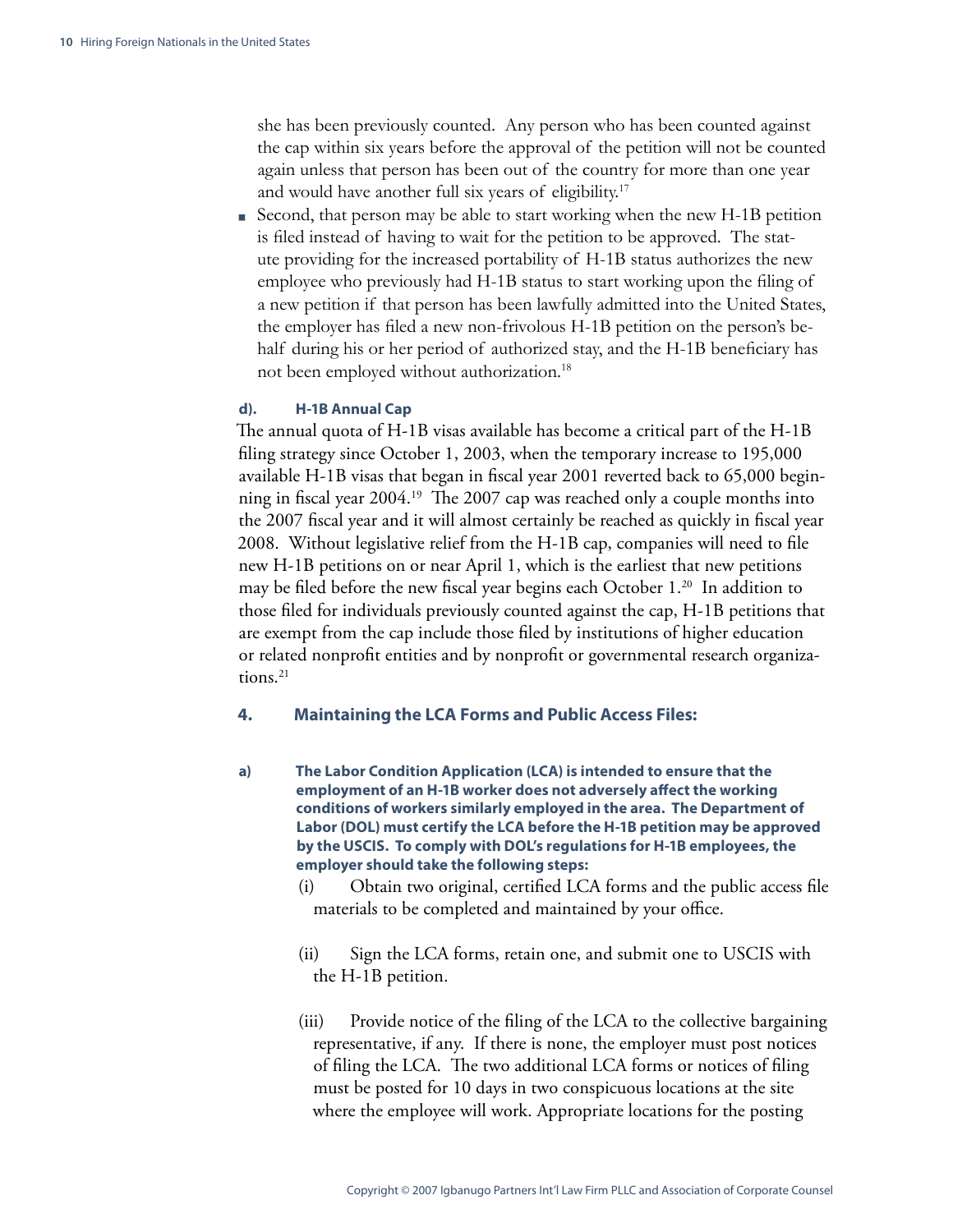include, but are not limited to, locations in the immediate proximity of wage and hour notices. The posting must commence within 30 days of the date the LCA is filed with the U.S. Department of Labor and remain posted for ten days.

(iv) Maintain a public access file for every LCA filed. This file should be kept separate from other employment and Form I-9 records for the employee. The public access file must be maintained for at least one year after the period of employment indicated on the LCA, one year from the date the LCA was withdrawn, or, if a timely complaint is filed, until the complaint is resolved.

### **Best Practice Tip:**

### **The Public Access File should include the following:**

- Copy of the Certified LCA with cover pages.
- Completed and signed copies of the posted notice announcing the filing of the LCA.
- Actual Wage Memorandum with a clear explanation of the system used to set the actual wage for workers in the employee's occupation.
- Prevailing Wage Memorandum with a statement verifying the employee's current salary. The LCA certifies that this salary is the higher of the actual or prevailing wage level. The CIS-approved source used to determine the prevailing wage level should be listed.
- A description of the source of the prevailing wage determination for this LCA. ■
- Wage rate to be paid employee with updates as necessary.
- Summary of benefits offered to US workers in same occupation.

**Note: It may be helpful to conduct regular audits of the LCA postings and public access files to ensure compliance.**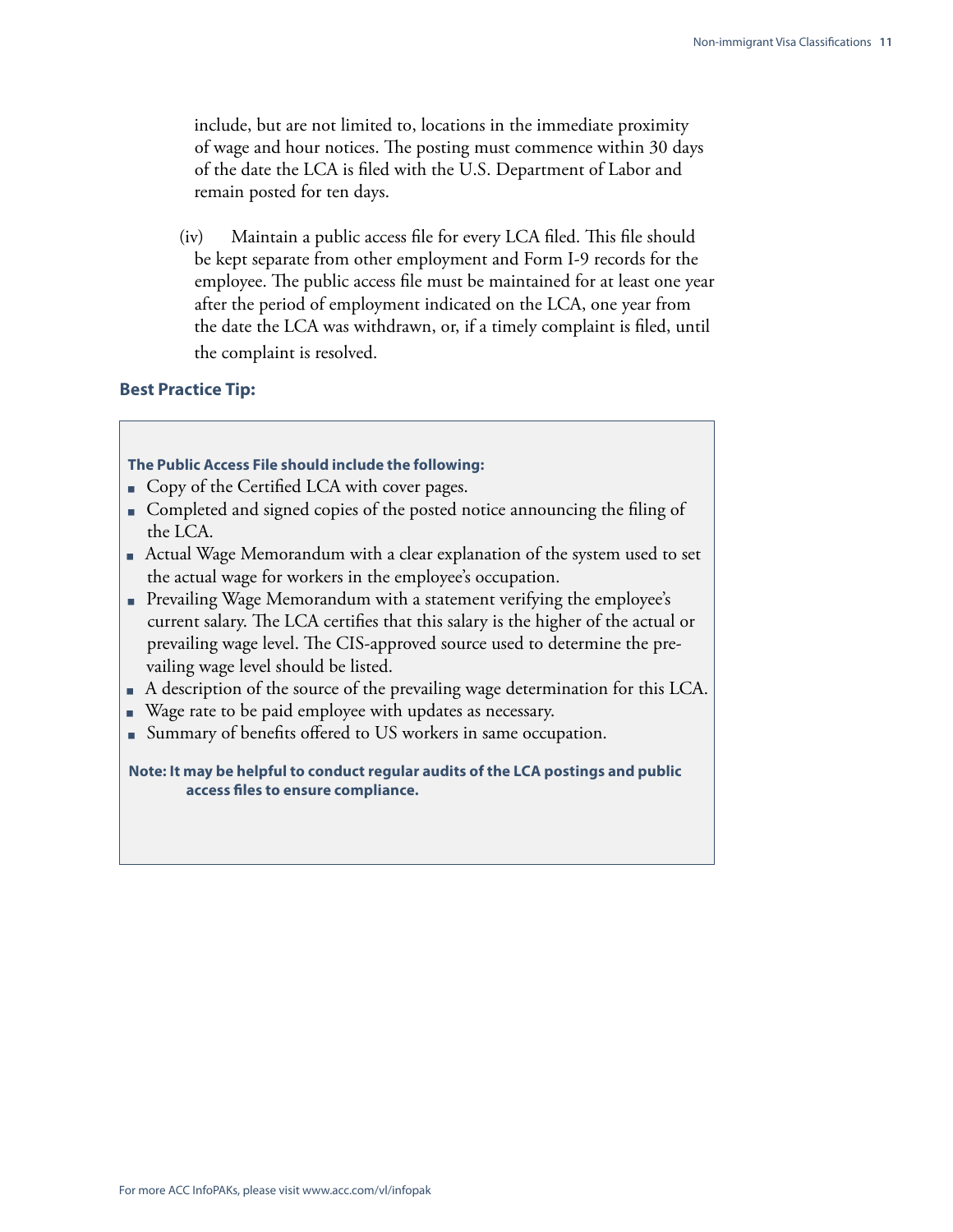### **H-1B Petition Checklist**

### **The requirements for an H-1B petition are as follows22:**

- Employer must be a U. S. person or entity.
- Employee's occupation must be a specialty occupation.
- Employee must be qualified for the specialty occupation and possess a bachelor's or higher degree (or its foreign equivalent, as determined by a person entitled to perform such evaluations) in a field related to the occupation.
- Wage paid must be 100 percent of the wage for equivalent positions in the geographic region where the employee will be working unless the occupation is covered under the Service Contract Act.
- Employee must have obtained any licenses, certificates, or degrees required for the specialty occupation.

**To determine whether your job candidate meets these requirements, you will need to assemble and review the following documentation from the candidate:**

- Passport (photo page plus any visas and entry stamps).
- Resume or curriculum vita (as detailed as possible).
- Marriage certificate.
- Spouse and children's passports.
- Copies of all transcripts, certificates, and degrees obtained since high school.
- 1-94 Departure Record (white card), Form I-20, and/or Form IAP-66 or DS-2019 (where available).
- Spouse and children's 1-94 Departure Records, Forms I-20, and/or Forms IAP-66 or DS-2019 (where available).

**You will also need a detailed job description of the proposed employment from your human resources department.**

| <b>Visa Type And Designation</b>   | <b>Professional Worker in a Specialty Occupation</b><br>$(H-1B)$                                                                                                                                                                |
|------------------------------------|---------------------------------------------------------------------------------------------------------------------------------------------------------------------------------------------------------------------------------|
| <b>Governing Provisions Of Law</b> | $\cdot$ INA § 101(a)(15)(H)<br>$\cdot$ 8 USC § 1101(a)(15)(H), 1182(n), 1184(g),(i), and (m).<br>• 8 CFR § 214.2(h); 22 CFR § § 655.730-.760; 22 CFR §<br>41.53                                                                 |
| <b>Purpose And Usage</b>           | • Permits employers to fill professional level positions<br>requiring at least a bachelor's degree in the profes-<br>sional field of endeavor.<br>• Amenable to "dual intent" doctrine (non-immigrant<br>and immigrant intent). |

### The following chart summarizes the H-1B category: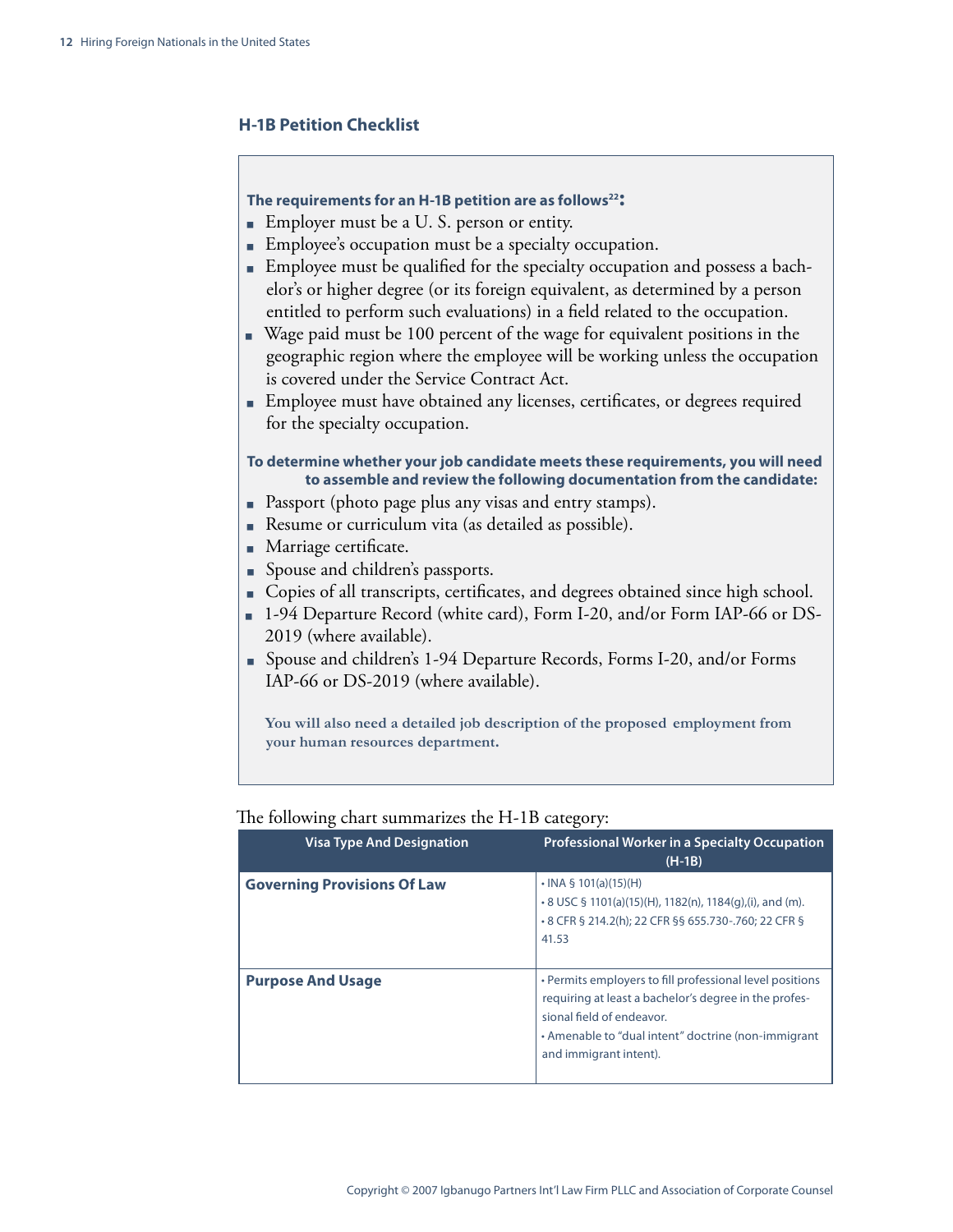| <b>Summary Of Eligibility Requirements</b><br><b>Application Procedure</b>                                                                                                                                                                                                                                  | • Job requires a person with at least a bachelor's<br>degree to fill a "specialty occupation."<br>. Alien beneficiary possesses equivalent of U.S.<br>bachelor's degree or higher in a specific specialty<br>and full state licensure (if license required to practice<br>profession.)<br>. Employer must offer prevailing wage that meets DOL<br>criteria.<br>• Employer obtains prevailing wage determination for                                                                                                                                                               |
|-------------------------------------------------------------------------------------------------------------------------------------------------------------------------------------------------------------------------------------------------------------------------------------------------------------|-----------------------------------------------------------------------------------------------------------------------------------------------------------------------------------------------------------------------------------------------------------------------------------------------------------------------------------------------------------------------------------------------------------------------------------------------------------------------------------------------------------------------------------------------------------------------------------|
| Eligibility for nonimmigrant visas varies significantly<br>from one category to another. Most visas require<br>the filing of a predicate petition with U.S. Citizenship<br>& Immigration Services while a few visa categories<br>require the alien applicant to apply directly to a U.S.<br>Embassy abroad. | the offered position.<br>• Employer files Form ETA-9035 (Labor Condition<br>Application) and complies with internal posting and<br>record-keeping requirements.<br>• Employer files Form I-129 and essential support-<br>ing documents with USCIS Service Center that has<br>jurisdiction over the area where the beneficiary will<br>be performing services.<br>· If alien beneficiary is overseas, he/she must present<br>approval notice to U.S. Embassy or Consular Post<br>in order to obtain visa. If in the U.S. in legal status,<br>he/she must apply for change to H-1B. |
| <b>Duration Of Status</b>                                                                                                                                                                                                                                                                                   | Initial admission for up to three years with one exten-<br>sion for an additional three years (six years total).<br>Additional extensions permitted if alien is beneficiary<br>of Labor Certification Application which has been<br>pending for one year.                                                                                                                                                                                                                                                                                                                         |
| <b>Derivative Status For Eligible Family</b><br><b>Members Of Principal Applicant</b>                                                                                                                                                                                                                       | $H - 4$                                                                                                                                                                                                                                                                                                                                                                                                                                                                                                                                                                           |

## **B. L-1 Visa Intra-Company Transferees - L-1A (Multinational Managers/Executives) & L-1B (Specialized Knowledge) Visa Categories**

The L-1 intra-company transferee classification is a useful device for multinational companies that wish to transfer executives, managers, and employees with specialized knowledge from overseas to the United States. There are four statutory requirements that a U.S. company and foreign national employee must meet when filing the L-1 visa: $23$ 

- The foreign employee must have worked for the transferring company outside the U.S. for at least one continuous year over the last three years;<sup>24</sup>
- The employee must be an executive or a manager (L-1A) or have specialized knowledge (L-1B);
- The transferring company must be active before and after the transfer; and
- The U.S. company must be a parent, branch, subsidiary or affiliate of the transferring company abroad, and it must be doing business as an employer in the United States and in at least one other country through a qualifying relationship.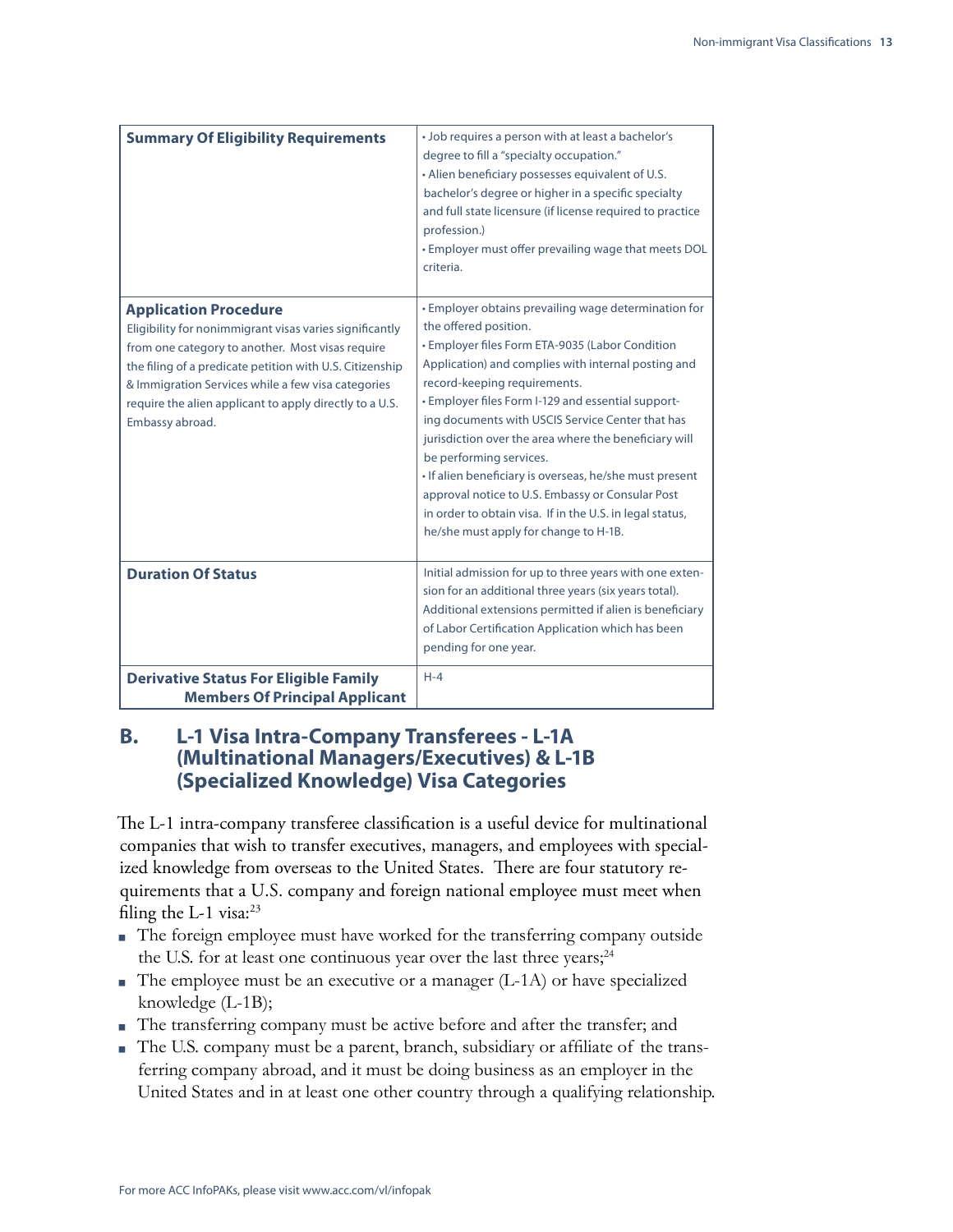### **1. L-1A Multinational Managers/Executives**

### **a) Initial Transfer to the U.S.**

- (i) Previous Job Requirements The L-1A visa category is available for intra-company transferees<sup>25</sup> who have maintained a position as a manager or executive for a total of one year prior to filing the L-1A visa petition. 26
- (ii) Period of Stay in the U.S. Under the L-1A visa category, the foreign national is usually granted an initial three-year period to work and live in the U.S. with two, two-year extension periods thereafter for a total of a seven years under this visa.<sup>27</sup>

### **b) Preparing/Filing the Petition**

- Preliminary Documents As with the H-1B, the company should create and maintain a file for the incoming foreign national for its own records as well as for the immigration attorney filing the petition.<sup>28</sup> In addition to the foreign national's personal information listed under the H-1B discussion, the file should also contain:
- A detailed description of U.S. and overseas job duties with a description of the specific function of the department managed by the foreign national including an explanation of the essential nature of the function;
- Types of discretionary decisions rendered with minimal supervision; ■
- Sales and profit goals; ■
- Budgetary authority; and ■
- Titles of subordinate staff and collaborating colleagues as well as organizational charts denoting the hierarchy of the various positions within the department.
- (ii) Processing Time Processing time for a decision on the petition depends on the backlog at USCIS and may take between 30 and 90 days.29 Petitions are made on Form I-129 with the L supplement and filed at the appropriate USCIS service center. Within approximately one to three weeks of filing the petition, you should receive a "Receipt Notice" from USCIS with the file number and the estimated processing time.
- (iii) Filing Fee The regular filing fee for this type of petition is \$190.00 payable to USCIS. There is also an additional anti-fraud and detection fee of \$500.00 for all initial L-1 petitions, including changeof-status applications, and all Blanket L-1 Petitions made at U.S. consular posts abroad. For an additional \$1000.00, USCIS provides premium processing for a decision within 15 calendar days of filing.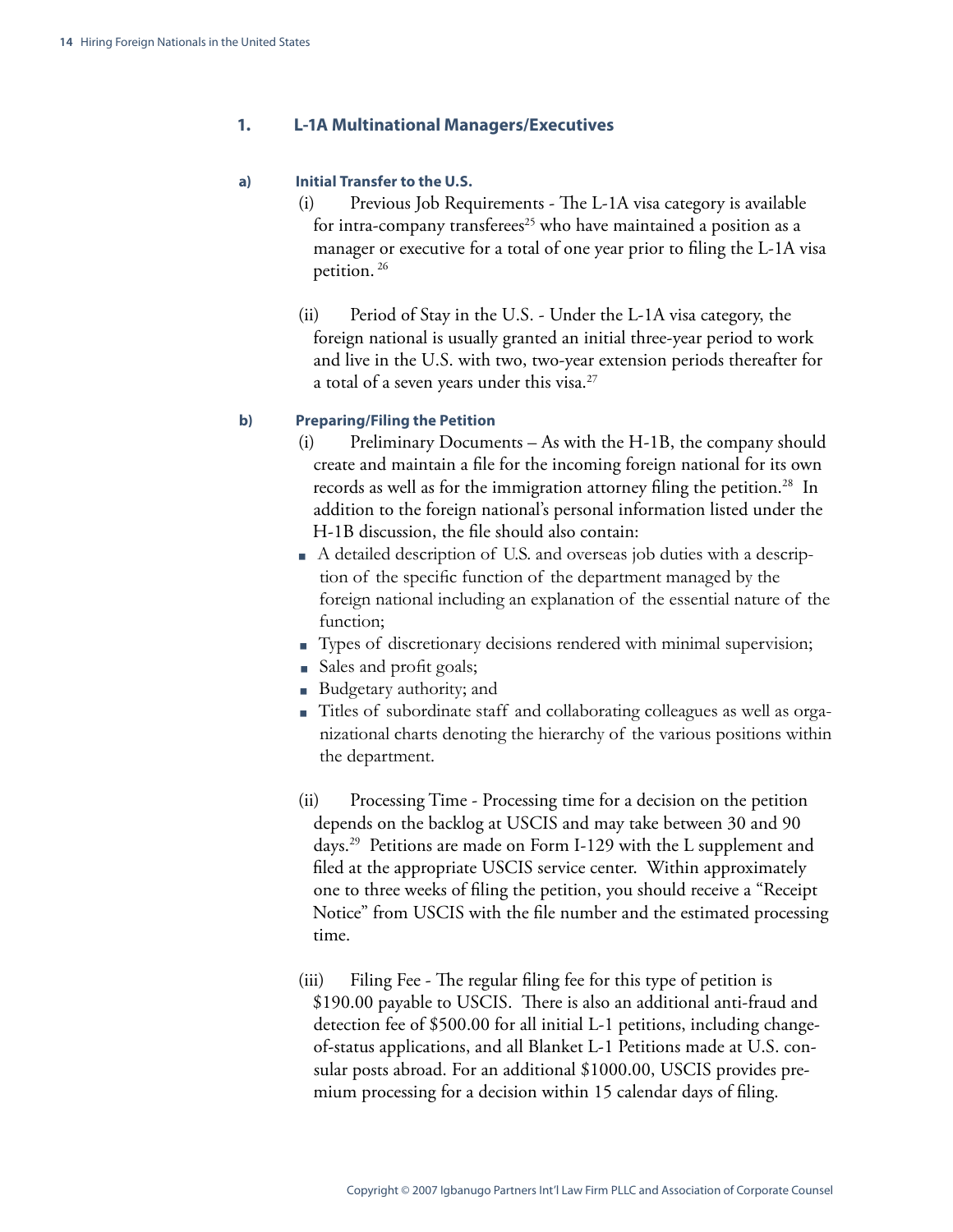#### **c) Compliance and Visa Maintenance**

- (i) After the L-1A petition has been approved, the company will receive an approval notice (Form I-797). If the foreign national is already in the U.S., he or she can normally start working upon the approval of the petition for the change or extension of status, subject to the authorized start date on the approval notice. If the foreign national is overseas, he or she uses the original approval notice to apply for an L-1A visa at the appropriate U.S. embassy or consulate in the same fashion as the H-1B. The foreign national's immediate family members may apply for L-2 visas based on the primary foreign national's L-1A approval and proof of their relationship through a marriage certificate for the spouse and a birth certificate for any children is required.
- (ii) Once the foreign national has entered the U.S. in valid L-1A status, he or she can start working immediately. The L-2 spouse may apply for employment authorization using Form I-765. The employment authorization document may be issued for up to two years but no longer than the validity period of the underlying L-1 petition. L-2 children are not allowed to work. The initial L-1A petition is usually granted for a three-year period with the option to extend an additional four years (usually in two-year increments). Any time not used is tolled and will be allotted to the foreign national until the maximum seven-year period is reached. When the initial period is nearing its expiration, the company must file an L-1A extension if it wants to continue to employ the foreign national.

### **2. L-1B Specialized Knowledge**

#### **a) Job Requirements**

The L-1B status does not require the foreign national to have held a management or executive position. Instead, the foreign employee must have held a position of specialized knowledge with the petitioning company's parent, affiliate, subsidiary or branch for one continuous year within the preceding three years. Specialized knowledge means "special knowledge possessed by an individual of the petitioning organization's product, service, research, equipment, techniques, management, or other interests and its application in international markets, or an advanced level of knowledge or expertise in the organization's processes and procedures."30

#### **b) Period of Stay in the U.S.**

Under the L-1B visa, the foreign national is granted an initial three-year stay. However, this status only allows for one extension for a two-year period for a maximum period of five years (as opposed to seven years for L-1A status). In all other regards, the L-1A and L-1B visas require the same information and provide the same privileges as set forth above.<sup>31</sup>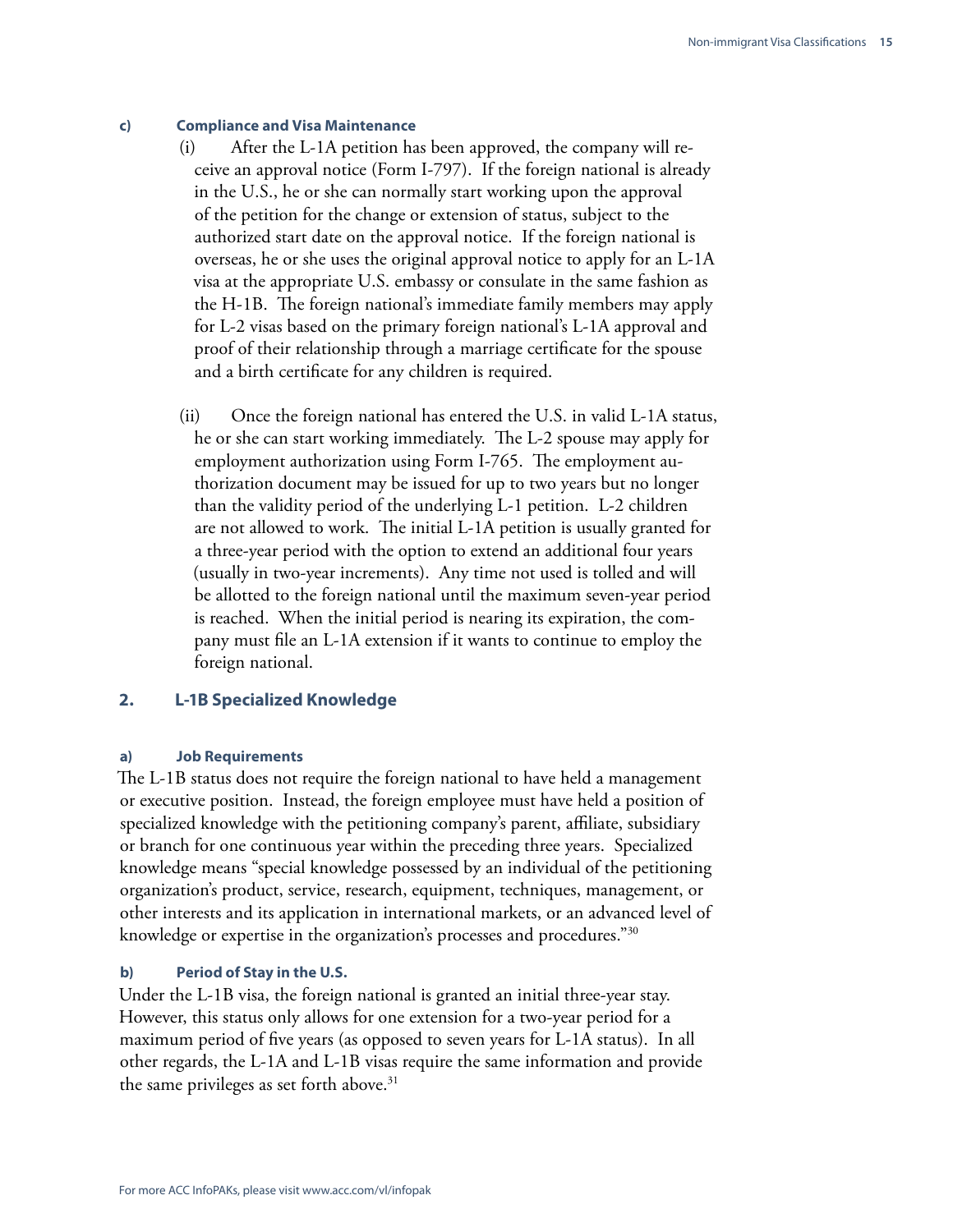### **c) Blanket Petitions**

The blanket L works as a pre-certification of the relationship between the qualifying entities in the U.S. and abroad. Executives, managers, and specialized knowledge professionals qualify for blanket L-1 classification. The individual L-1B covers a broader category of employees with specialized knowledge, not just specialized knowledge professionals. Companies that bring foreign nationals who qualify for the blanket L from abroad can save time and money by filing the individual L petition at the USCIS. A company qualifies to file a blanket L petition if it has obtained approval of petitions for at least 10 "L" managers, executives, or specialized knowledge employees during the previous 12 months or has U.S. subsidiaries or affiliates with combined annual sales of at least \$25 million or has a U.S. work force of at least 1,000 employees.<sup>32</sup> With a blanket petition, intracompany transferees may apply for L-1 visas directly at U.S. consulates abroad without the prior approval by USCIS of an individual petition. Foreign nationals who applied for and received L-1 visas pursuant to a blanket petition before June 6, 2005 are "grandfathered in" under the former six-month overseas employment requirement and should remain eligible for L-1 extensions on this basis.

| <b>Visa Type &amp; Designation</b>         | Intra-company Transferee – Executive or<br><b>Managerial (L-1A)</b>                                                                                                                                                                                                                                                                                                                                                                                                                            |
|--------------------------------------------|------------------------------------------------------------------------------------------------------------------------------------------------------------------------------------------------------------------------------------------------------------------------------------------------------------------------------------------------------------------------------------------------------------------------------------------------------------------------------------------------|
| <b>Governing Provisions Of Law</b>         | INA § $101(a)(15)(L)$ , $101(a)(44)$<br>8 USC § 1101(a)(15)(L), 1101(a)(44)<br>8 CFR § 214.2(l); 22 CFR § 41.54                                                                                                                                                                                                                                                                                                                                                                                |
| <b>Purpose And Usage</b>                   | For admission of executive or managerial employee<br>of a qualifying related company in the U.S.<br>Amenable to "dual intent" doctrine (nonimmigrant<br>and immigrant intent).                                                                                                                                                                                                                                                                                                                 |
| <b>Summary Of Eligibility Requirements</b> | Alien has worked abroad for one continuous year (or<br>six months under blanket L that was approved prior<br>to June 6, 2005) within the preceding three years in<br>an executive, managerial, or specialized knowledge<br>capacity for a qualifying related business organiza-<br>tion (parent, subsidiary, branch, affiliate, or joint<br>venture partner).<br>Alien must be coming to U.S. to work in an executive<br>or managerial capacity for a qualifying related busi-<br>ness entity. |

The following charts provide an overview of L-1A and L-1B status: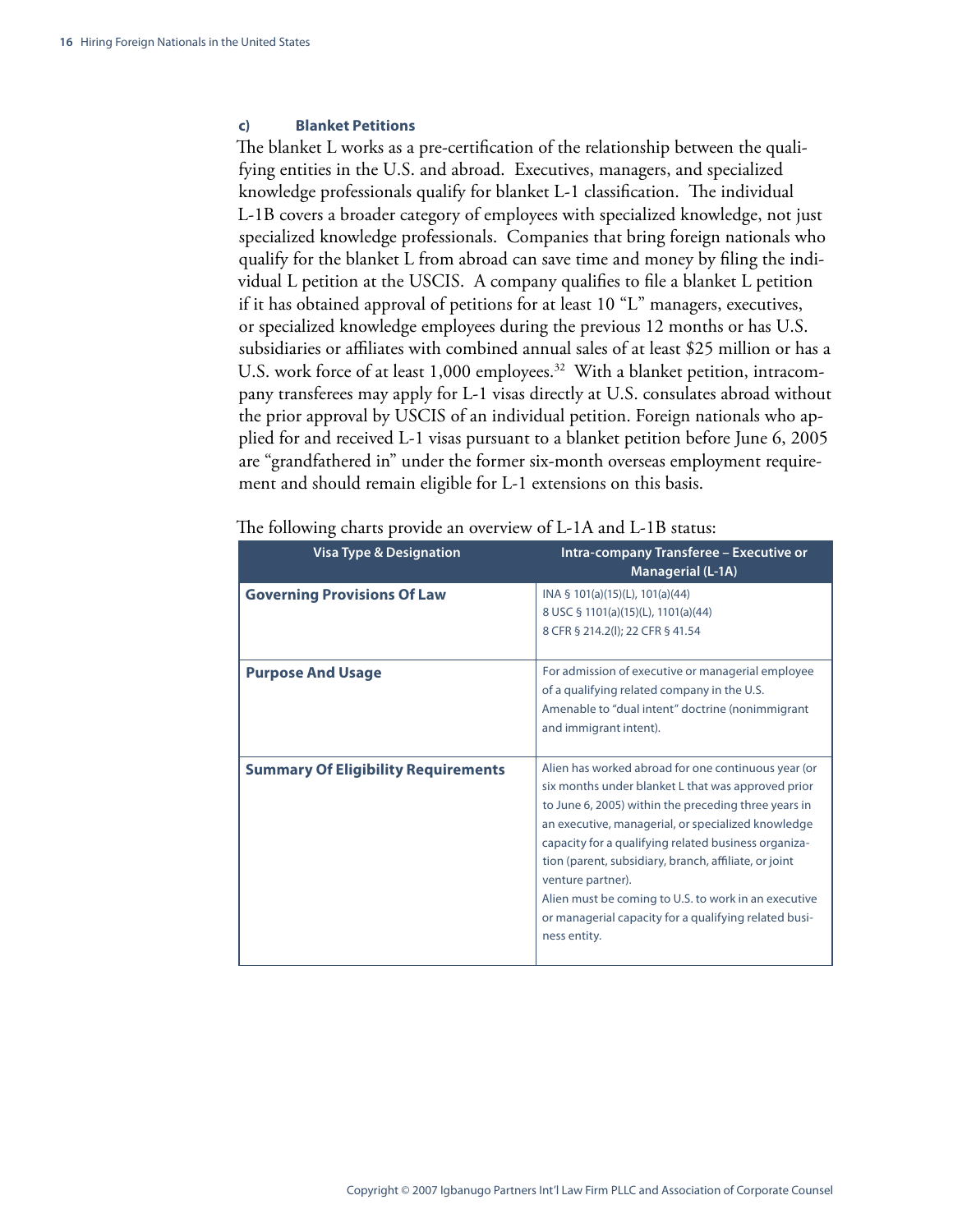| <b>Application Procedure</b><br>Eligibility for non-immigrant visas varies significantly<br>from one category to another. Most visas require<br>the filing of a predicate petition with the appropri-<br>ate USCIS service center while a few visa categories<br>require the alien applicant to apply directly to a U.S.<br>Embassy abroad. | Employer files Form I-129, L-Supplement, and sup-<br>porting documents with the appropriate USCIS<br>service center. (Under NAFTA, Canadian citizens may<br>file or apply directly at port of entry).<br>May obtain extensions by filing Form I-129, L-Supple-<br>ment, and supporting documents with USCIS.<br>Blanket petitions are allowed for employers where<br>all entities are engaged in commercial trade, U.S.<br>office has been doing business for one year or more,<br>and entity has three or more domestic or foreign<br>branches, subsidiaries, or affiliates, and at least 10 ap-<br>provals, \$25 million in annual sales, or U.S. workforce<br>of at least 1,000 employees. |
|---------------------------------------------------------------------------------------------------------------------------------------------------------------------------------------------------------------------------------------------------------------------------------------------------------------------------------------------|-----------------------------------------------------------------------------------------------------------------------------------------------------------------------------------------------------------------------------------------------------------------------------------------------------------------------------------------------------------------------------------------------------------------------------------------------------------------------------------------------------------------------------------------------------------------------------------------------------------------------------------------------------------------------------------------------|
| <b>Duration Of Status</b>                                                                                                                                                                                                                                                                                                                   | Initial admission for up to three years with an exten-<br>sion for an additional four years (seven years total).<br>Initial admission limited to one year for alien benefi-<br>ciaries coming to the U.S. to open a new office.                                                                                                                                                                                                                                                                                                                                                                                                                                                               |
| <b>Derivative Status For Eligible Family</b><br><b>Members Of Principal Applicant</b>                                                                                                                                                                                                                                                       | L-2 status for spouse and children. L-2 spouse is<br>eligible for employment authorization.                                                                                                                                                                                                                                                                                                                                                                                                                                                                                                                                                                                                   |
| <b>Visa Type &amp; Designation</b>                                                                                                                                                                                                                                                                                                          | Intra-company Transferee - Specialized Knowledge<br>$(L-1B)$                                                                                                                                                                                                                                                                                                                                                                                                                                                                                                                                                                                                                                  |
| <b>Governing Provisions Of Law</b>                                                                                                                                                                                                                                                                                                          | INA § $101(a)(15)(L)$<br>8 USC § 1101(a)(15)(L)<br>8 CFR § 214.2(l); 22 CFR § 41.54                                                                                                                                                                                                                                                                                                                                                                                                                                                                                                                                                                                                           |
| <b>Purpose And Usage</b>                                                                                                                                                                                                                                                                                                                    | For admission of specialized knowledge employee of<br>a qualifying related company.<br>Amenable to "dual intent" doctrine (non-immigrant<br>and immigrant intent).                                                                                                                                                                                                                                                                                                                                                                                                                                                                                                                            |
| <b>Summary Of Eligibility Requirements</b>                                                                                                                                                                                                                                                                                                  | Foreign national has worked abroad for one continu-<br>ous year within the preceding three years in an execu-<br>tive, managerial, or specialized knowledge capacity<br>for a qualifying related business organization (parent,<br>subsidiary, branch, affiliate, joint venture).                                                                                                                                                                                                                                                                                                                                                                                                             |
| <b>Application Procedure</b><br>Eligibility for non-immigrant visas varies significantly<br>from one category to another. Most visas require the<br>filing of a predicate petition with USCIS while a few<br>visa categories require the alien applicant to apply<br>directly to a U.S. Embassy abroad.                                     | Employer files Form I-129 and supporting documents<br>with USCIS. (Canadian citizens may file at port of<br>entry).<br>May obtain extensions by filing Form I-129, L-Supple-<br>ment, and supporting documents with USCIS.<br>Blanket petitions are allowed for employers that<br>qualify but only for specialized knowledge profes-<br>sionals.                                                                                                                                                                                                                                                                                                                                              |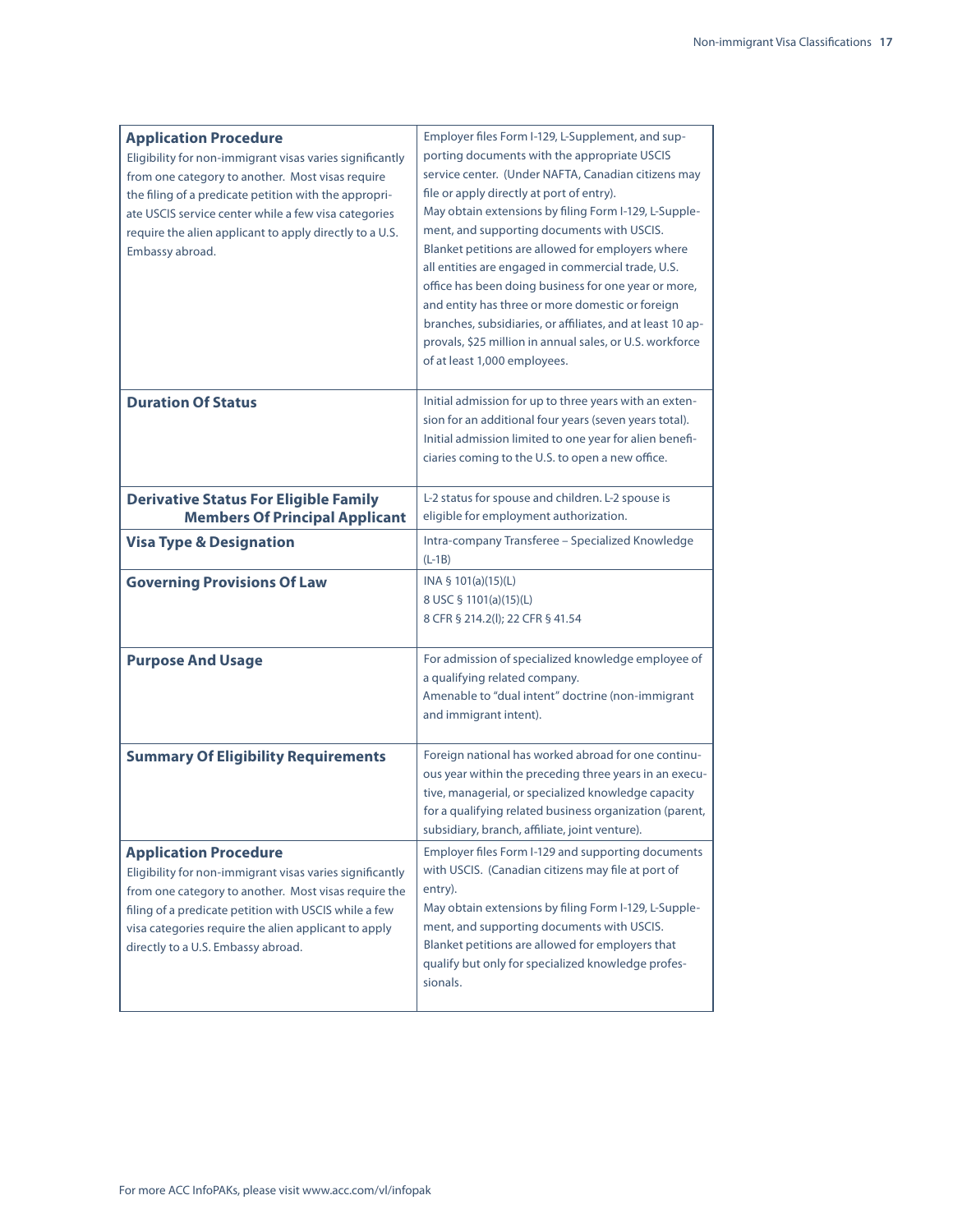| <b>Duration Of Status</b>                                                                       | Initial admission for up to three years with an exten-<br>sion for an additional two years (five years total).<br>If initially admitted in specialized knowledge cat-<br>egory and then promoted to executive or managerial<br>capacity, the employee must be an executive/man-<br>ager for at least six months to qualify for a seven-year<br>stay. |
|-------------------------------------------------------------------------------------------------|------------------------------------------------------------------------------------------------------------------------------------------------------------------------------------------------------------------------------------------------------------------------------------------------------------------------------------------------------|
| <b>Derivative Status For Eligible</b><br><b>Family Members Of Principal</b><br><b>Applicant</b> | L-2 for dependent spouse and children, and L-2<br>spouse is eligible for employment authorization.                                                                                                                                                                                                                                                   |

# **C. TN Application (Canada and Mexico)**

Under the North America Free Trade Agreement ("NAFTA"), qualifying Canadian and Mexican citizens can enter the U.S. to work temporarily at a professional level as TN non-immigrants. TN status can be granted for periods of up to one year and extended in one-year increments indefinitely. TN status is available only to Canadian and Mexican citizens who have job offers in the U.S. To qualify for TN status, the offered position must fit within one of the listed professions set forth in 8 C.F.R. Sec. 214.6(b)-(c) Appendix 1603.D.1.33

The following is a list of jobs considered professional under NAFTA.

| <b>Profession</b>                                                                                                                                                            | <b>Minimum Education Requirements And</b><br><b>Alternative Credentials</b>                                                                                                                                                                                                                                                                                      |
|------------------------------------------------------------------------------------------------------------------------------------------------------------------------------|------------------------------------------------------------------------------------------------------------------------------------------------------------------------------------------------------------------------------------------------------------------------------------------------------------------------------------------------------------------|
| Accountant                                                                                                                                                                   | Baccalaureate or Licenciatura Degree or C.P.A, C.A.,<br>C.G.A., or C.M.A.                                                                                                                                                                                                                                                                                        |
| Architect                                                                                                                                                                    | Baccalaureate or Licenciatura Degree or state/provin-<br>cial license                                                                                                                                                                                                                                                                                            |
| <b>Computer Systems Analyst</b>                                                                                                                                              | Baccalaureate or Licenciatura Degree or Post-Second-<br>ary Diploma or Post Secondary Certificate and three<br>years' experience                                                                                                                                                                                                                                 |
| Disaster Relief insurance Claims Adjuster (Claims<br>Adjuster employed by an insurance company located<br>in the territory of a Party, or an independent claims<br>adjuster) | Baccalaureate or Licenciatura Degree and successful<br>completion of training in the appropriate areas of<br>insurance adjustment pertaining to disaster relief<br>claims or three years' experience in claims adjust-<br>ment and successful completion of training in the<br>appropriate areas of insurance adjustment pertaining<br>to disaster relief claims |
| Economist                                                                                                                                                                    | Baccalaureate or Licenciatura Degree                                                                                                                                                                                                                                                                                                                             |
| Engineer                                                                                                                                                                     | Baccalaureate or Licenciatura Degree or state/provin-<br>cial license                                                                                                                                                                                                                                                                                            |
| Forester                                                                                                                                                                     | Baccalaureate or Licenciatura Degree or state/provin-<br>cial license                                                                                                                                                                                                                                                                                            |

### **1. NAFTA Professional Job Series List**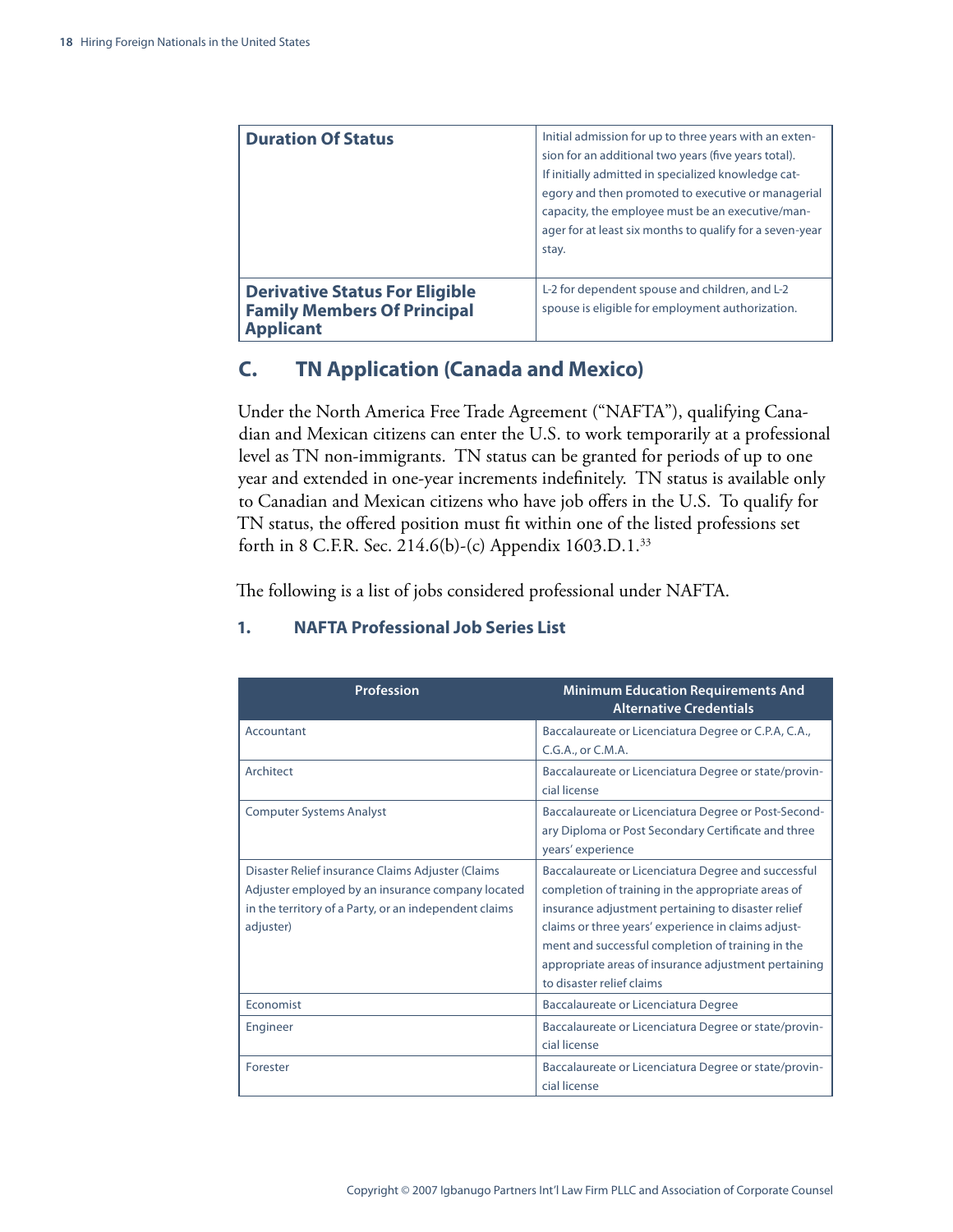| <b>Graphic Designer</b>                                                     | Baccalaureate or Licenciatura Degree or post-second-<br>ary diploma and three years experience                                                                                                                                                                                                                                                                                                   |
|-----------------------------------------------------------------------------|--------------------------------------------------------------------------------------------------------------------------------------------------------------------------------------------------------------------------------------------------------------------------------------------------------------------------------------------------------------------------------------------------|
| <b>Hotel Manager</b>                                                        | Baccalaureate or Licenciatura Degree in hotel/restau-<br>rant management or post-secondary diploma or post-<br>secondary certificate in hotel/restaurant manage-<br>ment and three years' experience in hotel/restaurant<br>management                                                                                                                                                           |
| <b>Industrial Designer</b>                                                  | Baccalaureate or Licenciatura Degree or post-second-<br>ary diploma or post-secondary certificate, and three<br>years' experience                                                                                                                                                                                                                                                                |
| <b>Interior Designer</b>                                                    | Baccalaureate or Licenciatura Degree or post-second-<br>ary diploma or post-secondary certificate, and three<br>years' experience                                                                                                                                                                                                                                                                |
| <b>Land Surveyor</b>                                                        | Baccalaureate or Licenciatura Degree or state/provin-<br>cial/federal license                                                                                                                                                                                                                                                                                                                    |
| Landscape Architect                                                         | Baccalaureate or Licenciatura Degree                                                                                                                                                                                                                                                                                                                                                             |
| Lawyer (including Notary in the province of Quebec)                         | L.L.B., J.D., L.L.L., B.C.L., or Licenciatura degree (five<br>years) or membership in a state/provincial bar                                                                                                                                                                                                                                                                                     |
| Librarian                                                                   | M.L.S. or B.L.S. (for which another Baccalaureate or<br>Licenciatura degree was prerequisite)                                                                                                                                                                                                                                                                                                    |
| <b>Management Consultant</b>                                                | Baccalaureate or Licenciatura Degree or equivalent<br>professional experience as established by a state-<br>ment of professional credential attesting to five<br>years' experience as a management consultant or five<br>years' experience in a field of specialty related to the<br>consulting agreement                                                                                        |
| Mathematician (including statistician and actuary)                          | Baccalaureate or Licenciatura Degree                                                                                                                                                                                                                                                                                                                                                             |
| Range Manager/Range Conservationist                                         | Baccalaureate or Licenciatura Degree                                                                                                                                                                                                                                                                                                                                                             |
| Research Assistant (working in a post-secondary<br>educational institution) | Baccalaureate or Licenciatura Degree                                                                                                                                                                                                                                                                                                                                                             |
| Scientific Technician/Technologist                                          | Possession of (a) theoretical knowledge of any of the<br>following disciplines: agricultural sciences, astronomy,<br>biology, chemistry, engineering, forestry, geology,<br>geophysics, meteorology, or physics and (b) the<br>ability to solve practical problems in any of those<br>disciplines or the ability to apply principles of any of<br>those disciplines to basic or applied research |
| Social Worker                                                               | Baccalaureate or Licenciatura Degree                                                                                                                                                                                                                                                                                                                                                             |
| Sylviculturist (including forestry)                                         | Baccalaureate or Licenciatura Degree                                                                                                                                                                                                                                                                                                                                                             |
| <b>Technical Publications Writer</b>                                        | Baccalaureate or Licenciatura Degree or post-second-<br>ary diploma or post-secondary certificate and three<br>years' experience                                                                                                                                                                                                                                                                 |
| Urban Planner (including Geographer)                                        | Baccalaureate or Licenciatura Degree                                                                                                                                                                                                                                                                                                                                                             |
| <b>Vocational Counselor</b>                                                 | Baccalaureate or Licenciatura Degree                                                                                                                                                                                                                                                                                                                                                             |
| <b>Medical/Allied Professionals</b>                                         |                                                                                                                                                                                                                                                                                                                                                                                                  |
| Dentist                                                                     | D.D.S., D.M.D., Doctor en Odontologia or Doctor en<br>Cirugia Dental or state/provincial license                                                                                                                                                                                                                                                                                                 |
| <b>Dietitian</b>                                                            | Baccalaureate or Licenciatura Degree or state/provin-<br>cial license                                                                                                                                                                                                                                                                                                                            |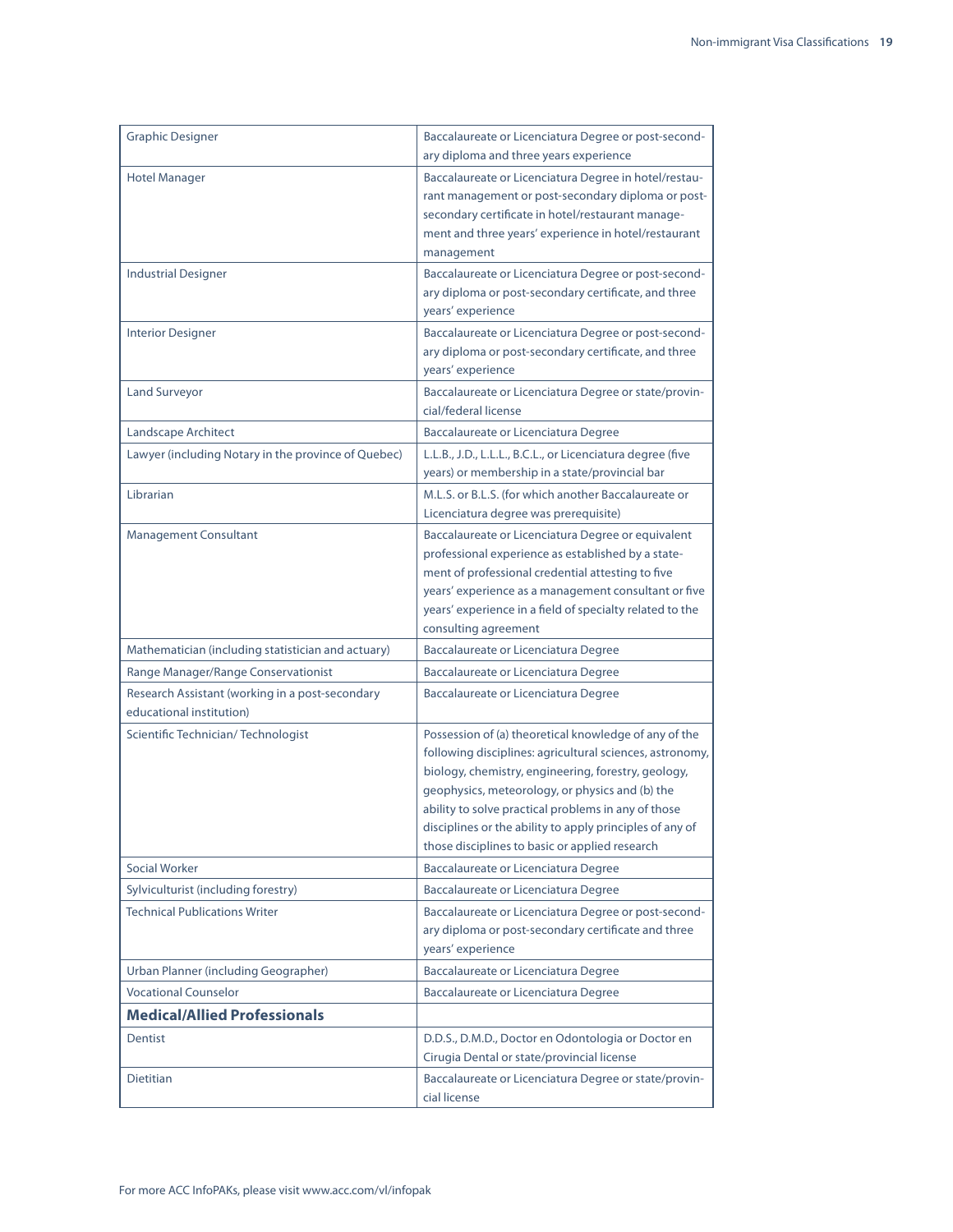| Medical Laboratory Technologist (Canada)/Medical<br>Technologist (Mexico and the United States) | Baccalaureate or Licenciatura Degree or post-second-<br>ary diploma or post-secondary certificate and three |
|-------------------------------------------------------------------------------------------------|-------------------------------------------------------------------------------------------------------------|
|                                                                                                 | years' experience                                                                                           |
| <b>Nutritionist</b>                                                                             | Baccalaureate or Licenciatura Degree                                                                        |
| <b>Occupational Therapist</b>                                                                   | Baccalaureate or Licenciatura Degree or state provin-<br>cial license                                       |
| Pharmacist                                                                                      | Baccalaureate or Licenciatura Degree or state provin-<br>cial license                                       |
| Physician (teaching or research only)                                                           | M.D., Doctor en Medicina or state/provincial license                                                        |
| Physiotherapist/Physical Therapist                                                              | Baccalaureate or Licenciatura Degree or state/provin-<br>cial license                                       |
| Psychologist                                                                                    | State/provincial license or Licenciatura degree                                                             |
| <b>Recreational Therapist</b>                                                                   | Baccalaureate or Licenciatura Degree                                                                        |
| <b>Registered Nurse</b>                                                                         | State/provincial license or Licenciatura degree                                                             |
| Veterinarian                                                                                    | D.V.M., D.M.V., or Doctor en Veterinaria or state/pro-<br>vincial license                                   |
| <b>Scientist</b>                                                                                |                                                                                                             |
| Agricultural (Agronomist)                                                                       | Baccalaureate or Licenciatura Degree                                                                        |
| <b>Animal Breeder</b>                                                                           | Baccalaureate or Licenciatura Degree                                                                        |
| <b>Animal Scientist</b>                                                                         | Baccalaureate or Licenciatura Degree                                                                        |
| Apiculturist                                                                                    | Baccalaureate or Licenciatura Degree                                                                        |
| Astronomer                                                                                      | Baccalaureate or Licenciatura Degree                                                                        |
| <b>Biochemist</b>                                                                               | Baccalaureate or Licenciatura Degree                                                                        |
| Chemist                                                                                         | Baccalaureate or Licenciatura Degree                                                                        |
| <b>Dairy Scientist</b>                                                                          | Baccalaureate or Licenciatura Degree                                                                        |
| Entomologist                                                                                    | Baccalaureate or Licenciatura Degree                                                                        |
| Epidemiologist                                                                                  | Baccalaureate or Licenciatura Degree                                                                        |
| Geneticist                                                                                      | Baccalaureate or Licenciatura Degree                                                                        |
| Geochemist                                                                                      | Baccalaureate or Licenciatura Degree                                                                        |
| Geophysicist (including Oceanographer in Mexico<br>and the United States)                       | Baccalaureate or Licenciatura Degree                                                                        |
| Horticulturist                                                                                  | Baccalaureate or Licenciatura Degree                                                                        |
| Meteorologist                                                                                   | Baccalaureate or Licenciatura Degree                                                                        |
| Pharmacologist                                                                                  | Baccalaureate or Licenciatura Degree                                                                        |
| Physicist (including Oceanographer in Canada)                                                   | Baccalaureate or Licenciatura Degree                                                                        |
| <b>Plant Breeder</b>                                                                            | Baccalaureate or Licenciatura Degree                                                                        |
| <b>Poultry Scientist</b>                                                                        | Baccalaureate or Licenciatura Degree                                                                        |
| Soil Scientist                                                                                  | Baccalaureate or Licenciatura Degree                                                                        |
| Zoologist                                                                                       | Baccalaureate or Licenciatura Degree                                                                        |
| <b>Teacher</b>                                                                                  | Baccalaureate or Licenciatura Degree                                                                        |
| College                                                                                         | Baccalaureate or Licenciatura Degree                                                                        |
| Seminary                                                                                        | Baccalaureate or Licenciatura Degree                                                                        |
| University                                                                                      | Baccalaureate or Licenciatura Degree                                                                        |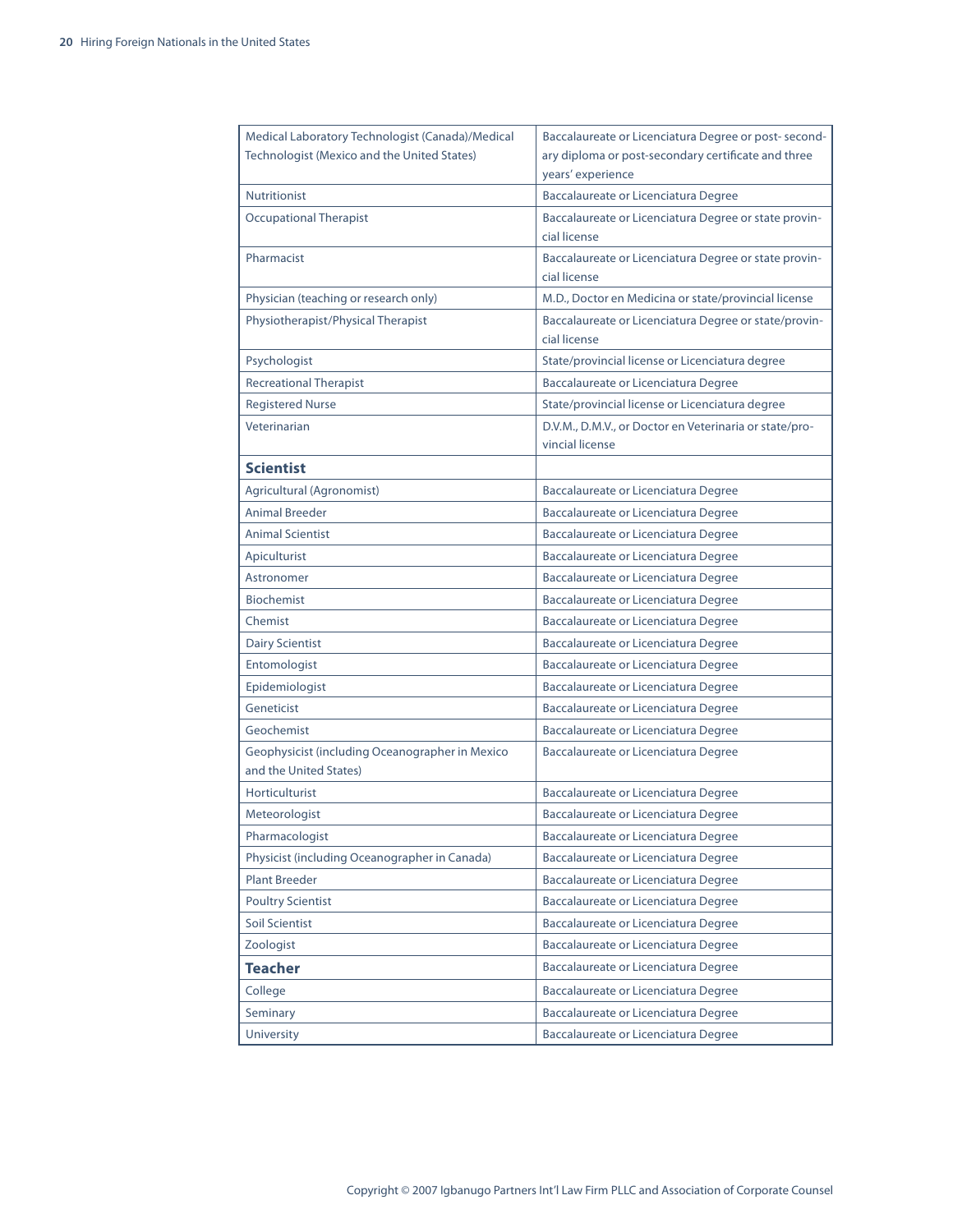### **2. Initial Hire and Transfer to the U.S.**

Necessary Documents - Once the company has decided to hire a Canadian or Mexican national, it should prepare an internal file like the ones prepared for the H-1B and L-1 visas. The company should then prepare a TN packet. Canadian citizens may apply for admission in TN status directly at a U.S. class A port of entry, a U.S. international airport, or a U.S. pre-flight inspection station. Mexican citizens no longer need to be beneficiaries of approved I-129 petitions filed by their employers at the Nebraska Service Center. Mexican TN applicants may now apply directly for TN visas at U.S. consulates. The content of the TN packet is different for a Canadian (visa-exempt) or a Mexican citizen:

### **e) For Canadians:**

- Proof of Canadian citizenship;
- A copy of the applicant's college degree and employment records which establish his or her qualifications for the prospective job;
- A letter from the foreign national's prospective U.S.-based employer that describes the proposed duties and establishes that the position is on the NAFTA list. The letter should also describe the salary, length of employment (no longer than one year) and educational qualifications for the job to show that the Canadian citizen meets the requirements for the profession.; and
- Filing fee of U.S. \$50 at the airport or U.S. \$56 at the land borders. Canadian citizens are not required to obtain a visa but instead receive TN status at the port of entry. Upon approval and admission in TN status, the Canadian citizens receive a Form I-94, Arrival/Departure Record, valid for up to one year, which should indicate "multiple entry." The TN status will only be granted if the period of stay is temporary.

### **f) For Mexicans:34**

- $\blacksquare$  A Mexican passport;<sup>35</sup>
- A statement from the employer or other documentation that describes the purpose of the proposed entry, the proposed job duties, and how the proposed position qualifies as one of the listed professions. The statement should also describe the salary, the anticipated length of employment (no longer than one year), and the Mexican citizen's educational qualifications or appropriate credentials that make him or her qualified for the profession;
- Documentary evidence of professional qualifications;
- Letters from previous employers demonstrating that the beneficiary meets any experience requirement of the profession;
- Evidence of compliance with DHS regulations; and
- $\blacksquare$  The visa application fee of \$100 as indicated on the schedule of consular fees.<sup>36</sup>

### **3. Presenting the TN Packet to the Pre-Flight Inspection or Port of Entry Officers**

a) The foreign national and his or her family should present the TN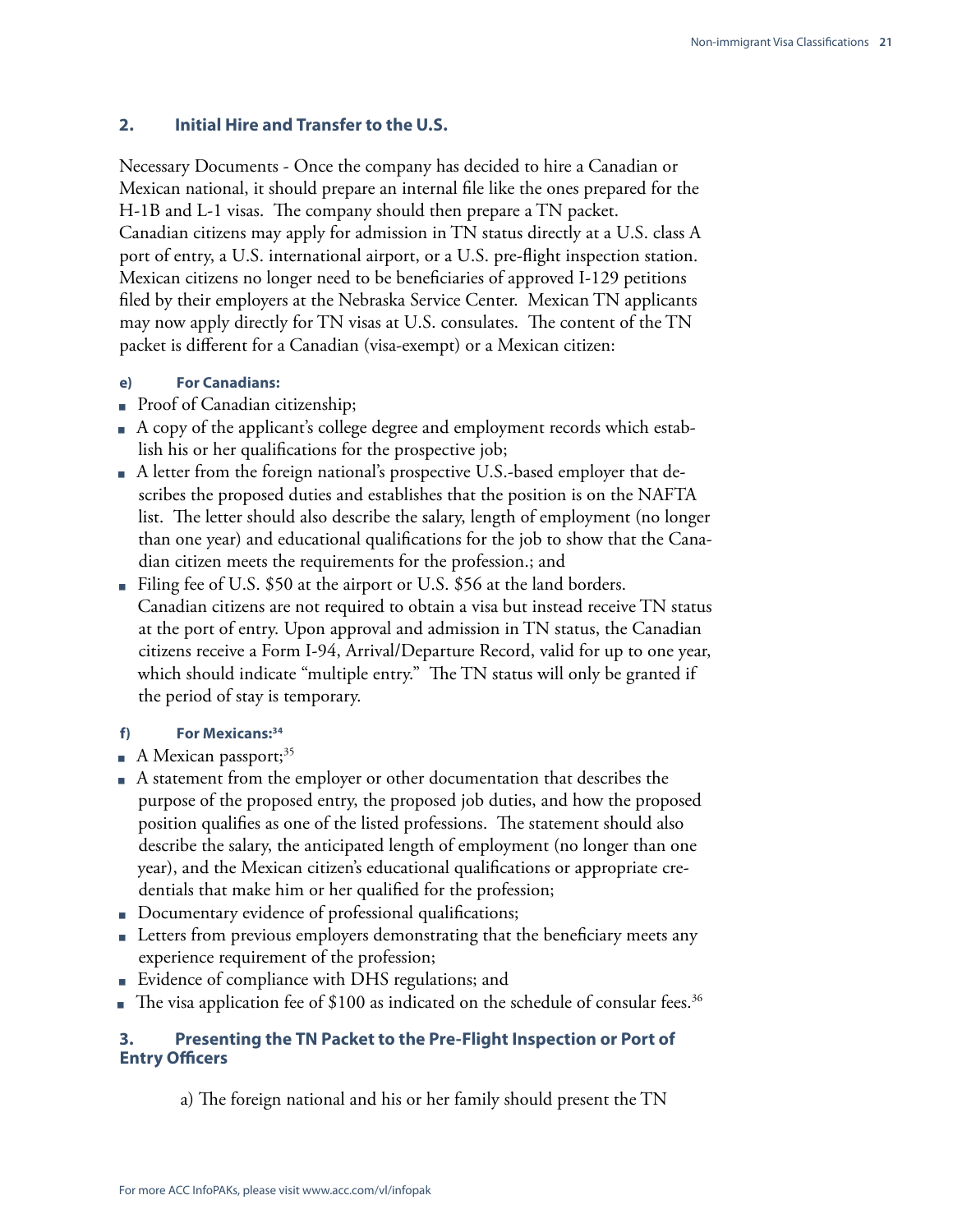packet to the immigration officer at the port of entry with the appropriate fee.

- b) The foreign national should also present his or her educational documentation in accordance with the TN professional category requirement; proof of Canadian or Mexican citizenship (*i.e*., passport biographic data page, birth certificate, etc); and USCIS documents relating to any and all prior stays in the U.S. (*i.e*., Forms I-797, I-20, IAP-66, DS-2019, etc.).
- c) Once these materials have been reviewed by the U.S. Customs and Border Protection (CBP) officer, the foreign national and his or her family should be processed and allowed to enter the U.S. for a period of one year to work for the sponsoring U.S. employer.

### **4. Compliance and Visa Maintenance**

a) After the foreign national and his or her family have been processed at the Canadian or Mexican border and they have entered the U.S., the foreign national can work for one year. Canadians or Mexicans already in the U.S. may apply to extend their TN status by filing Form I-129 with the required supporting documentation at the appropriate USCIS Service Center. Canadian citizens may alternatively apply for a new TN admission with the supporting documents at a port of entry. TN status can be extended for an additional year indefinitely at the discretion of the USCIS or CBP officer.<sup>37</sup> Because the presumption of immigrant intent applies to TN visitors, a consular officer or immigration officer may find that the applicant no longer has "nonimmigrant intent" and deny a petition to extend or to be readmitted in TN status.

b) If the foreign national is pursuing permanent residence, the employer may want to file a different non-immigrant visa petition so that the foreign national can remain in the U.S. for a longer period of time. Again, it is essential that the immigration lawyer and sponsoring company pay attention to deadlines to ensure that the foreign national's work-authorized status remains valid.

c) Although the U.S. employer can extend a foreign national's TN status indefinitely, the immigration officer has the discretion to deny the extension if the officer deems the extensions to be excessive and considers the position to be of a more permanent nature. If a prospective foreign national employee meets the requirements for TN status, the hiring company may want to bring that foreign national in under TN status and subsequently change his or her status to H-1B which is a dual intent category allowing the beneficiary to pursue permanent residence while in temporary status. Because of H-1B cap issues, and the recent procedural changes for Mexican citizens, the TN is an important tool for U.S. employers because of the expedited application procedures but it may in some cases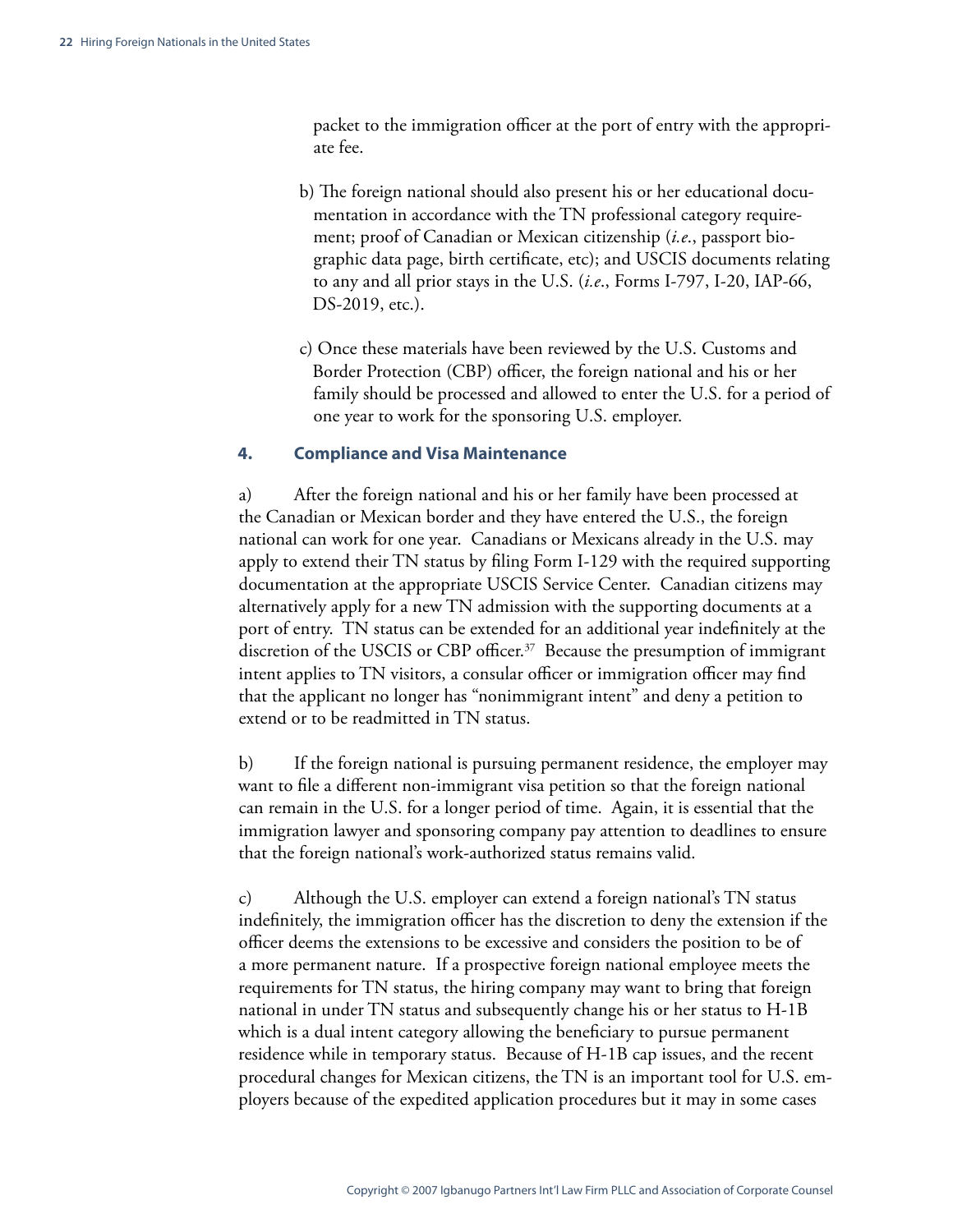be just the first step in an immigration strategy.

| <b>Visa Type &amp; Designation</b>                                                                                                                                                                                                                                                                    | <b>Business Professionals Under the North</b><br>American Free Trade Agreement (NAFTA) (TN-<br>1 Status)                                                                                                                                                                                                                                                                                                                                                                                                                                                                                                                                        |
|-------------------------------------------------------------------------------------------------------------------------------------------------------------------------------------------------------------------------------------------------------------------------------------------------------|-------------------------------------------------------------------------------------------------------------------------------------------------------------------------------------------------------------------------------------------------------------------------------------------------------------------------------------------------------------------------------------------------------------------------------------------------------------------------------------------------------------------------------------------------------------------------------------------------------------------------------------------------|
| <b>Governing Provisions Of Law</b>                                                                                                                                                                                                                                                                    | $\cdot$ INA § 214(e)<br>• 8 USC § 1184(e)<br>• 8 CFR § 214.6; 22 CFR § 41.59                                                                                                                                                                                                                                                                                                                                                                                                                                                                                                                                                                    |
| <b>Purpose And Usage</b>                                                                                                                                                                                                                                                                              | • For Canadian and Mexican citizens in specified pro-<br>fessions to enter U.S. in one-year increments.<br>• Can be an alternative to H and L status when restric-<br>tions apply.<br>• Canadian citizens are visa exempt. A Mexican citizen<br>seeking TN status must apply for and be issued a visa.                                                                                                                                                                                                                                                                                                                                          |
| <b>Summary Of Eligibility Requirements</b>                                                                                                                                                                                                                                                            | • The activity must be listed on NAFTA Schedule 2.<br>See 8 CFR § 214.6.<br>• Foreign national possesses the academic require-<br>ments listed for the profession on NAFTA, Appendix<br>1603D.1.                                                                                                                                                                                                                                                                                                                                                                                                                                                |
| <b>Application Procedure</b><br>Eligibility for non-immigrant visas varies significantly<br>from one category to another. Most visas require<br>the filing of a predicate petition with USCIS but a few<br>visa categories require the alien applicant to apply<br>directly to a U.S. Embassy abroad. | Canadian citizens:<br>• At port of entry, he/she must provide proof of Cana-<br>dian citizenship, evidence that the intended activity<br>is one of the activities listed on NAFTA Schedule 2,<br>evidence of educational credentials, proof of license<br>to practice in the profession (if license is required),<br>supporting employer letter, and any other supporting<br>documentation. If already in U.S. in another status,<br>he/she may apply for change of non-immigrant<br>status on Form I-129.<br>Mexican citizens:<br>• Apply for TN visa at embassy and follow require-<br>ments for Canadian citizens applying at port of entry. |
| <b>Duration Of Status</b>                                                                                                                                                                                                                                                                             | Initial period of up to one year with extensions of one<br>year.                                                                                                                                                                                                                                                                                                                                                                                                                                                                                                                                                                                |
| <b>Derivative Status For Eligible Family</b><br><b>Members Of Principal Applicant</b>                                                                                                                                                                                                                 | Treaty Dependent (TD)                                                                                                                                                                                                                                                                                                                                                                                                                                                                                                                                                                                                                           |

### The following chart provides a summary of the TN category:

# **D. O-1 Visa (Individuals of Extraordinary Ability)**

The O-1 classification is available for foreign nationals who are considered by their peers to be at the top of their fields. O-1 beneficiaries in the sciences, arts, education, business, or athletics must have extraordinary ability "demonstrated by sustained national or international acclaim."<sup>38</sup> If your company would like to hire an esteemed senior business executive or an internationally renowned scientist, the O-1 category may be useful for several reasons: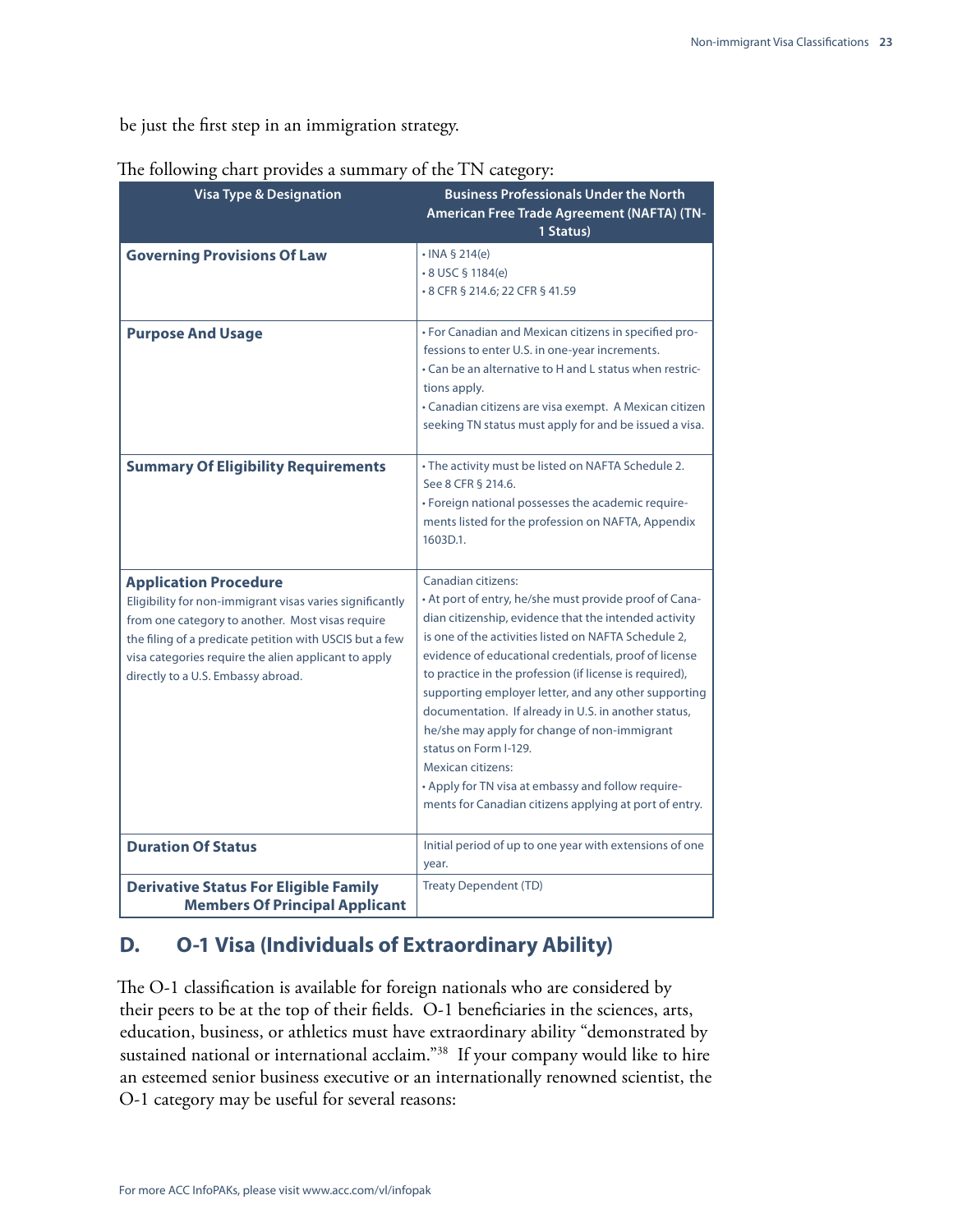- $\blacksquare$  Having an approved O-1 makes it more likely that the beneficiary will be successful in pursuing employment-based immigration as a priority worker.
- The O-1 category may be an attractive alternative to the H-1B because there is no cap, no prevailing wage requirement, and no overall time limit in the classification.
- The O-1 may also be especially helpful to business people lacking professional degrees.

USCIS requires significant documentation to prove that the foreign national is indeed an individual of extraordinary ability. When a USCIS officer is reviewing the O-1 petition, he or she looks for letters of support from experts and at least three forms of proof of outstanding achievement, including the following:

- Receipt of nationally or internationally recognized prizes or awards for excellence in the field;
- Membership in associations which require outstanding achievements of their members as judged by recognized national or international experts;
- Published material in professional or major trade publications or major media articles about the individual;
- Participation on a panel or individually as a judge of the work of others;
- Original scientific, scholarly, or business-related contributions of major significance;
- Authorship of scholarly articles in professional journals or other major media; ■
- Employment in a critical or essential capacity for organizations and establishments that have a distinguished reputation; or
- Previous or current high salary or other remuneration for services evidenced by contracts or other reliable evidence.

In addition to providing documentation that the foreign national has at least three of the aforementioned forms of evidence, USCIS also requires a written advisory opinion from a U.S.-based organization considered to be a peer group with expertise in the field (for example, for health professionals, the American Health Association). A consultation from a labor union is required before an O petition can be decided. If there is no labor union, the consultation requirement is waived.

Many acclaimed foreign nationals, including business people sought for their management skills, may not be able to meet the stringent documentary requirements for O-1 classification. Because of the rigorous O-1 documentary requirements, employers may choose to file an H-1B petition instead of an O-1 petition because the H-1B standards are more clearly defined. As referenced above, however, by qualifying for O-1 classification, the beneficiary should qualify on the same basis for permanent residence in the employment-based first preference category.

### **1. Initial Hire and Transfer to the U.S.**

After hiring a foreign national under the O-1 visa option, the employer should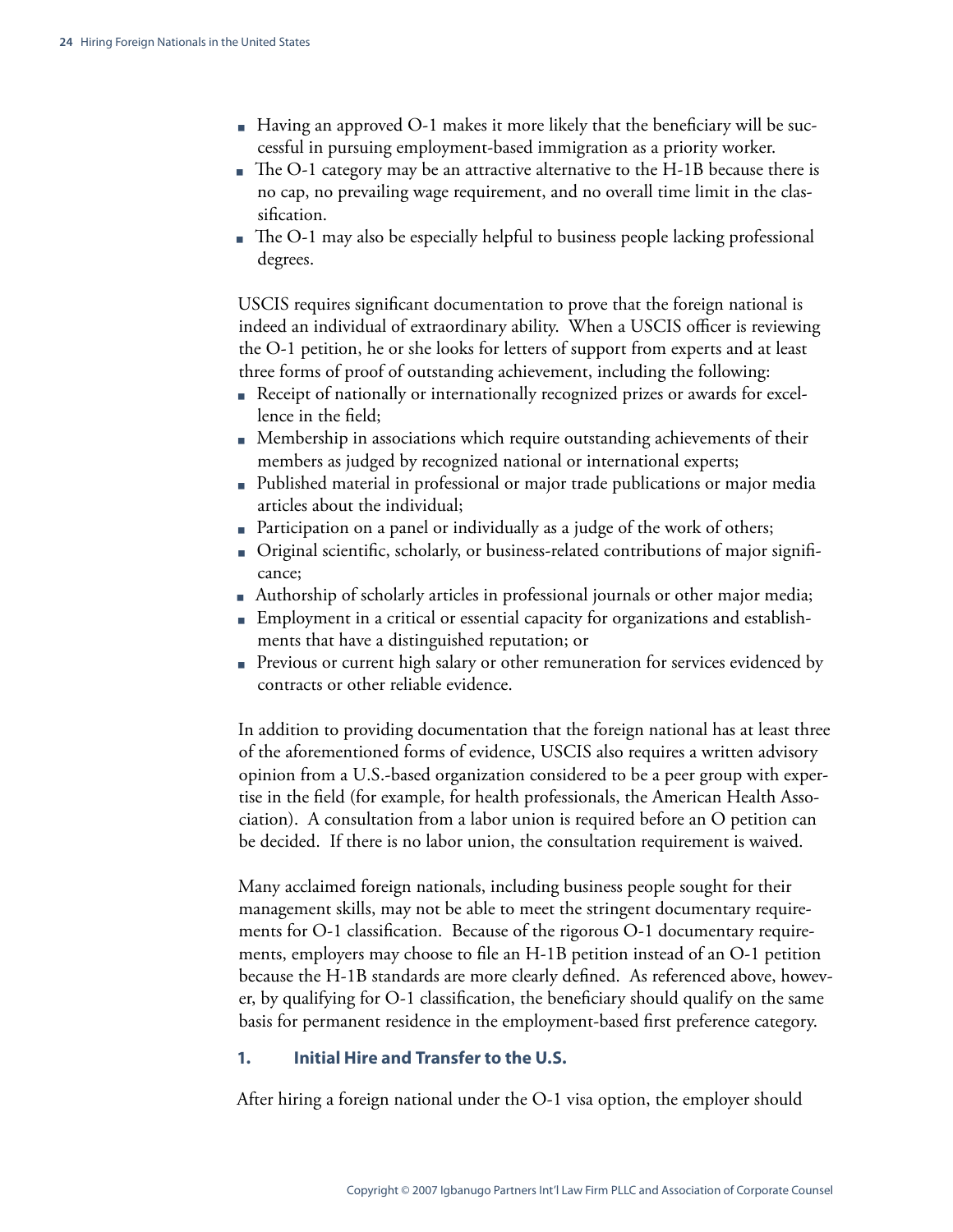prepare an internal file like those done for other non-immigrant visa categories. This particular visa category requires substantially more documentation than other temporary visas; therefore, most of the preliminary work will be devoted to retrieving evidence of the foreign national's national and/or international acclaim. The company and its immigration lawyer should explain to the foreign national each type of documentation USCIS will need to approve the petition and request as much evidence in this regard as possible.

### **2. Preparing/Filing the Petition**

Assuming the employer has hired outside immigration counsel to file the O-1 visa petition, the following steps should be used in preparing the petition:

- a)The outside law firm sends the foreign national a letter explaining the O-1 requirements, including the filing procedures and "extraordinary ability" criteria.
- b) The employer's HR representative or the foreign national sends evidence (including a list of five to ten expert referees and a peer group) to the law firm for review. Note: Current job description, salary and description of the foreign national's expertise in laymen's terms should also be included.
- c)The law firm conducts a conference call with the company's HR contact or the foreign national to define the area of extraordinary ability, discuss the evidence, and give the firm's assessment of the case.
- d) All original articles, publications, presentations, awards, finalized expert letters and any other outstanding evidence are sent to the firm.
- e)The law firm drafts the non-immigrant petition and a detailed petitioning letter of support from the employer to be filed with UCIS. The letter of support explains to the reviewing officer how the individual evidence meets the requirements and how the job can only be filled by an individual with extraordinary ability.
- f)The law firm sends the employer's letter of support to the foreign national for review and comment.
- g) After approval by the foreign national, the law firm sends the employer's letter of support and immigration forms to employer for review and signature.
- h) When the forms and letter are signed by the employer and returned, the immigration attorney files the O-1 visa petition with US-CIS.
- The processing time for a decision on the O-1 petition depends on the backlog at the USCIS service center and may take between 90 and 120 days. Within approximately two weeks of filing the petition, the employer should receive a "Receipt Notice" with the estimated processing time. The regular filing fee for this type of petition is \$190 made payable to USCIS. For an additional \$1000, USCIS provides premium processing for a decision within 15 calendar days of filing.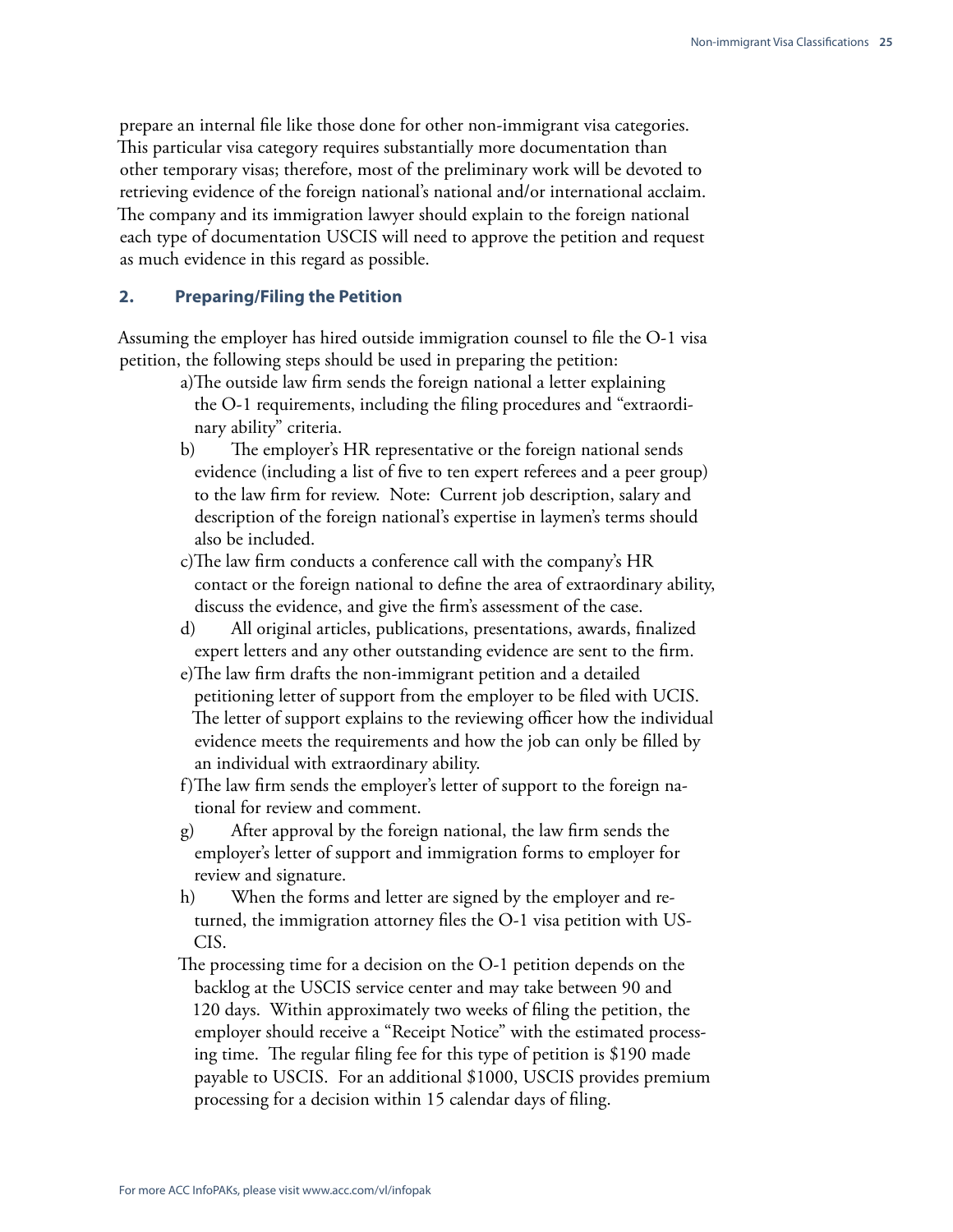### **3. Compliance and Visa Maintenance**

After the O-1 petition has been approved by USCIS, the employer will receive an approval notice (Form I-797) allowing the foreign national to work in the U.S. for an initial period of up to three years. The USCIS officer adjudicating the case ultimately has discretion to determine the length of authorized stay but the O-1 is renewable indefinitely. An original approval notice must also be sent to the foreign national so that he or she may process the O-1 visa at the U.S. consulate in the same fashion as the H-1B. The foreign national's family should also be granted admission to the U.S. under derivative O-3 visa status based on the primary foreign national's O-1 approval. Please note, however, that the immediate family (*i.e.,* spouse and children under the age of 21) will need to show proof of relationship such as valid marriage certificate for spouse and birth certificates for children.

Once the foreign national has entered the U.S. with a valid O-1 visa, he or she can start working immediately. However, the spouse and children in the O-3 category for O-1 dependents are not allowed to work. As previously mentioned, the initial O-1 visa is usually granted for a period set by the adjudicating USCIS officer, with the option to extend indefinitely. When the initial period is nearing its expiration, the company must file an O-1 extension to continue the foreign national's employment.

| <b>Visa Type &amp; Designation</b> | <b>Individuals of Extraordinary Ability or</b><br>Achievement (O-1)<br>Aliens Accompanying Individuals of<br><b>Extraordinary Ability or Achievement (O-2)</b>                                                                          |
|------------------------------------|-----------------------------------------------------------------------------------------------------------------------------------------------------------------------------------------------------------------------------------------|
| <b>Governing Provisions of Law</b> | $\cdot$ INA § 101(a)(15)(O)<br>$\cdot$ 8 USC § 1101(a)(15)(O)<br>• 8 CFR § 214.2(o); 22 CFR § 41.55                                                                                                                                     |
| <b>Purpose and Usage</b>           | • O-1: For artists, athletes, entertainers, business<br>people, and others with extraordinary abilities.<br>. O-2: For persons integral to the performance of O-1<br>aliens in the arts, motion pictures, television, and<br>athletics. |

#### The following chart contains a summary of the O-1 category: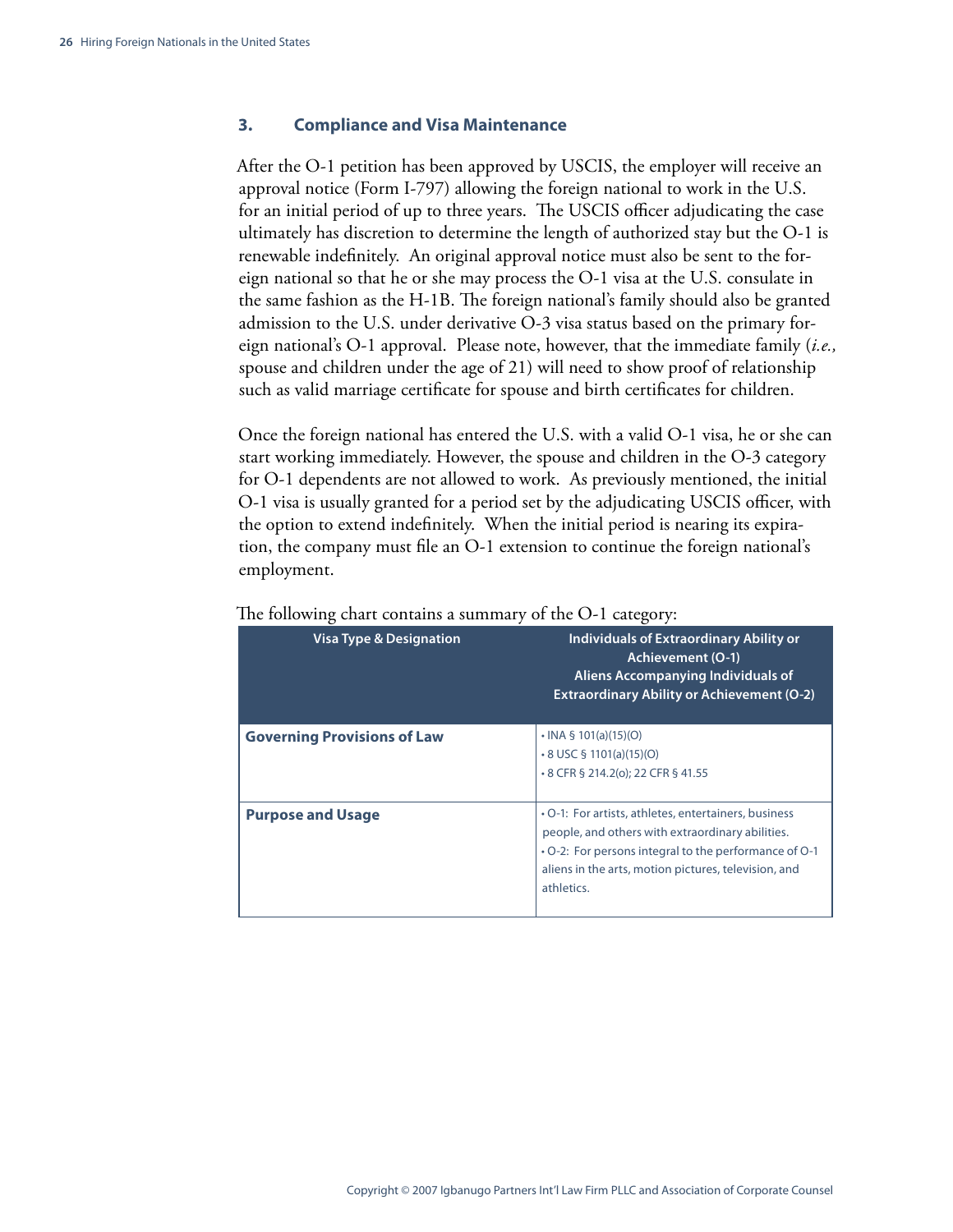| <b>Summary of Eligibility Requirements</b>                                                                                                                                                                                                                                                            | . O-1: Alien must possess extraordinary ability and<br>show sustained national or international acclaim.<br>Scientists, educators, businesspersons, and athletes<br>must demonstrate level of expertise showing they<br>have risen to very top of their field of endeavor.<br>. O-2: Employer must show that O-2 alien will enter<br>U.S. for the sole purpose of assisting O-1 alien's per-<br>formance; is an integral part of the performance; has<br>critical skills and experience that U.S. workers cannot<br>perform; and has a foreign residence they do not<br>intend to abandon.                                                                                         |
|-------------------------------------------------------------------------------------------------------------------------------------------------------------------------------------------------------------------------------------------------------------------------------------------------------|------------------------------------------------------------------------------------------------------------------------------------------------------------------------------------------------------------------------------------------------------------------------------------------------------------------------------------------------------------------------------------------------------------------------------------------------------------------------------------------------------------------------------------------------------------------------------------------------------------------------------------------------------------------------------------|
| <b>Application Procedure</b><br>Eligibility for non-immigrant visas varies significantly<br>from one category to another. Most visas require<br>the filing of a predicate petition with USCIS but a few<br>visa categories require the alien applicant to apply<br>directly to a U.S. Embassy abroad. | • Must obtain advisory opinion from an appropriate<br>labor management organization or peer group or<br>show that such an organization does not exist (advi-<br>sory opinion requirement may be waived for certain<br>O-1 aliens).<br>• Employer files Form I-129, O-Supplement, and sup-<br>porting documents with USCIS.<br>• After employer receives approval, O-1 alien applies<br>for visa at consulate abroad. (Canadian citizens do<br>not need to apply at consulate abroad; instead, they<br>may present approval notice at port of entry).<br>· For extensions, employer must timely file Form I-129,<br>O-Supplement, and essential supporting documents<br>with USCIS. |
| <b>Duration of Status</b>                                                                                                                                                                                                                                                                             | · Initial admission is for up to three years (the time<br>necessary to complete the event or activity). There is<br>no stated limit on the number of extensions.                                                                                                                                                                                                                                                                                                                                                                                                                                                                                                                   |
| <b>Derivative Status for Eligible Family</b><br><b>Members of Principal Applicant</b>                                                                                                                                                                                                                 | $\cdot$ O-3                                                                                                                                                                                                                                                                                                                                                                                                                                                                                                                                                                                                                                                                        |

### **P Visa Category**

The P visa category covers those entertainers and athletes who cannot qualify under the extraordinary ability standard for the O category. This category is set aside for athletes who compete individually or as part of a team at an internationally recognized level; and individuals who perform with, or as an integral and essential part of the performance of, an entertainment group that has received international recognition as "outstanding" for a "sustained and substantial period of time."

Unlike H-1B and L-1 petitions, P petitions (including accompanying P-1S, P-2S, or P-3S petitions for essential support personnel) do not require that the petitioner be the actual employer of the alien. Instead, a US agent is permitted to file a petition for workers who are traditionally self-employed, such as artists and entertainers. The regulation provides that the agent/petitioner may be: (1) the actual employer of the beneficiary; (2) the representative of both employer and beneficiary; or (3) a person or entity authorized by the employer to act for the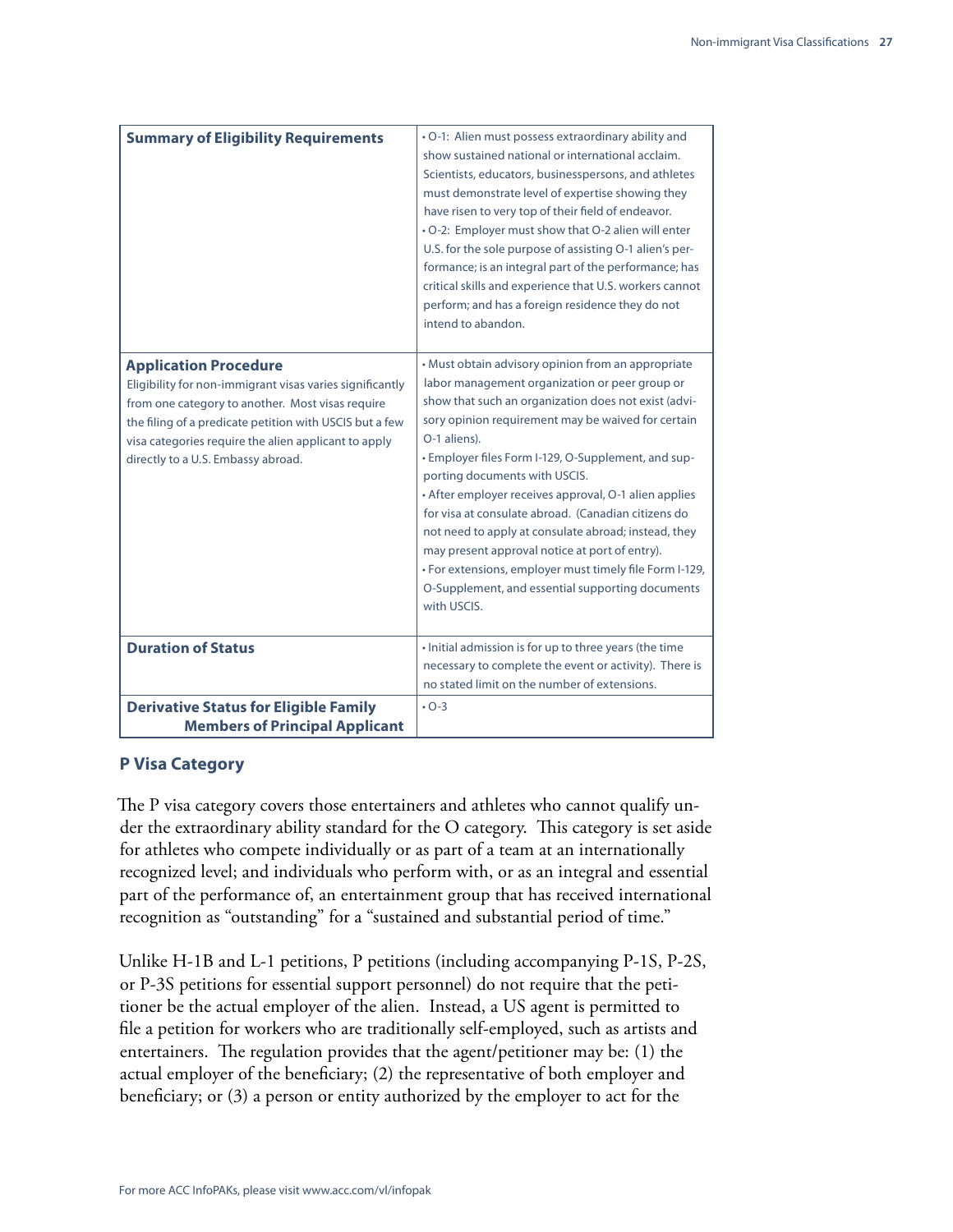employer as its agent.

### **E. B-1/B-2/Visa Waiver Program/Western Hemisphere Travel Initiative**

Although U.S. companies may not hire foreign nationals in B-1/B-2 status, they should be aware of the restrictions that apply to the visitor category because it is so widely used for business purposes. The B-1 category allows businesspersons to enter the United States on relatively short notice.

### **1. Business or Tourism**

Visitors may enter the United States in B-1 status for business or B-2 status for pleasure. The definition of "business" includes "conventions, consultations and other legitimate activities of a commercial and professional nature. It does not include employment for hire."39 The definition of "pleasure" includes "legitimate activities of a recreational character, including tourism, amusement, visits with friends or relatives, rest, medical treatment, and activities of a fraternal, social, or service nature."40

A visa is not required for a person who seeks admission into the United States as a business visitor or tourist for a period of 90 days or less and is a national of a country recognized under the Visa Waiver Program (VWP). Canadian tourists for business or pleasure are also not required to have visas for entry into the United States.

Regardless of nationality, B visitors must meet five basic requirements:

- Entry for a limited duration;
- Intent to depart United States at the end of their stay;
- Maintenance of a foreign residence they have no intent to abandon; ■
- Adequate financial arrangements; and
- Engagement solely in legitimate activities relating to business or pleasure.

Generally, the B-1 business activity should be associated with international trade or commerce and the principal benefit of the activity must accrue to the business abroad. Activities that relate to international commerce include commercial transactions such as taking orders for goods manufactured abroad; negotiating contracts; consulting with business associates; litigation; participating in scientific, educational, professional, or business conventions, conferences, or seminars; or undertaking independent research.<sup>41</sup>

Before attempting to use the B-1 category, the foreign visitor should be advised on the range of activities considered business for immigration purposes and the problems that may result from using the word "work" during an interview by an immigration inspector when applying for admission. The business visitor should carry a letter of invitation from the U.S. entity to confirm the facts of the business visit and relevant additional supporting evidence including evidence of employment by a foreign firm.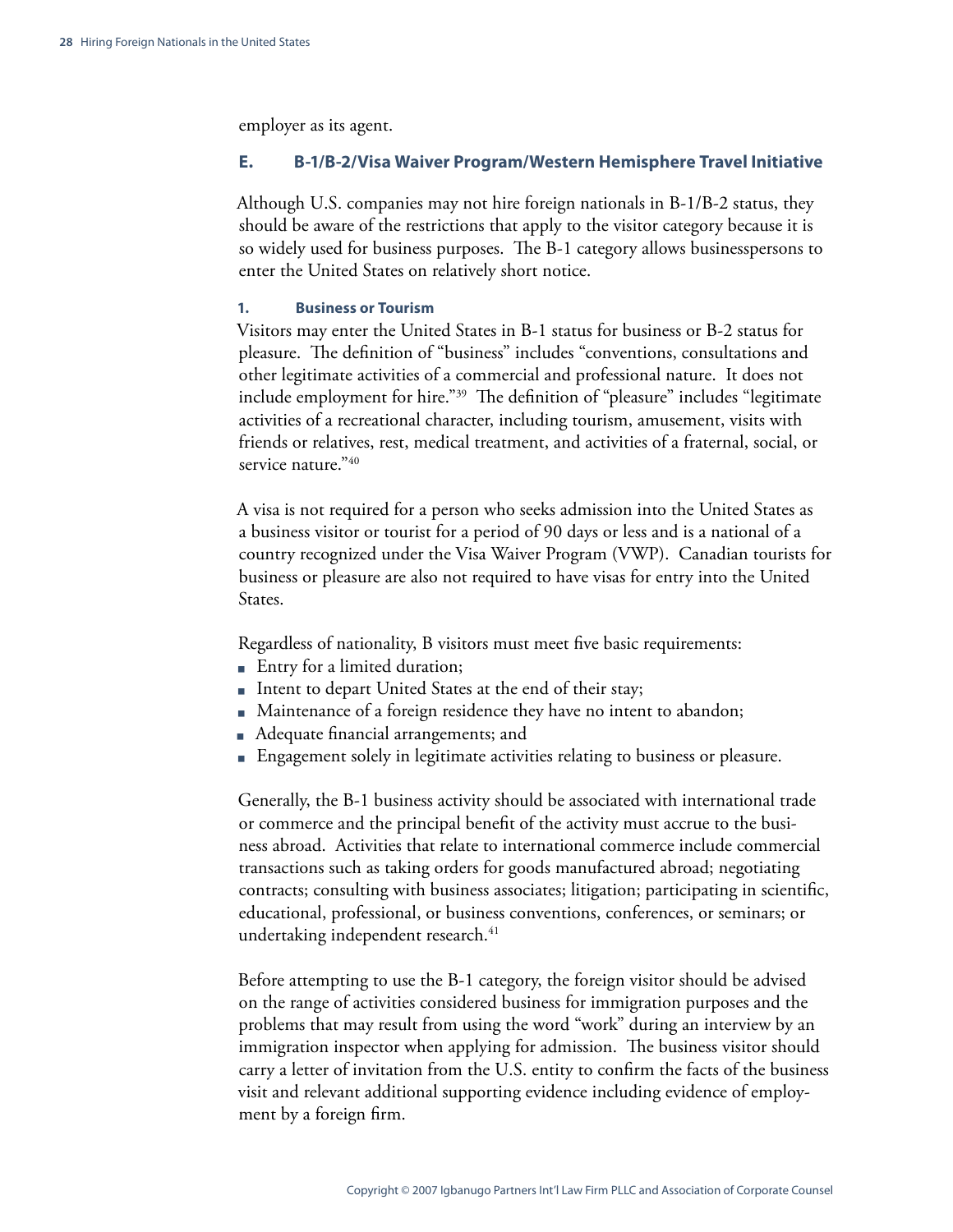#### **2. Visa Waiver Program**

The Visa Waiver Program enables citizens of certain countries to travel to the United States for business or pleasure for 90 days or less without obtaining a visa. The State Department designates countries as members of VWP if they have low visa denial rates and a reciprocal agreement to admit U.S. citizen visitors without visas. Different procedures apply to those using the Visa Waiver program but the category is limited to those people who would otherwise qualify for activities authorized in B-1 or B-2 visa status.

> a)To enter the U.S. under the VWP, travelers from participating countries must:

- be a citizen of a Visa Waiver Program country;
- $\blacksquare$  have a passport issued by the participating country that will be valid for six months beyond the intended visit. All countries participating in the program must have machine-readable passports that include biometric identifiers by October 26, 2004;<sup>42</sup>
- seek entry for 90 days or less as a temporary visitor for business or pleasure. Travelers will not be permitted to extend their visit or change to another visa category under the VWP or adjust to permanent resident status unless they are the immediate relatives (spouse, child, or parent) of U.S. citizens. VWP participants are subject to summary removal and have no right to challenge a removal order;
- possess a round-trip ticket.
	- b) While in the US, travelers may
- participate in commercial business transactions (such as negotiating contracts or consulting with business associates) that do not involve gainful employment in the U.S The traveler cannot receive a salary or wages from a U.S. source;
- participate in scientific, educational, professional or business conventions, conferences or seminars;
- conduct independent research; ■
- appear as a witness in a trial. ■

There is a small filing fee (presently \$6) for the Nonimmigrant Visa Waiver Arrival-Departure Record, Form I-94W from airlines. While this program is coordinated by DHS, it has its origins in the State Department.<sup>43</sup>

| Iceland                    | Norway         |
|----------------------------|----------------|
| Ireland                    | Portugal       |
| Italy                      | San Marino     |
| Japan                      | Singapore      |
| <b>Liechtenstein (MRP)</b> | Slovenia (MRP) |
| Luxembourg                 | Spain          |
| Monaco                     | Sweden         |
|                            |                |

**Visa Waiver Program - Participating Countries**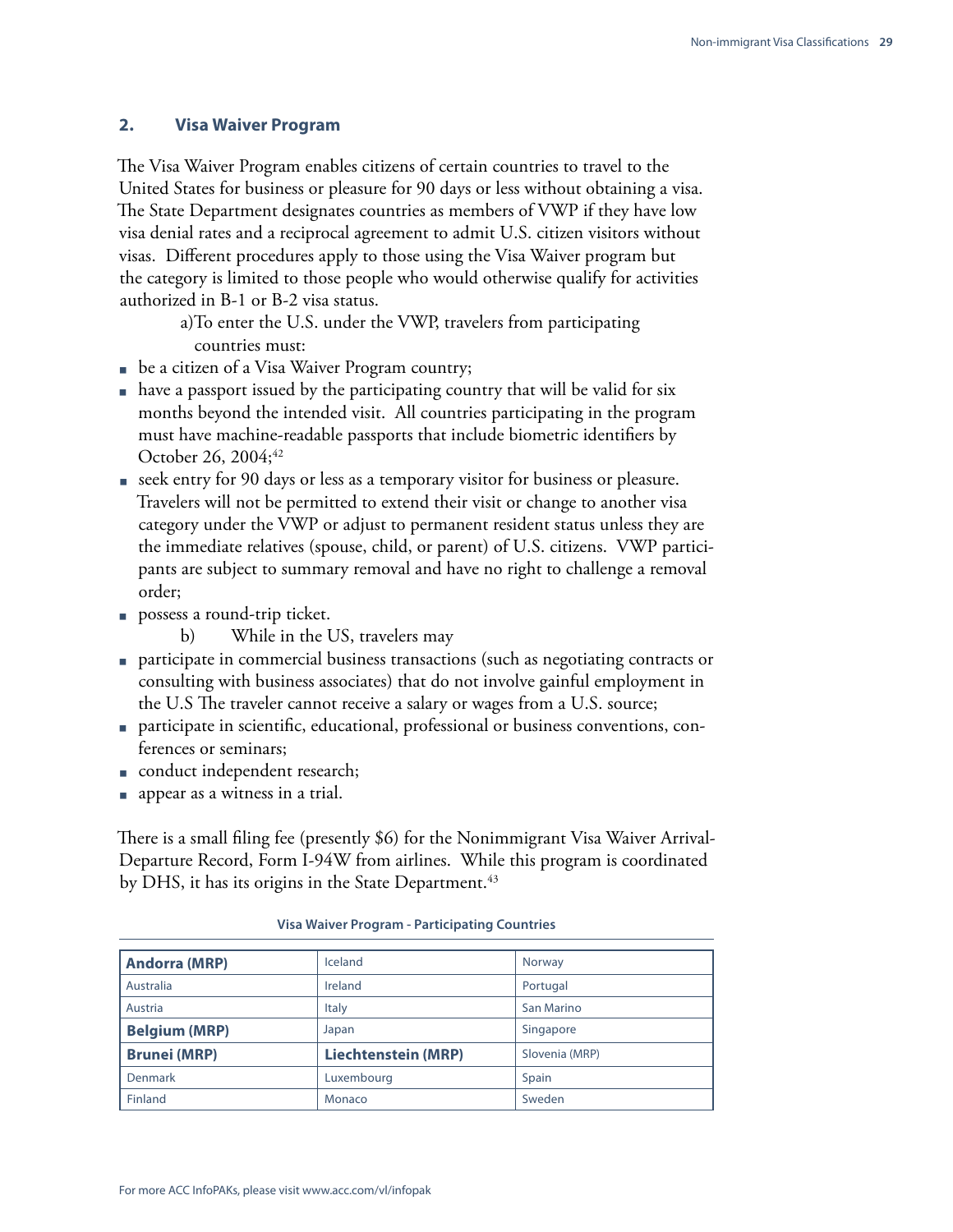| France  | The Netherlands | Switzerland    |
|---------|-----------------|----------------|
| Germany | New Zealand     | United Kingdom |

**Note:** Countries with the MRP designation are required to have machine-readable passports (MRP) as of October 1, 2003, for travelers who enter the U.S on the Visa Waiver Program. All other travelers from countries in the Visa Waiver Program must have an MRP as of October 26, 2005, except Belgium, which has had an MRP requirement for VWP travelers since May 15, 2003.

MRPs issued or renewed/extended on or after October 26, 2006 must have an integrated chip with information from the data page (e-Passport). MRPs issued or renewed/extended between October 26, 2005 and October 26, 2006 require a digital photograph printed on the data page or an integrated chip with information from the data page. MRPs issued or renewed/extended before October 26, 2005 have no further requirements.

#### **3. Western Hemisphere Travel Initiative (WHTI)**

Phase One of the Western Hemisphere Travel Initiative (WHTI) went into effect January 23, 2007. Phase One requires that ALL persons, including U.S. citizens, traveling by air between the United States and Canada, Mexico, Central and South America, the Caribbean, and Bermuda will be required to present a valid passport, Air NEXUS card, or U.S. Coast Guard Merchant Mariner Document, or an Alien Registration Card, Form I-551, if applicable.

As early as January 1, 2008, ALL persons, including U.S. citizens, traveling between the U.S. and Canada, Mexico, Central and South America, the Caribbean, and Bermuda by land or sea (including ferries), may be required to present a valid passport or other documents as determined by the Department of Homeland Security. While recent legislative changes permit a later deadline, the Departments of State and Homeland Security are working to meet all requirements as working to meet all requirements as soon as possible. Ample advance notice will be provided to enable the public to obtain passports or passport cards for land/sea entries.

For more information visit the Department of State website at www.travel.state.gov/travel.

### **F. Employer Sanctions**

The Immigration Reform and Control Act of 1986 (IRCA) has made all U.S. employers responsible for verifying the identity and work authorization of all employees, whether U.S. citizens or not, who have been hired to work in the United States after November 6, 1986.<sup>44</sup> Employers must record the type of employment authorization document that the employee presents as evidence of work authorization. Individuals in the non-immigrant categories (i.e., H-1B, L-1, etc.)**,** other than B-1/B-2 visitors**,** have employment authorization with a specific employer incident to status.45

Section 274A(a)(1) of the INA provides that it is "unlawful for a person or other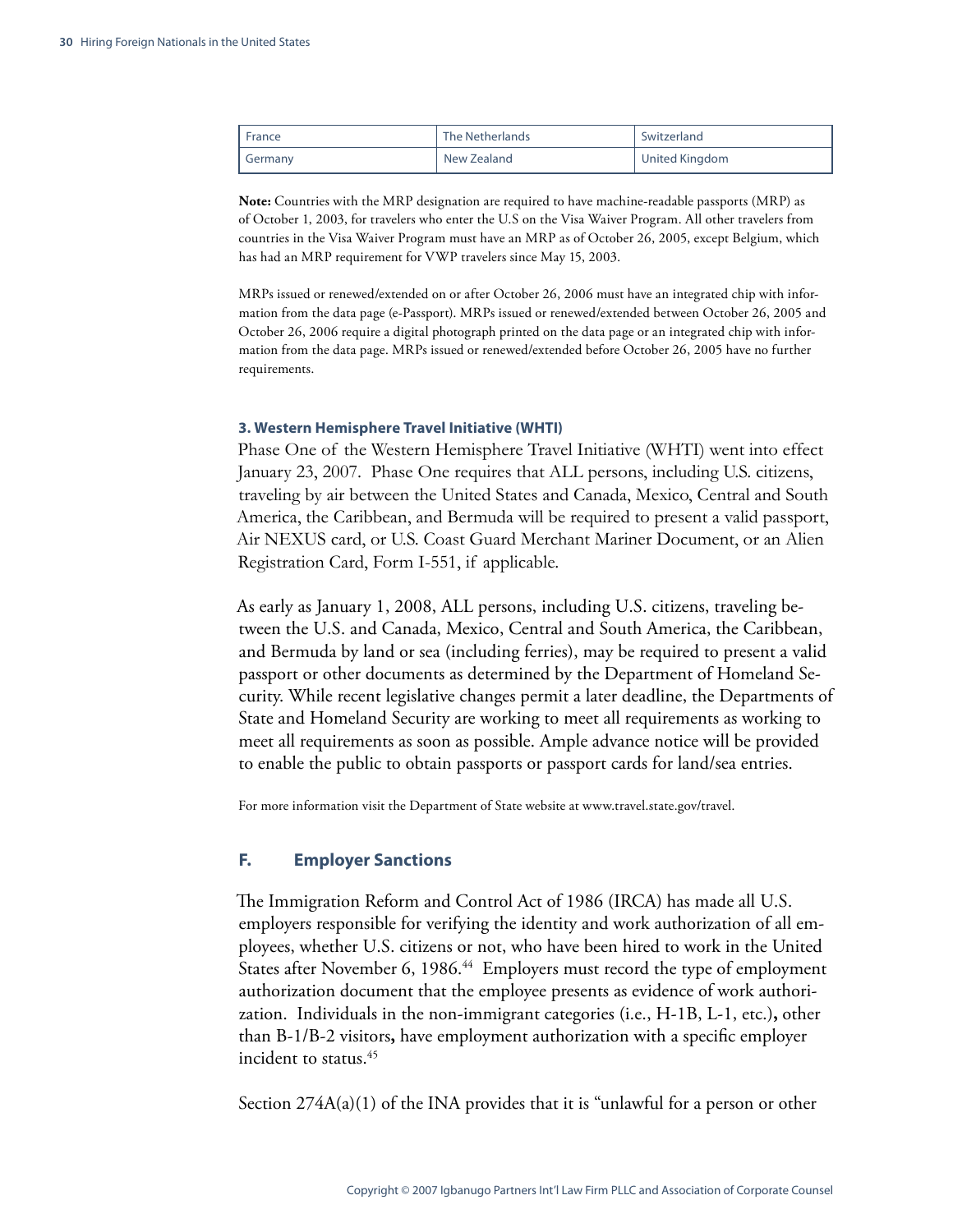entity (A) to hire or to recruit or refer for a fee for employment in the United States an alien knowing the alien is an unauthorized alien … with respect to such employment, or (B)(i) to hire for employment in the United States an individual without complying with the requirement of subsection (b)." Subsection (b) requires the employer to attest under penalty of perjury on the I-9 Form that it has examined an employee's documentation and has verified his or her eligibility to work in the United States.

Every U.S. employer must have a Form I-9 in its files for each employee unless:

- The employee was hired before November 7, 1986, and has been continuously employed by the same employer;
- The employee provides domestic services in a private household that are sporadic, irregular, or intermittent;
- The individual provides services for the employer as an independent contractor; or
- The individual provides services for the employer under a contract, subcontract, or exchange entered into after November 6, 1986.

### **1. Employer's Responsibility for I-9**

The employer is responsible for completing and retaining the I-9 forms for three years after the date of hire or one year after the date of termination, whichever is later. New employees complete and sign Section 1 of the I-9 form before the end of their first day of work and the employer completes and signs Section 2 before the end of the third day of work. The employer physically reviews the employee's documentation that establishes identity and work eligibility and records the document information. The employer may accept any List A document, establishing both identity and work eligibility or combination of List B document establishing identity and List C document establishing work eligibility that the employee chooses to present.46 Employers may not specify a document from the list that a person must present. Requesting more or different documentation than the minimum necessary to meet this requirement may be an unfair immigration-related employment practice.

To summarize, for I-9 verification the employer should:

- Ensure that each new employee properly completes and signs Section 1 on the first day of work;
- Give each new employee a list of acceptable documents on the first day of work and ask the employee to present either one document from List A or one document from List B and one document from List C. The employer must leave the choice of documents up to the employee;
- Review documents by the third day of work;
- By the end of the third day of work, complete Section 2 of the I-9 form with information about documents, including numbers and any expiration dates;
- Keep copies of documents and attach them to completed I-9, but only if the employer's policy of attaching copies is consistent for all employees; and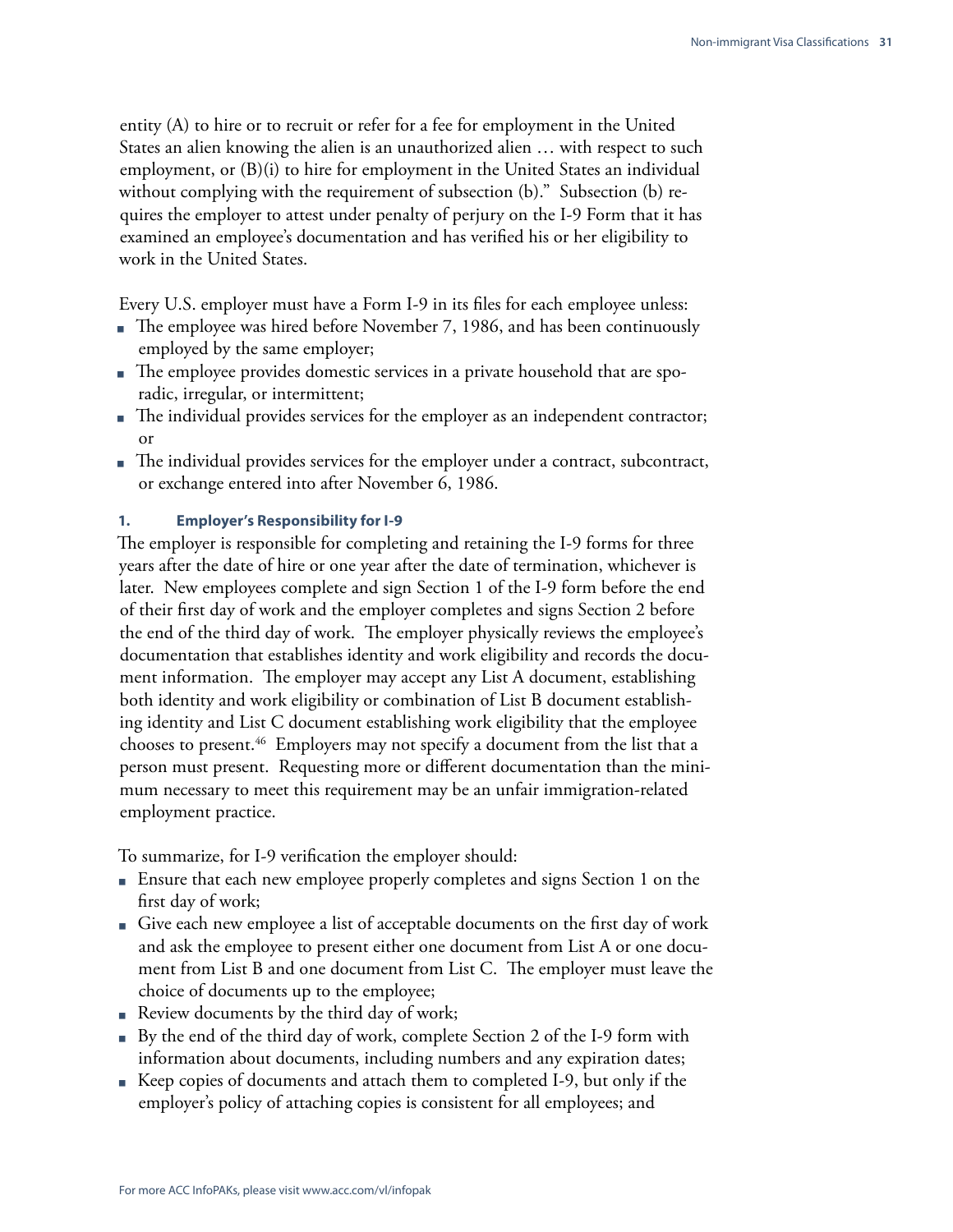■ Establish a list with dates to re-verify employment eligibility for all employees with time-limited authorization.

#### **2. Penalties for I-9 Violations**

The Immigration and Customs Enforcement (ICE) office with jurisdiction over a business may conduct an investigation of Immigration Reform and Control Act (IRCA) violations. $47$  If ICE determines that there has been a violation, it may issue and serve a Notice of Intent to Fine. For knowingly hiring or continuing unauthorized employment, an employer may be fined:

- First offense: \$275 to \$2,200 for each unauthorized individual;
- Second offense: \$2,200 to \$5,500 for each unauthorized individual if the company was previously subject to one cease and desist order; or
- Third offense: \$3,300 to \$11,000 for each unauthorized individual if the company was previously subject to more than one cease and desist violation.<sup>48</sup>

For paperwork violations (i.e. the failure to fill out and maintain I-9 records correctly), employers are subject to fines ranging from \$110 to \$1,100 for each individual. In determining the amount of the fine, consideration is given to the employer's size, good faith, the type of violation, and history of previous violations.49 Employers are also subject to criminal penalties for engaging in a pattern or practice of violations with penalties up to \$3,000 for each unauthorized individual, imprisonment of up to six months for the entire pattern or practice, or both.50 ICE defines "pattern and practice" as "regular, repeated, and intentional activities."

#### **3. Discrimination**

Employers must be cautioned against going beyond the requirements of the employment verification procedure. It is an unfair immigration-related employment practice for an employer to discriminate against a person in hiring, recruiting, referring, or discharging on the basis of the person's national origin or citizenship status.<sup>51</sup> While Title VII of the Civil Rights Act bars employers with 15 or more employees from engaging in discrimination based on national origin, IRCA's national origin protection covers employers of 4 to 14 employees. Because of the reach of Title VII's protections against national origin discrimination, IRCA's antidiscrimination provisions apply primarily to discrimination based on citizenship status and document abuse.

An employer commits citizenship-based discrimination when it refuses to hire a protected individual. For example, the employer may not tell an applicant that it only hires citizens.<sup>52</sup> An employer commits a document abuse violation when it refuses to accept documents presented by a new employee during the I-9 procedure that are sufficient and appear to be genuine on their face but only if the employer makes the request for more or different documents for the purpose or with the intent of discriminating against the new employee.<sup>53</sup>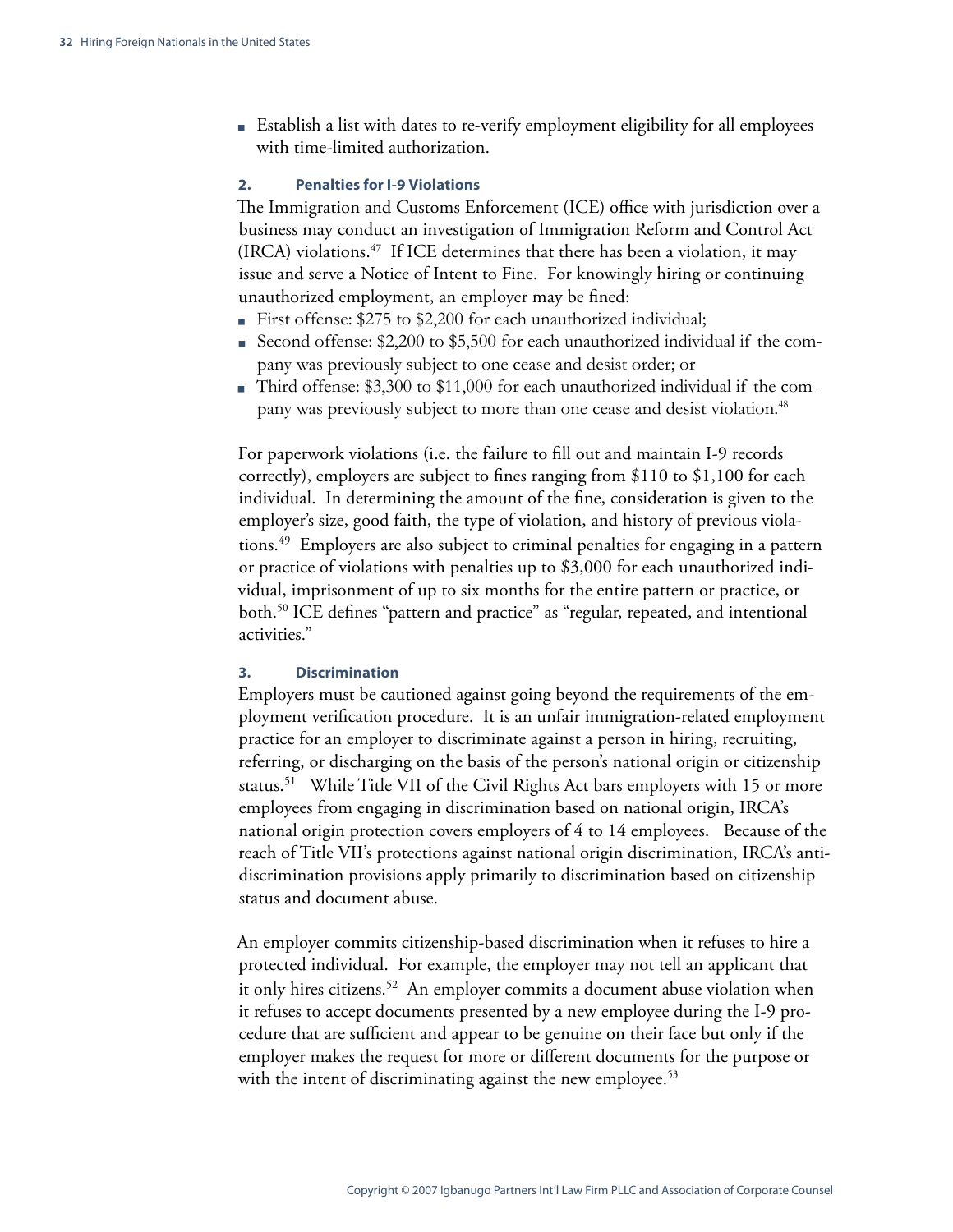# **III. Transitioning from Nonimmigrant (Temporary) Residency Status to Immigrant (Permanent) Residency Status**

Once the foreign national is in the United States working for the sponsoring company, the company should determine whether to sponsor the foreign national employee for permanent residency status or green card.<sup>54</sup> Foreign nationals working in non-immigrant status have temporary authorization that may not exceed a specified number of years. Permanent residence may become necessary to continue the foreign national's employment with the company.

There are three employment-based immigration categories:

1. Employment-based first preference or EB-1 (priority workers);

2. Employment-based second preference or EB-2 (advanced degree professionals or individuals of exceptional ability);

3. Employment-based third preference or EB-3 (professionals, skilled workers, or other workers).

Filing for EB-1 status is the fastest way for a foreign national to obtain permanent residence because it allows a person to file the I-140 Immigrant Visa Petition without any preliminary steps.<sup>55</sup> No labor certification is required for priority workers. However, it is generally more difficult to obtain approval from the USCIS for petitions of this type.

The EB-2 and EB-3 categories require the petitioning company to prove through a labor certification that there are no other qualified, willing, able and available U.S. workers for the offered position.<sup>56</sup> The petitioning company must file the labor certification application with the Department of Labor prior to filing the Form I-140 Immigrant Visa Petition. The EB-1, EB-2, and EB-3 categories are discussed below along with suggested steps for filing the relevant petitions. Please note this is not a comprehensive list of immigrant visa categories and should not be relied upon as such.

# **A. Employment-Based First Preference (EB-1)**

Three different subcategories are covered under the EB-1 priority worker classification:

- 1. Individuals of Extraordinary Ability
- 2. Outstanding Professors and Researchers
- 3. Multinational Managers and Executives.

By statute 28.6 percent of the total number of employment-based immigrant visas per year are allocated to first-preference workers.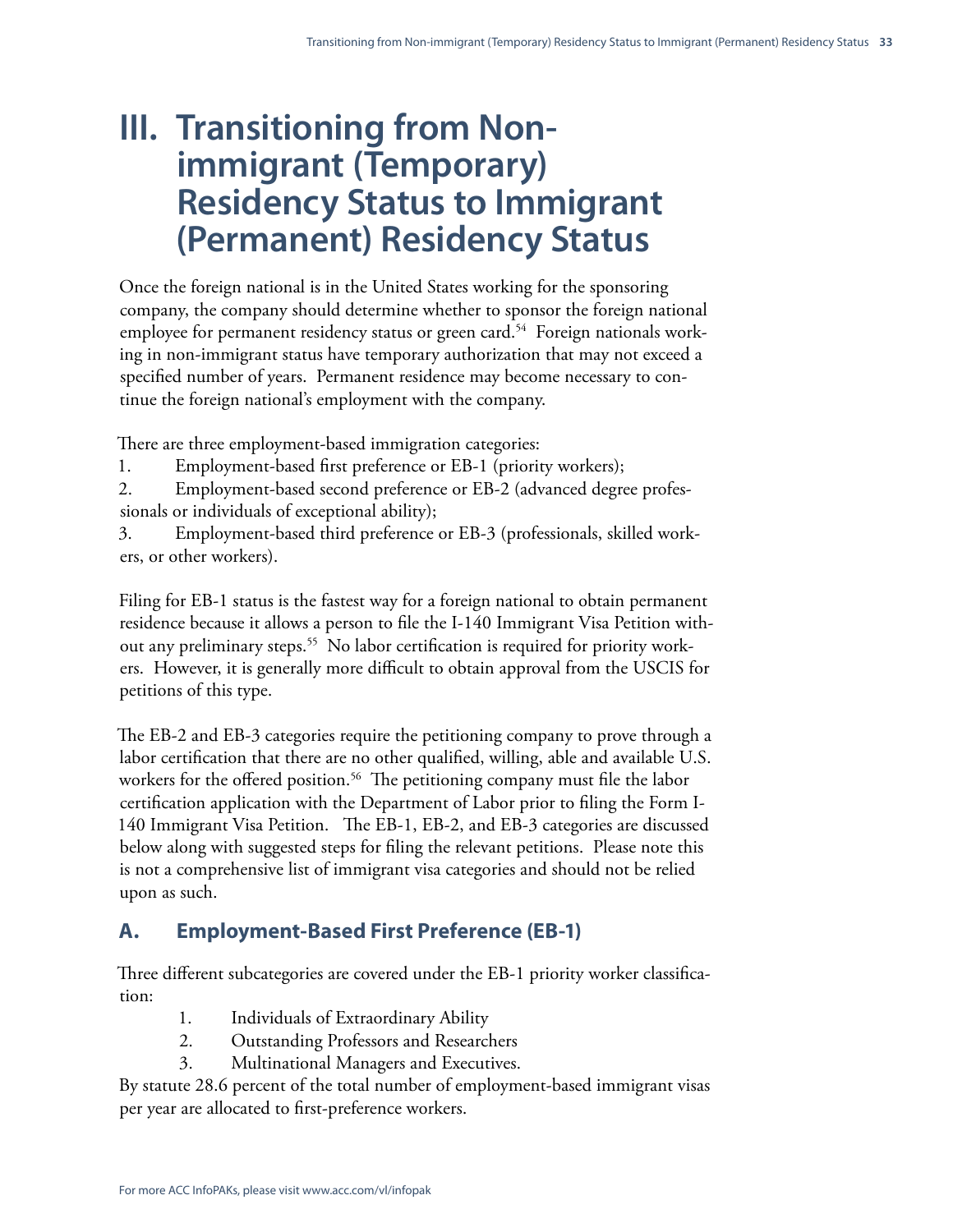### **1. Extraordinary Ability**

The first subcategory for priority workers covers individuals of extraordinary ability in business, science, athletics, and the arts. (Foreign nationals who have initially entered the U.S. under the O-1 temporary visa have already qualified as individuals of extraordinary ability.<sup>57</sup>) The regulations for EB-1 define extraordinary ability as "a level of expertise indicating the individual is one of that small percentage who have risen to the very top of the field of endeavor."<sup>58</sup> For this subcategory, there is neither a job offer nor a labor certification requirement. The applicant must demonstrate that he or she will continue to work in the United States in his or her area of expertise.

To establish extraordinary ability, the applicant must demonstrate sustained national or international acclaim through evidence of a major, international recognized award, or at least three of the following:

- Nationally or internationally recognized awards for excellence in the field;
- Membership in associations requiring outstanding achievement;
- Published material about the individual;
- Participation as a judge of the work of others in the field;
- Original scientific, scholarly, artistic, athletic, or business-related contributions of major significance in the field;
- Authorship of scholarly articles in the field;
- Display of an individual's work at artistic exhibitions;
- Performance in a leading role for organizations that have a distinguished reputation;
- High salary compared to others in the field; or
- Commercial success in the performing arts.<sup>59</sup>

### **2. Outstanding Professor or Researcher**

The second subcategory for priority workers covers outstanding professors or researchers. Generally, the following evidence is required to qualify as an outstanding researcher:

- a) nternational recognition as outstanding in a specific field;
- b) At least three years of teaching or research experience in the field; and
- c)The offer of a tenure or tenure-track position or comparable research position.

A petition for an outstanding professor or researcher must be accompanied by evidence that the individual is recognized internationally as outstanding in the specified academic field. Evidence of international recognition must include at least two of the following:

- Receipt of major prizes or awards for outstanding achievement in the academic field;
- Membership in associations in the academic field that require outstanding achievement;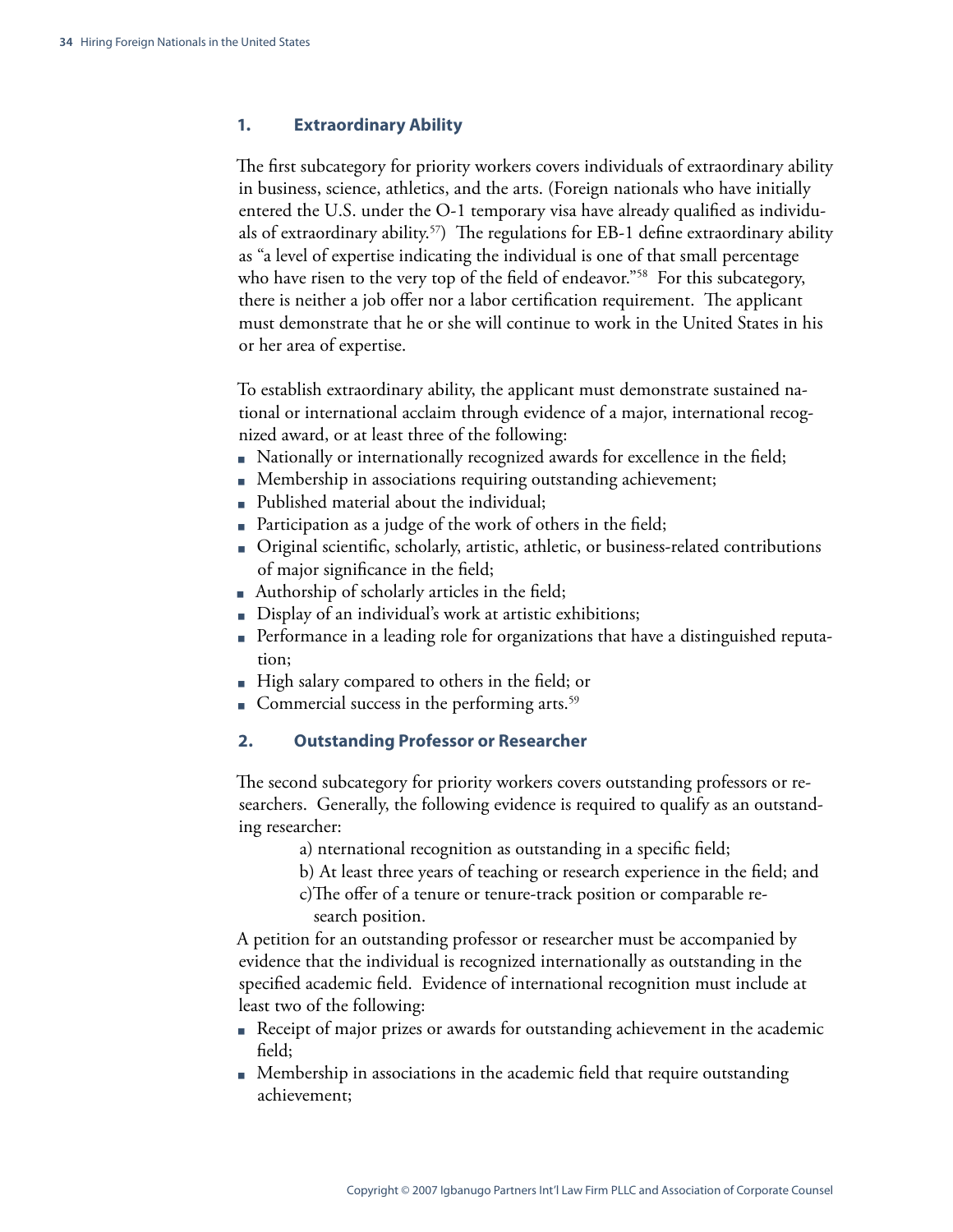- Published material written by others about the individual's work in the academic field;
- Participation as a judge of the work of others in the field;
- Original scientific or scholarly research contributions; or ■
- Authorship of scholarly books or articles.<sup>60</sup>

The individual must have at least three years of experience in teaching or research in the academic field. The required teaching or research experience may include experience gained while working on an advanced degree if the individual obtained the degree and the teaching was conducted with full responsibility for the class or the research was recognized as outstanding.

Research positions must be permanent. A permanent position is defined as tenured, tenure-track, or for a term of indefinite or unlimited duration with the expectation of continued employment unless there is good cause for termination.<sup>61</sup> The employer may be a private company if it has at least three full-time researchers. Neither the statute nor the regulations actually require the outstanding professor or researcher to have a Ph.D. degree.

### **3. Multinational Executive or Manager**

The EB-1 category also covers executives or managers of foreign companies who have been transferred to the same or a related company in the United States. Certain multinational managers and executives may qualify for priority worker status if they have been employed outside the United States in a managerial or executive capacity by a related entity for at least one of the three years immediately preceding entry into the United States. The individual must be coming to work in an executive or managerial capacity. And the U.S. employer must have been doing business in the United States for at least one year. The requirements closely follow those for the non-immigrant L-1A intra-company transferees. $62$ 

### **Preparing the Form I-140 Immigrant Visa Petition**

Form I-140, Immigrant Petition for Alien Worker, is required. The I-140 must be filed with the USCIS service center having jurisdiction over the place where the individual will work. First preference petitions for individuals of extraordinary ability and outstanding researchers require significant documentation to meet a very high standard set by USCIS. The regular filing fee for this type of petition is \$195 made payable to USCIS. For an additional \$1000, USCIS provides premium processing for a decision within 15 calendar days of filing.

# **B. Employment-Based Second Preference (EB-2)**

The EB-2 visa category consists of foreign nationals who are "members of the professions holding advanced degrees or their equivalent" and foreign nationals "who because of their exceptional ability in the sciences, arts, or business will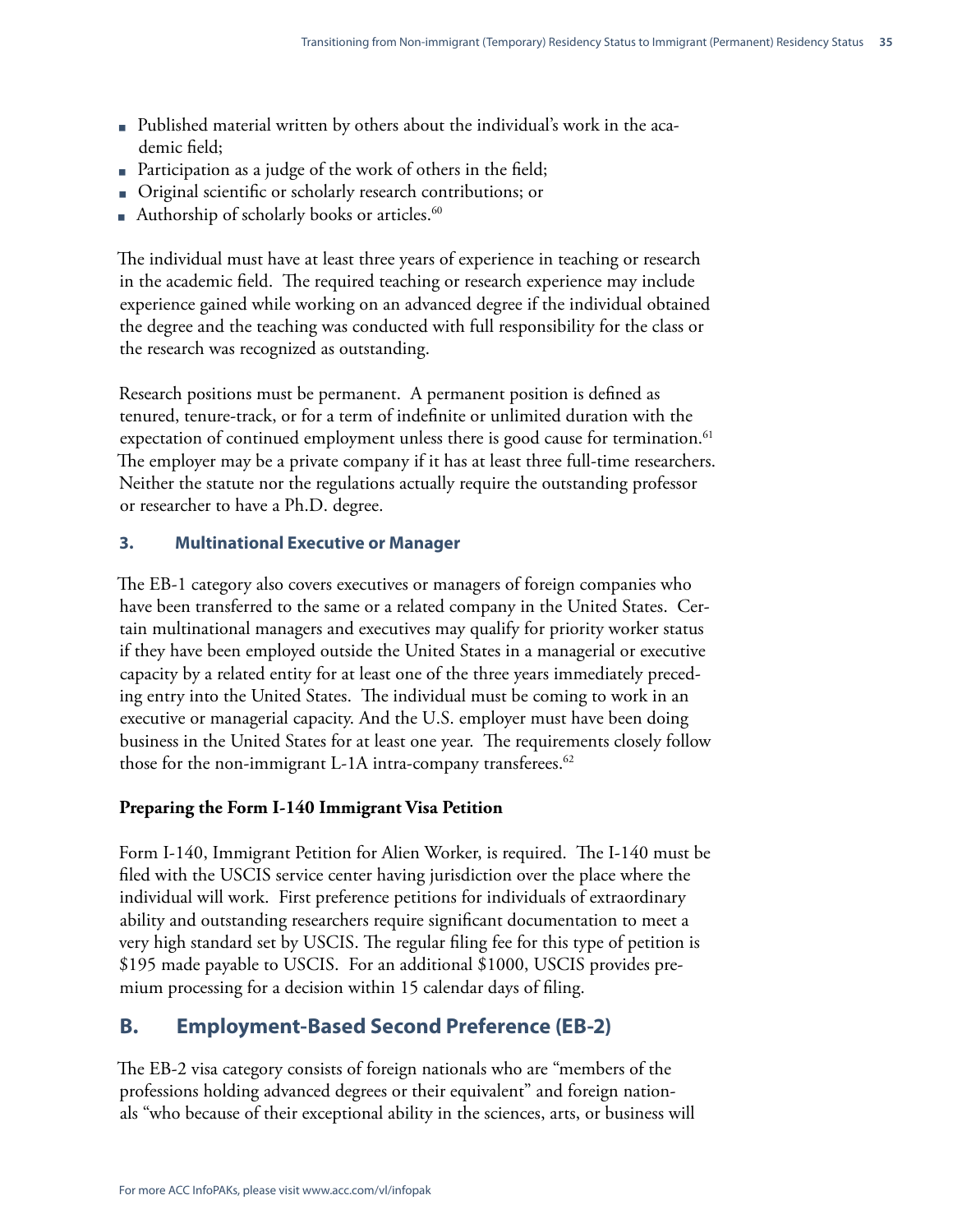substantially benefit the national economic, cultural, or educational interests or welfare of the United States." Individuals of exceptional ability must have a degree of expertise significantly above that ordinarily encountered in the sciences, arts, or business.63 By statute, 28.6 percent of the total number of employment-based immigrant visas available each year are allocated to second-preference workers. Specifically, a petition for a foreign professional holding an advanced degree may be filed when the job requires an advanced degree (beyond the baccalaureate) and the foreign national possesses such a degree or the equivalent. The petition must include documentation such as an official academic record showing that the foreign national has a U.S. advanced degree or a foreign equivalent degree or an official academic record showing that the foreign national has a U.S. baccalaureate degree or a foreign equivalent degree. Letters from current or former employers showing that the foreign national has at least five years of progressive post-baccalaureate experience in the specialty are also required. A baccalaureate degree plus five years of progressive experience in the field is considered the equivalent of a master's degree.

### **National Interest Waiver**

The national interest waiver can be used with foreign nationals in the second preference category who have advanced degrees or exceptional ability in the arts, sciences, or business. Neither the statute nor the regulations define national interest for this waiver application, but a waiver request requires a showing "significantly above that for prospective national benefit."64

The Administrative Appeals Office issued a precedent decision in *Matter of New York State Department of Transportation (NYSDOT65)* establishing the following three-prong test:

- Applicant seeks employment in an area of substantial intrinsic merit;
- The proposed benefit is national in scope;
- The national interest would be adversely affected if a labor certification were required.

Under this test, the applicant for the national interest exemption must be able to provide a benefit so great that it outweighs the national interest inherent in the labor certification process.

## **C. Employment-Based Third Preference (EB-3)**

The EB-3 visa category consists of:

- Foreign nationals with at least two years of experience as skilled workers;
- Professionals with a baccalaureate degree; or
- Other workers with less than two years experience such as an unskilled worker who can perform labor for which qualified workers are not available in the United States.

By statute, 28.6 percent of the total number of employment-based immigrant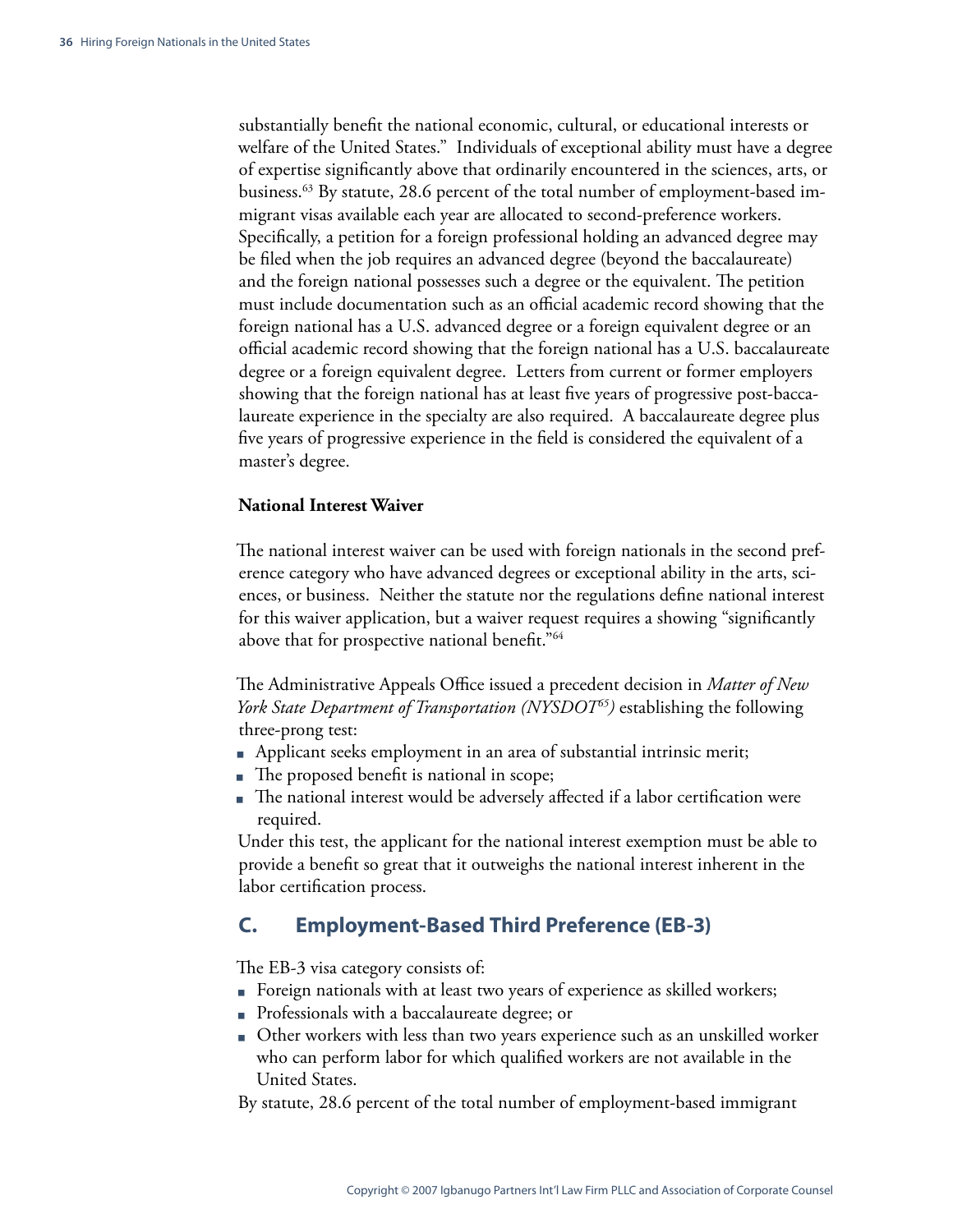visas per year are allocated to third-preference workers in the three subcategories listed above. Eligibility requirements for the EB-3 classification are less stringent than the EB-1 and EB-2 classifications. The regulations for EB-3 workers are found at 8 CFR § 204.5(l).

- a) Skilled Worker positions are not seasonal or temporary and require at least two years of experience or training. The training requirement may be met through relevant post-secondary education. Form ETA-9089 (Labor Certification) states the job requirements, which determine whether a job is skilled or unskilled.<sup>66</sup>
- b) Professionals must hold a U.S. baccalaureate degree or equivalent foreign degree that is normally required for the profession. Education and experience may not be substituted for the degree. Unlike EB-2 advanced degree professionals category or the H-1B temporary workers category, the EB-3 category does not recognize a combination of education and experience as the equivalent of a baccalaureate degree.
- c) Other Worker positions require less than two years of higher education, training, or experience.

### **D. The Labor Certification Application - Program Electronic Review Management System (PERM)**

The labor certification is a prerequisite for obtaining employment-based permanent residence in the EB-2 and EB-3 categories. The labor certification is the determination by the DOL that there are no U.S. workers able, willing, qualified, and available for the position for which a labor certification is being sought and that employment of the foreign national will not adversely affect the wages and working conditions of U.S. workers. This document attests that the employer has in good faith engaged in recruitment efforts to fill the pertinent position but has found no able, willing and qualified U.S. worker and would like to hire the foreign national on a permanent (non-temporary) basis. In many cases, this position is the same one that the foreign national already holds on a temporary basis under H-1B, L-1B, or TN status.

After the employer has filed the labor certification and received an approval from the Labor Department, the employer can file the I-140 immigrant visa petition. The labor certification application is tied to one specific location, job, and employer.

The first step in obtaining residence based on an offer of employment in the U.S. is to obtain a labor certification from the DOL regarding the unavailability of qualified U.S. workers to fill the same position. More specifically, that qualified U.S. workers are unavailable to fill the position which is the subject of the job offer, and that the employment of the foreign national in the position will not adversely affect the wages and working conditions of U.S. workers in similar posi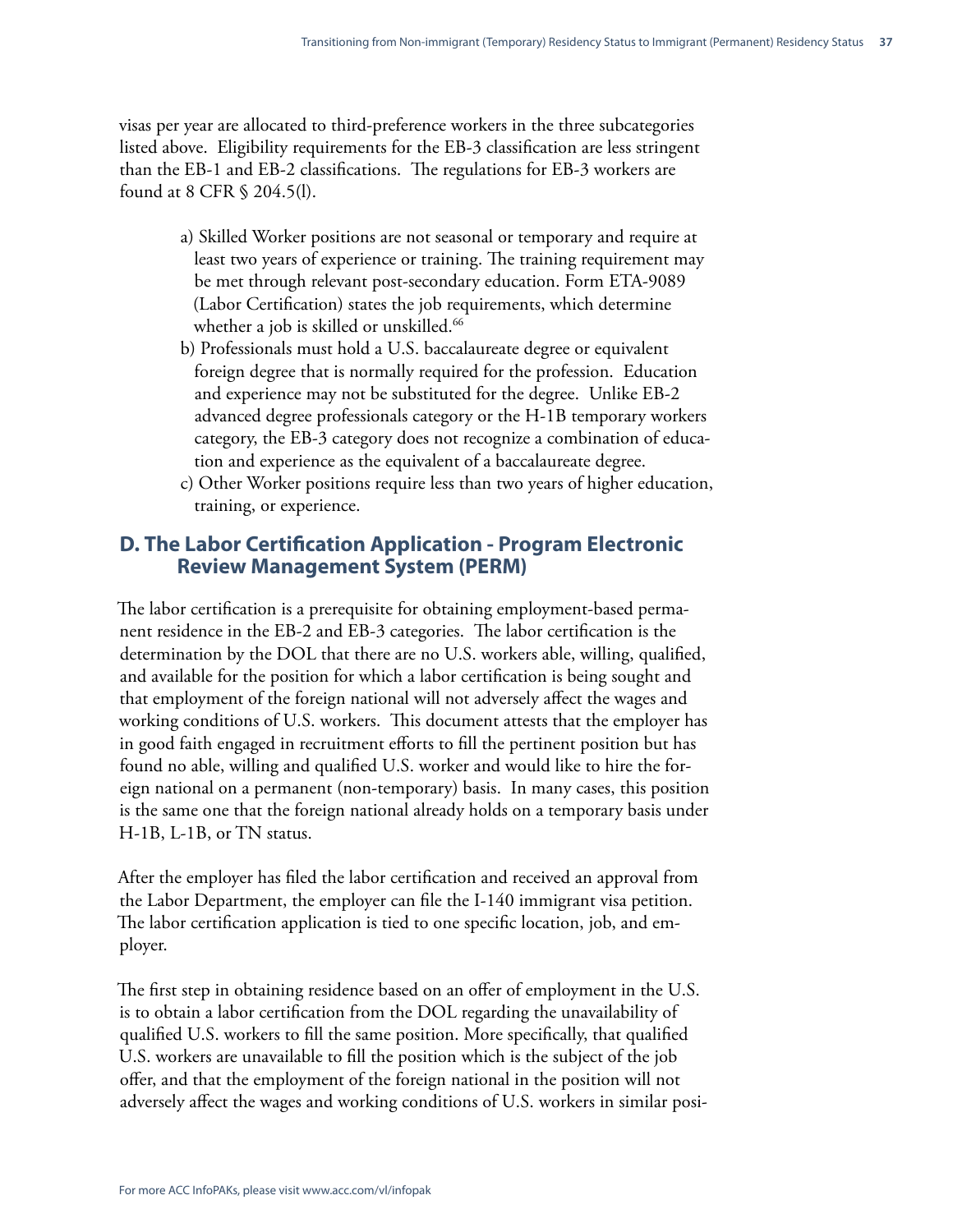tions. A labor certification is obtained by filing an application under the PERM system.

PERM is designed to assist organizations in the timely hiring of foreign nationals to meet their workforce needs when no willing and qualified U.S. workers are available. Although PERM eliminated the traditional labor certification/reduction in recruitment processes, the premise of the application remains the same: The DOL must certify that the employer has demonstrated, through recruiting, that there are not sufficient U.S. workers who are able, willing, qualified and available; and that the employment of the foreign national will not adversely affect wages or working conditions of similarly situated U.S. workers.

PERM was designed to streamline the labor certification process by moving to a less paper intensive process utilizing electronic filing of certain documents. Under PERM an employer is required to complete the following recruitment before filing an application for labor certification:

- Two ads in two different Sunday editions of the local newspaper with the largest general circulation in the area where the job is located. In lieu of one Sunday newspaper ad, one ad may be placed in an appropriate professional journal, if the job requires experience and an advanced degree, and a professional journal would normally be used to advertise the job opportunity. The ads must be published no closer than 30 days and no later than 180 days before the date of filing the application with the DOL;
- A Notice of Job Opening based on the job description must be posted on the job-site for 10 consecutive working days in a location where Federal notices are usually posted; and
- Placement of a job order for 30 days with the State Workforce Agency.

If the position is a professional position, the employer must demonstrate recruitment in an additional 3 recruitment sources. A position is considered professional if a bachelor degree or higher is required in order to qualify for the position. If the position is professional then the employer must demonstrate recruitment in at least 3 of the following:

- 1. Job fairs;
- 2. Employer's web site;
- 3. Job search web sites
	- (e.g., the DOL's America's Job Bank www.ajb.dni.us);
- 4. On-campus recruiting;
- 5. Professional or trade organization search;
- 6. Private employment firms or placement agencies;
- 7. Employee referral programs with incentives;
- 8. Campus placement offices;
- 9. Local and ethnic newspapers; or
- 10. Radio or television ads.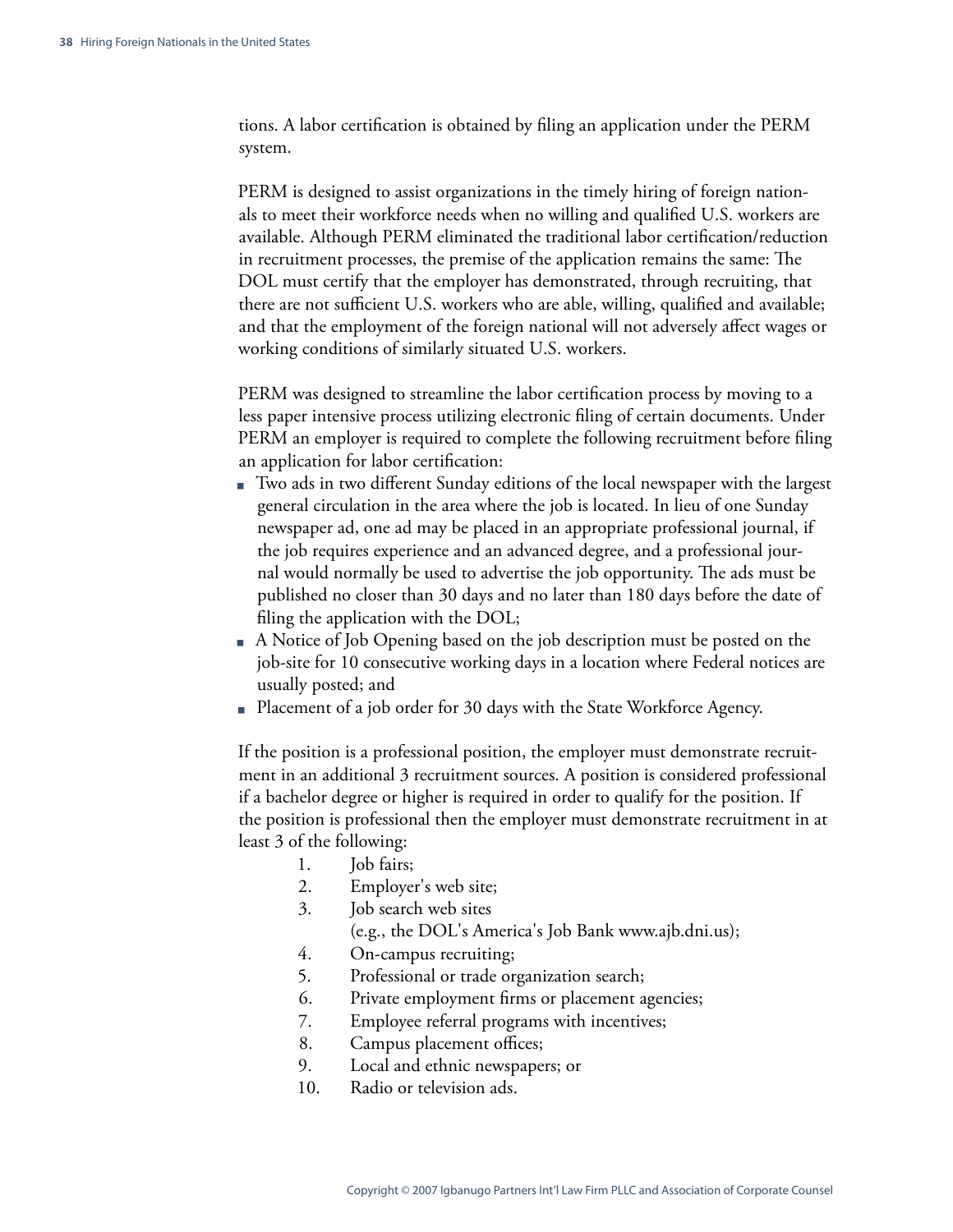Once the required recruitment has been conducted, the employer must wait an additional 30 days to monitor the response to the recruitment effort before an application under the PERM system can be filed with the DOL.

### **Summary Of Frequently Used Procedures To Obtain Employment-Based Permanent Residency**

| <b>Visa Type &amp; Designation</b>         | <b>First Preference (EB-1)</b>                                                                                                                                                                                                                                                                                                                                                                                                                                                                                                                                                                                                                                                                                                                                                                                                                                                                                                                                                                                                                                                                                                                                                                                                       |
|--------------------------------------------|--------------------------------------------------------------------------------------------------------------------------------------------------------------------------------------------------------------------------------------------------------------------------------------------------------------------------------------------------------------------------------------------------------------------------------------------------------------------------------------------------------------------------------------------------------------------------------------------------------------------------------------------------------------------------------------------------------------------------------------------------------------------------------------------------------------------------------------------------------------------------------------------------------------------------------------------------------------------------------------------------------------------------------------------------------------------------------------------------------------------------------------------------------------------------------------------------------------------------------------|
| <b>Eligible Persons</b>                    | • Priority workers<br>• Aliens of extraordinary ability / Outstanding profes-<br>sors and researchers / Multinational mangers/execu-                                                                                                                                                                                                                                                                                                                                                                                                                                                                                                                                                                                                                                                                                                                                                                                                                                                                                                                                                                                                                                                                                                 |
|                                            | tives                                                                                                                                                                                                                                                                                                                                                                                                                                                                                                                                                                                                                                                                                                                                                                                                                                                                                                                                                                                                                                                                                                                                                                                                                                |
| <b>Governing Provisions of Law</b>         | $\cdot$ INA § 203(b)(1)<br>• 8 USC § 1153(b)(1)<br>• 8 CFR § 204.5                                                                                                                                                                                                                                                                                                                                                                                                                                                                                                                                                                                                                                                                                                                                                                                                                                                                                                                                                                                                                                                                                                                                                                   |
| <b>Summary of Eligibility Requirements</b> | Extraordinary ability aliens:<br>· Must demonstrate extraordinary ability in science,<br>art, education, business, or athletics via sustained na-<br>tional or international acclaim; must show by exten-<br>sive documentation that they have risen to the very<br>top of the field of endeavor; documentation must fall<br>within criteria set forth in 8 CFR § 204.5(h).<br>• No job offer is required and candidates can self-peti-<br>tion.<br>Outstanding professors and researchers:<br>• Must be able to show international recognition in<br>a specific academic field; have at least threes years<br>experience in teaching or research; must be coming<br>to accept tenured or tenure track teaching or compa-<br>rable research position at university, other institution<br>of higher education, or private company.<br>• Must have a job offer; only employers can petition.<br>Multinational executives/managers:<br>• Must be employed abroad in that capacity for at<br>least one of the past three years and seek entry to<br>provide executive/managerial service to the same<br>employer or to a subsidiary, parent, branch, or affiliate.<br>• Must have a job offer and only an employer can file<br>petition. |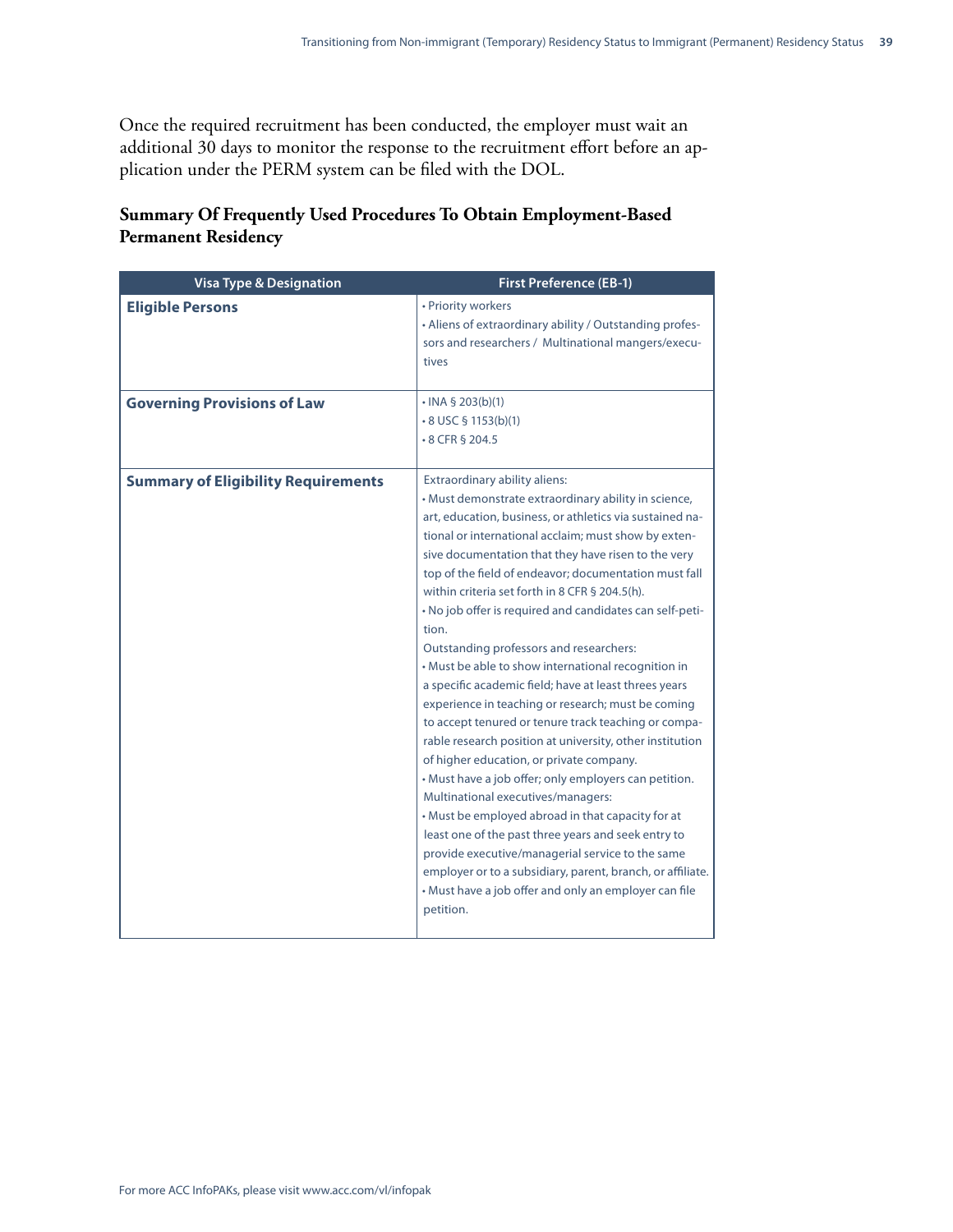| <b>Procedure for Obtaining Green Card</b><br>(Lawful Permanent Resident<br><b>Status "LPR")</b>                                                                                                                                                                                                         | 1. File Form I-140 and supporting documents with<br>USCIS Service Center. Alien may not file an immigrant<br>visa application until "priority date" is current or a visa<br>becomes immediately available. Availability of visas<br>depends on the "priority date" (the date when the<br>alien filed Form I-140).<br>2. When a visa becomes available, an alien has two<br>options:<br>a. Visa processing:<br>i. Can obtain immigrant visa from consulate abroad.<br>b. Adjustment of status:<br>i. An alien in the U.S. may file Form I-485 with DHS to<br>adjust status.                                                            |
|---------------------------------------------------------------------------------------------------------------------------------------------------------------------------------------------------------------------------------------------------------------------------------------------------------|---------------------------------------------------------------------------------------------------------------------------------------------------------------------------------------------------------------------------------------------------------------------------------------------------------------------------------------------------------------------------------------------------------------------------------------------------------------------------------------------------------------------------------------------------------------------------------------------------------------------------------------|
| <b>Visa Type &amp; Designation</b>                                                                                                                                                                                                                                                                      | <b>Second Preference (EB-2)</b>                                                                                                                                                                                                                                                                                                                                                                                                                                                                                                                                                                                                       |
| <b>Eligible Candidates</b>                                                                                                                                                                                                                                                                              | • Members of the professions holding advanced<br>degrees.<br>• Aliens with exceptional ability in the sciences, arts or<br>business.<br>• Priority workers.                                                                                                                                                                                                                                                                                                                                                                                                                                                                           |
| <b>Governing Provisions of Law</b>                                                                                                                                                                                                                                                                      | $\cdot$ INA § 101(a)(32), 203(b)(2)<br>• 8 USC § 1101(a)(32), 1153(b)(2)<br>.8 CFR § 204.5(k); 20 CFR §§ 656.1-656.62                                                                                                                                                                                                                                                                                                                                                                                                                                                                                                                 |
| <b>Summary of Eligibility Requirements</b>                                                                                                                                                                                                                                                              | Professionals holding advanced degrees:<br>• Alien must hold a U.S. degree or foreign equivalent<br>beyond a bachelor's degree (usually a master's) or a<br>bachelor's plus five years of progressive work experi-<br>ence.<br>Exceptional ability workers:<br>. Must show exceptional ability in the sciences, arts,<br>athletics, or business ("exceptional" means a degree<br>of expertise significantly above the ordinary).<br>National interest waiver:<br>• If the foreign national will promote the "national<br>interest" by his admission, USCIS may waive the labor<br>certification requirement. Alien can self-petition. |
| <b>Application Procedure</b><br>Eligibility for nonimmigrant visas varies significantly<br>from one category to another. Most visas require the<br>filing of a predicate petition with U.S. CIS but a few<br>visa categories require the alien applicant to apply<br>directly to a U.S. Embassy abroad. | 1. Labor certification: Employer must file Form ETA-<br>9089 with DOL.<br>2. After DOL grants labor certification, employer files<br>Form I-140 with supporting documents.                                                                                                                                                                                                                                                                                                                                                                                                                                                            |
| <b>Visa Type &amp; Designation</b>                                                                                                                                                                                                                                                                      | <b>Third Preference (EB-3)</b>                                                                                                                                                                                                                                                                                                                                                                                                                                                                                                                                                                                                        |
| <b>Eligible Candidates</b>                                                                                                                                                                                                                                                                              | Skilled workers, professionals, and other workers                                                                                                                                                                                                                                                                                                                                                                                                                                                                                                                                                                                     |
|                                                                                                                                                                                                                                                                                                         |                                                                                                                                                                                                                                                                                                                                                                                                                                                                                                                                                                                                                                       |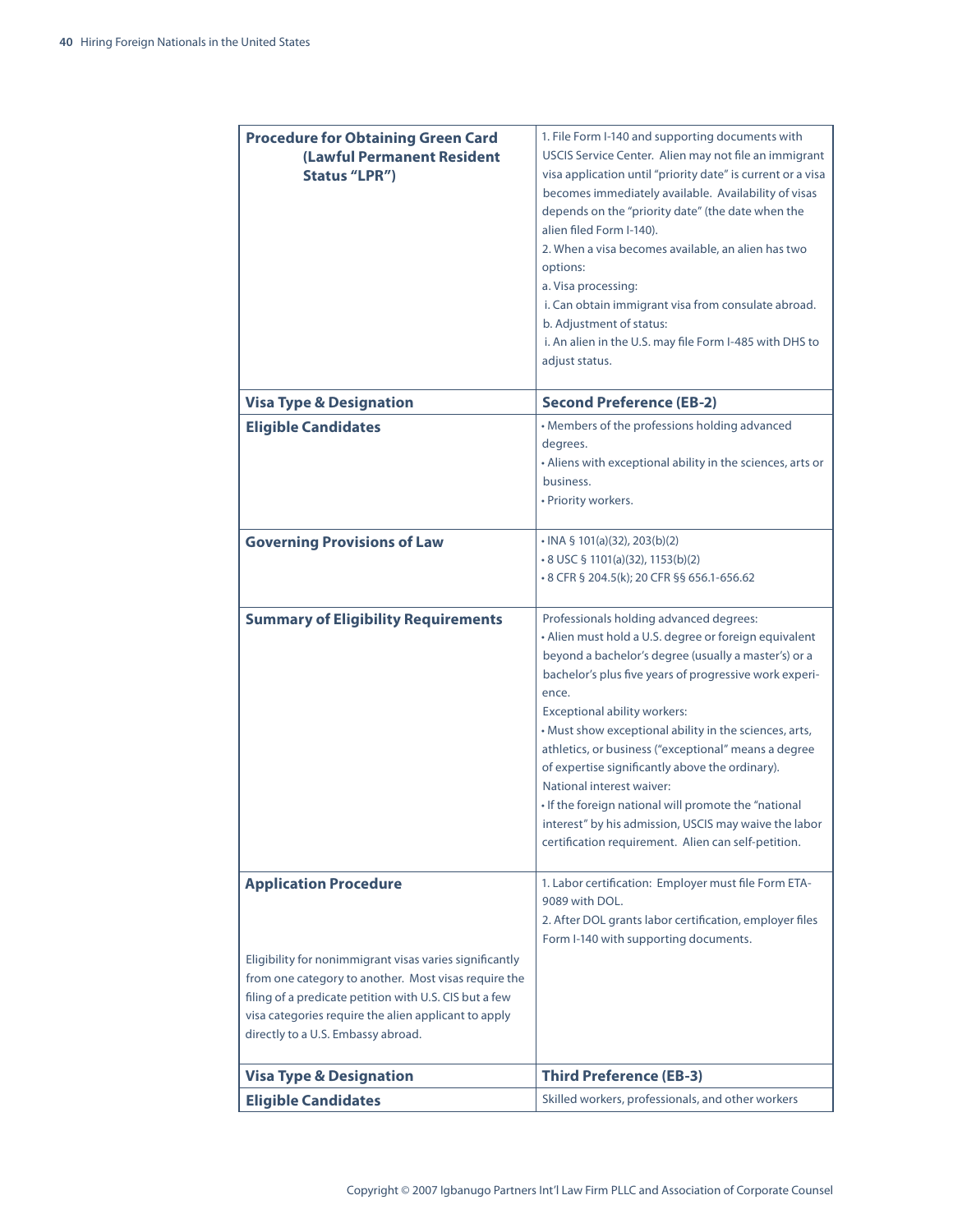| <b>Governing Provisions of Law</b>                       | $\cdot$ INA § 203(b)(3)<br>$\cdot$ 8 USC § 1153(b)(3)<br>.8 CFR § 204.5(l); 20 CFR §§ 656.1-656.62 |
|----------------------------------------------------------|----------------------------------------------------------------------------------------------------|
|                                                          |                                                                                                    |
| <b>Summary of Eligibility Requirements</b>               | All EB-3 aliens must have a permanent, full-time job                                               |
|                                                          | offer.                                                                                             |
|                                                          | Skilled workers:                                                                                   |
|                                                          | • Are in positions requiring a minimum of two years'                                               |
|                                                          | training or experience. Relevant post-secondary                                                    |
|                                                          | education counts as training.                                                                      |
|                                                          | Professionals:                                                                                     |
|                                                          | • Must have a U.S. bachelor's degree or foreign                                                    |
|                                                          | equivalent.                                                                                        |
|                                                          | Other workers:                                                                                     |
|                                                          | • Are in positions requiring less than two years of                                                |
|                                                          | higher education, training, or experience.                                                         |
|                                                          |                                                                                                    |
| <b>Application Procedure</b>                             | 1. Obtain labor certification by filing Form ETA-9089                                              |
| Eligibility for nonimmigrant visas varies significantly  | with DOL.                                                                                          |
| from one category to another. Most visas require the     | 2. After DOL grants certification, employer files Form                                             |
| filing of a predicate petition with U.S. USCIS but a few | I-140 with supporting documents.                                                                   |
| visa categories require the alien applicant to apply     |                                                                                                    |
| directly to a U.S. Embassy abroad.                       |                                                                                                    |
|                                                          |                                                                                                    |

## **E. Adjustment of Status Application (also known as the "Green Card Application")**

Once the I-140 immigrant visa petition is approved by USCIS, the foreign national then must file the Form I-485, Adjustment of Status (AOS) Application, using the approved immigrant visa petition.<sup>67</sup> Recent regulations allow for the concurrent filing of the Form I-140 petition and the Form I-485 AOS application when an immigrant visa number is available to the applicant. Upon receiving an approved adjustment of status application, the foreign national and his or her immediate family members will receive their I-551 stamps and subsequently their permanent resident cards ("green cards") to indicate their new status as U.S. permanent residents.<sup>68</sup>

Section 106(c) of the American Competitiveness in the 21st Century Act (AC21) allows individuals whose I-485 adjustment of status applications have been pending for more than 180 days to change jobs and/or employers if they remain in the same or a similar occupational classification. $69$  According to current guidance, the I-140 petition must be approved but the I-485 must remain undecided for at least 180 days for the I-140 to continue to remain valid. The USCIS has not issued regulations relating to AC21.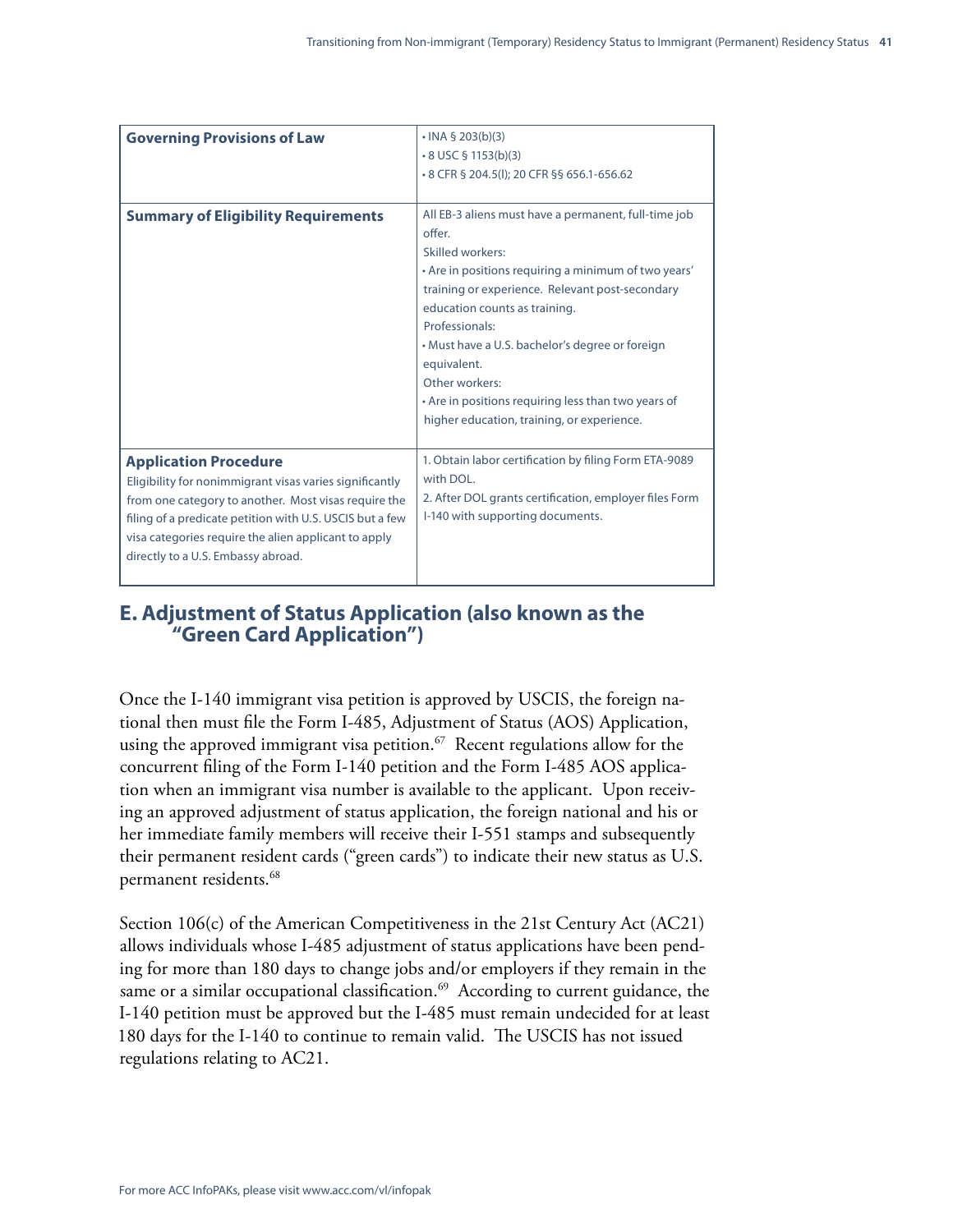The following consists of a checklist of materials the immigration attorney will need to file the Form I-485 applications:

- Employment verification letter (furnished by the employer);
- Complete copy of the foreign national's and his or her family's passports (front and back);
- Copy of Form I-94, Arrival/Departure Record (front and back);
- Copy of birth records issued by the appropriate civil or municipal authority listing the name of child, date of birth, place of birth, name of father, and name of mother;
- Copy of marriage document issued by the appropriate civil or municipal authority listing the date of marriage, place of marriage, name of husband, and name of wife;
- Copy of termination of prior marriage document: a certified copy bearing the appropriate seal or stamp of the issuing authority of final divorce judgment, death certificate, or annulment of each prior marriage;
- Copy of ALL USCIS authorized approval notices and documents;
- Two color passport photographs of each applicant;
- Applicable filing fees; and
- Form I-693, Medical Examination of Aliens Seeking Adjustment of Status, performed by an USCIS-authorized physician (U.S. Civil Surgeon).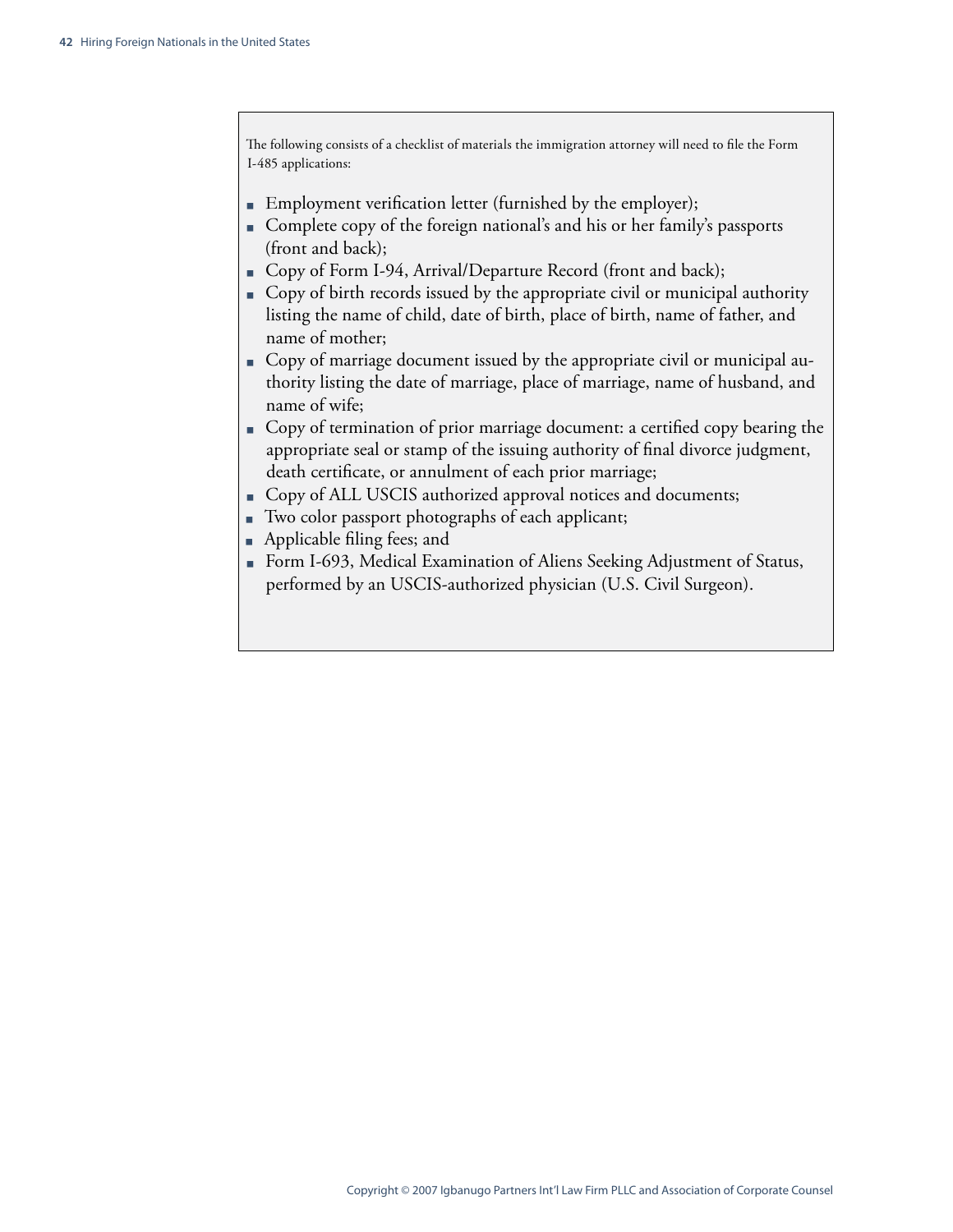# **IV. Additional Resources**

## **ACC Sources**

- Flow Chart: H-1B Process Employment Based Permanent Residence Process available at http://www.acc.com/resource/v7513
- Flow Chart: Non-Immigrant Visa Procedures http://www. acc.com/resource/v7514
- J. Christopher Erb, and Jean Dorton, *"Cap's Up! Hiring the H-1B Visa Nonimmigrant Specialist,"* ACCA Docket, July/August 2001, available at www.acca.com/protected/ pubs/docket/ja99/visas.html
- Frida P. Glucoft , Lorna A. De Bono, *"Globalization Of The Workforce U.S. Immigration Law"* 2001, available at www. acca.com/protected/legres/immigration/globalization. html#top
- Mark A. de Bernardo, *"Congress Revises Immigration Laws to Combat Terrorism in the Aftermath of September 11"*, November 2001, available at www.acca.com/protected/ legres/immigration/patriotact\_lm.html

# **Global Counsel**

*Directors' duties: QuickGuide,* Global Counsel, August/ July 2002, *available at* www.acca.com/resources/vl/php

## **Program Materials**

"*Shortcuts Through the Immigration & Expatriate Maze for Employees*," ACC 2003 Annual Meeting, *available at* http:// www.acca.com/education03/am/cm/203.pdf

*"Foreign Employees: Issues in Hiring This New Workforce,"*  Program Materials, ACCA 2001, *available at* www.acca. com/education2k1/am/cm/012CD.pdf

Cynthia A. Binns, "*Delivering Strategic Solutions,"* ACCA 2000 Annual Meeting, Program Materials, October 2000, *available at* www.acca.com/education2000/am/cm00/html/ immprimer.html

# **Other Sources**

Jessica Vaughan "*Shortcuts to Immigration: The 'Temporary' Visa Program is Broken*" (January 2003). http://www.cis. org/articles/2003/back103.html

Jessica Vaughan "*Be Our Guest: Trade Agreements and Visas*" (December 2003). http://www.cis.org/articles/2003/ back1803.html

# **Organizations**

American Immigration Lawyers Association (AILA) http:// www.aila.org/

## **Websites**

**National Call Center (Department of Labor)**

http://www.dol.gov/dol/contact/contact-phonecallcenter.htm

The Department of Labor National Call Center provides workers and employers with consistent, accurate information and assistance. The Call Center provides nationwide toll-free assistance to customers with questions about job loss, business closures, pay and leave, workplace safety and health, pension and health benefits, and workplace injuries. In addition to answering general information, the Call Center will relay any specific inquiry to the proper office without delay.

| Main Call Center Number:         | 1-866-4-USA-DOL |
|----------------------------------|-----------------|
| <b>Employment and Training</b>   | 1-877-US-2JOBS  |
| Ouestions:                       |                 |
| <b>Wage and Hour Questions:</b>  | 1-866-4-US-WAGE |
| Workplace Safety and Health      | 1-800-321-OSHA  |
| Ouestions:                       |                 |
| <b>Energy Employees' Compen-</b> | 1-866-888-3322  |
| sation Ouestions:                |                 |
| Federal Employees' Compen-       | 1-866-999-3322  |
| sation Ouestions:                |                 |
| TTY number for all Depart-       | 1-877-889-5627  |
| ment of Labor Ouestions:         |                 |

#### **Compliance Advisors**

http://www.dol.gov/elaws/

The "elaws Advisors" are interactive tools that provide information about federal employment laws. Each Advisor simulates an interaction between a caller and an employ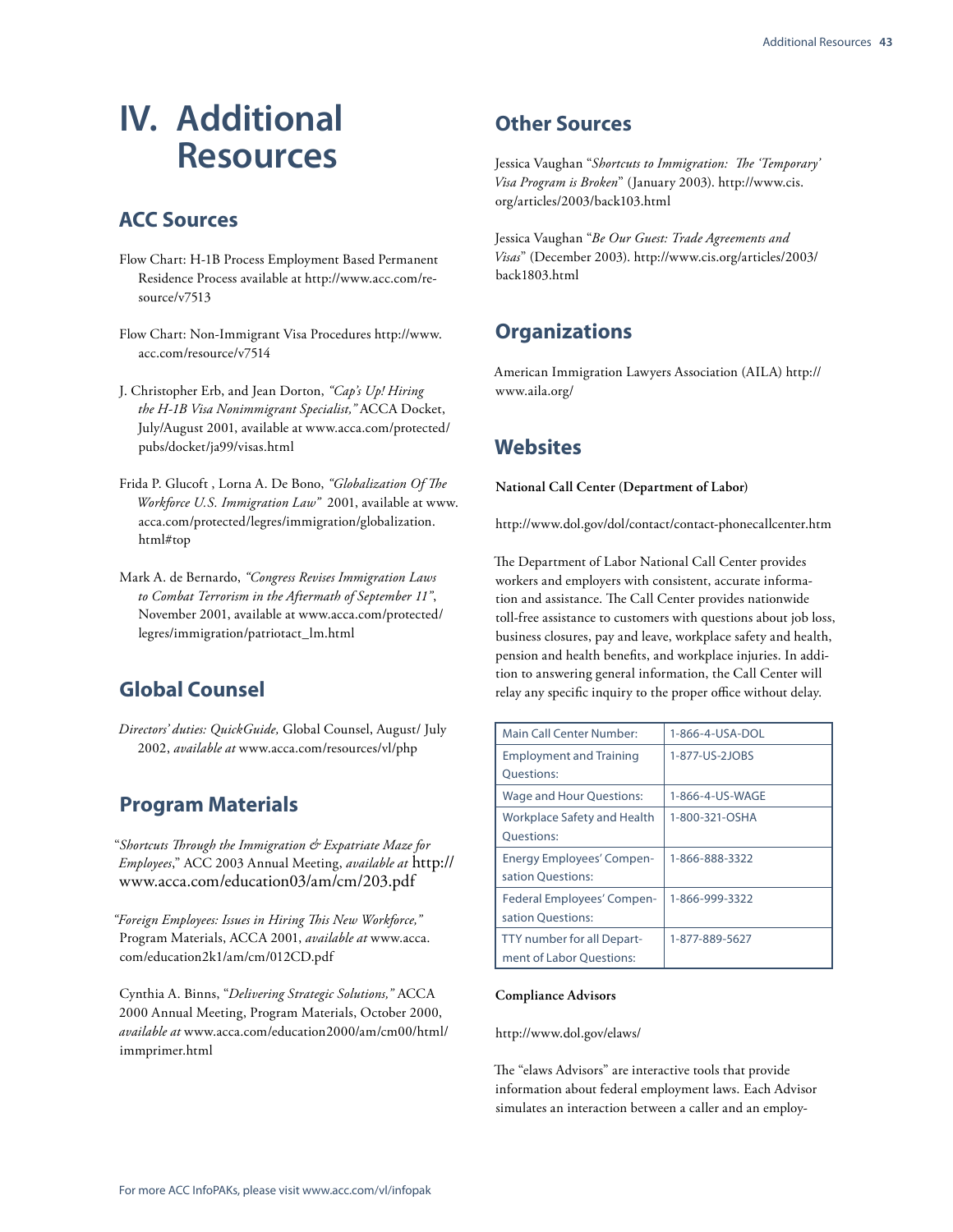ment law expert. The Advisor asks questions and provides answers based on your responses. The Advisor websites are the following:

#### **Small Business Compliance**

#### http://www.dol.gov/osbp/sbrefa/main.htm

This website contains the central contact point for Department of Labor compliance materials, contacts for compliance advice, information on penalty reductions and waivers for small businesses, and how small businesses can comment on Department of Labor regulatory activities and new regulations. You may also call the Office of Small Business Programs toll free at: 1-888-9-SBREFA. (See also information below about the Small Business Regulatory Enforcement Fairness Act.)

#### **Contacting the Department of Labor (via email)**

http://www.dol.gov/dol/contact/contact-email.htm

#### **Employment/Labor Laws and Regulations**

http://www.dol.gov/dol/compliance/compliance-majorlaw. htm

This website is sponsored by the Department of Labor and provides clear and accessible information on how to comply with employment laws and regulations. The website also contains links which provide access to compliance assistance on particular Department of Labor laws and regulations. Simply select the law or regulation about which you need information by either topic or alphabetical list. You can also view a summary of major laws, which contains brief descriptions of many of the Department's laws.

#### **Guide to Laws, Regulations and Technical Assistant Services**

#### http://www.dol.gov/asp/programs/handbook/contents.htm

This Guide describes the statutes and regulations administered by the Department of Labor (DOL) that affect businesses and workers. The Guide is designed mainly for those needing "hands-on" information to develop wage, benefit, safety and health, and nondiscrimination policies for general businesses.

#### **Office of Business Liaison (USCIS)**

http://uscis.gov/graphics/services/employerinfo/oblhome.htm

This site is the homepage for the Office of Business Liaison

(OBL). The office provides information on the employment eligibility verification process as well as the opportunities available to employers to hire and/or "sponsor" foreign workers in accordance with U.S. Government regulations administered by a variety of federal agencies.

#### **Listing of USCIS Field Offices and Support Centers**

http://uscis.gov/graphics/fieldoffices/alphaa.htm

#### **USCIS Forms and Fees**

http://www.uscis.gov/graphics/formsfee/forms/index.htm

This website provides you with access to immigration forms and fees.

#### **Extensions of Non-immigrant Status (How to extend your foreign national employees' stay in the U.S.)**

http://www.uscis.gov/graphics/howdoi/extendstay.htm

This website provides the answers to questions such as:

- Why do you need to extend your nonimmigrant status?
- What does the law say? ■
- Who is eligible?
- How do I apply?
- How do my spouse and child apply to extend their stay in the United States?
- When should I apply? ■
- What if my authorized stay has already expired? ■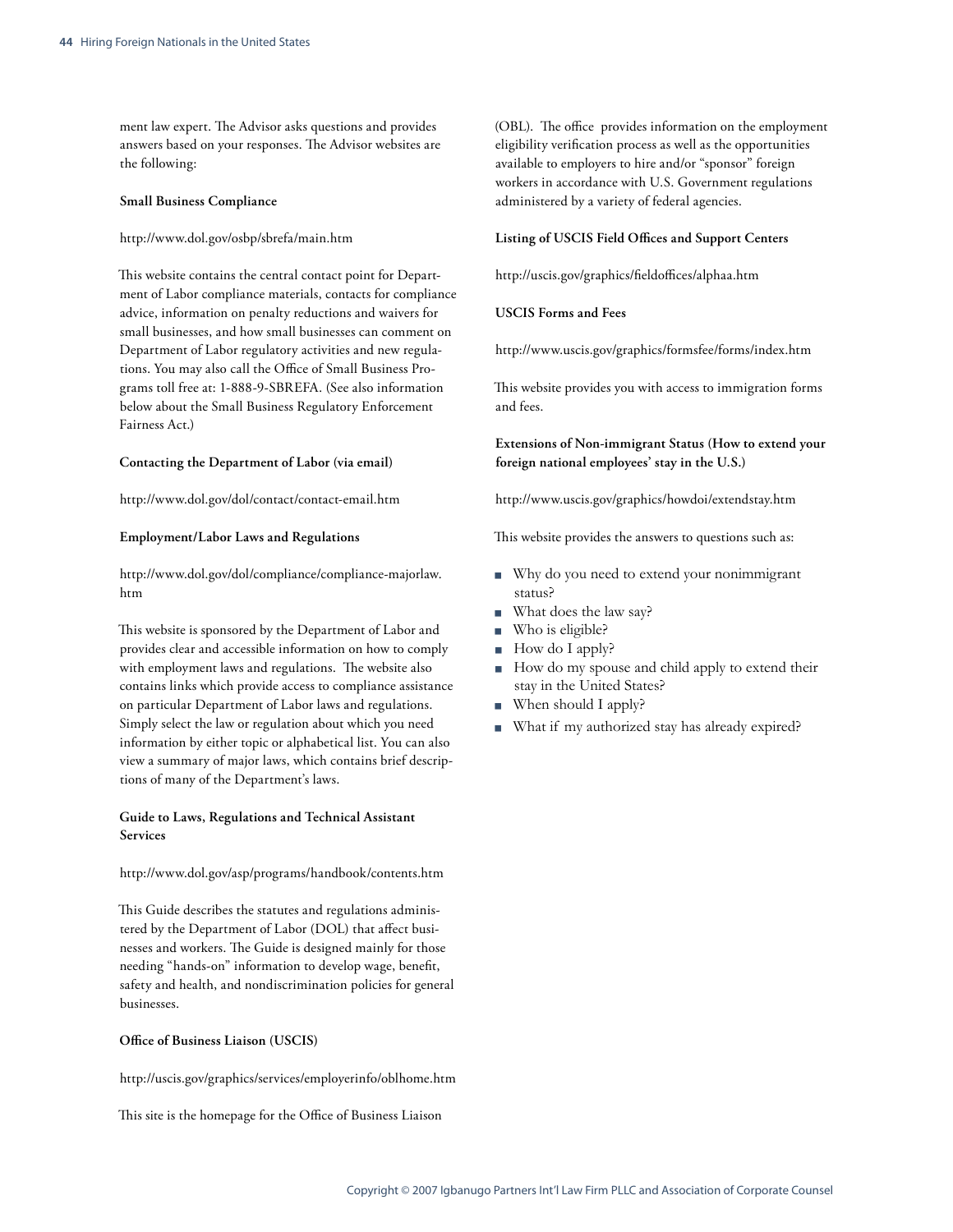# **V. Sample Forms**

### **A. Sample Letter: In Support Of Petition For L-1B Visa Where Foreign National Is An Employee Of A Foreign Subsidiary Of The U.S. Parent Company70**

[Date]

Department of Homeland Security

United States Citizenship and Immigration Services

Vermont Service Center

75 Lower Welden St.

Saint Albans, Vermont 05479

### **SUBJECT: I-129L for [name of foreign national]**

Dear Administrator:

We are submitting this letter and the enclosed material in support of the petition of [U.S. company] to classify [Mr. or Ms.] [name of foreign national] as an L-1B nonimmigrant transferee to fill a position in the United States, which requires specialized knowledge. This assignment in the United States is for a temporary period of three years, effective [date] through [date three years later].

In support of [U.S. company's] petition on behalf of [foreign national], we submit the explanations and supporting documents, which follow.

### **I. Description of Company and Purpose of Transfer**

[Example: [U.S. company] is a worldwide organization involved in [describe the nature of the company and the business with which it is associated. Also estimate the number of employees the U.S. company has in the U.S. or on a worldwide basis. Also indicate the U.S. company's annual gross sales according to the most recent information available (*i.e*., for the previous fiscal year) and list that dollar figure. Make certain this information matches what is contained on the petition. You may want to include a copy of the company's annual report here as the first attachment.]

[Brief description of the company's worldwide intra-company training program and why the company wants to transfer the foreign national to the U.S. such as [U.S. company] maintains a globalization program for its employees who possess knowledge of a particular component of a foreign subsidiary's operations. In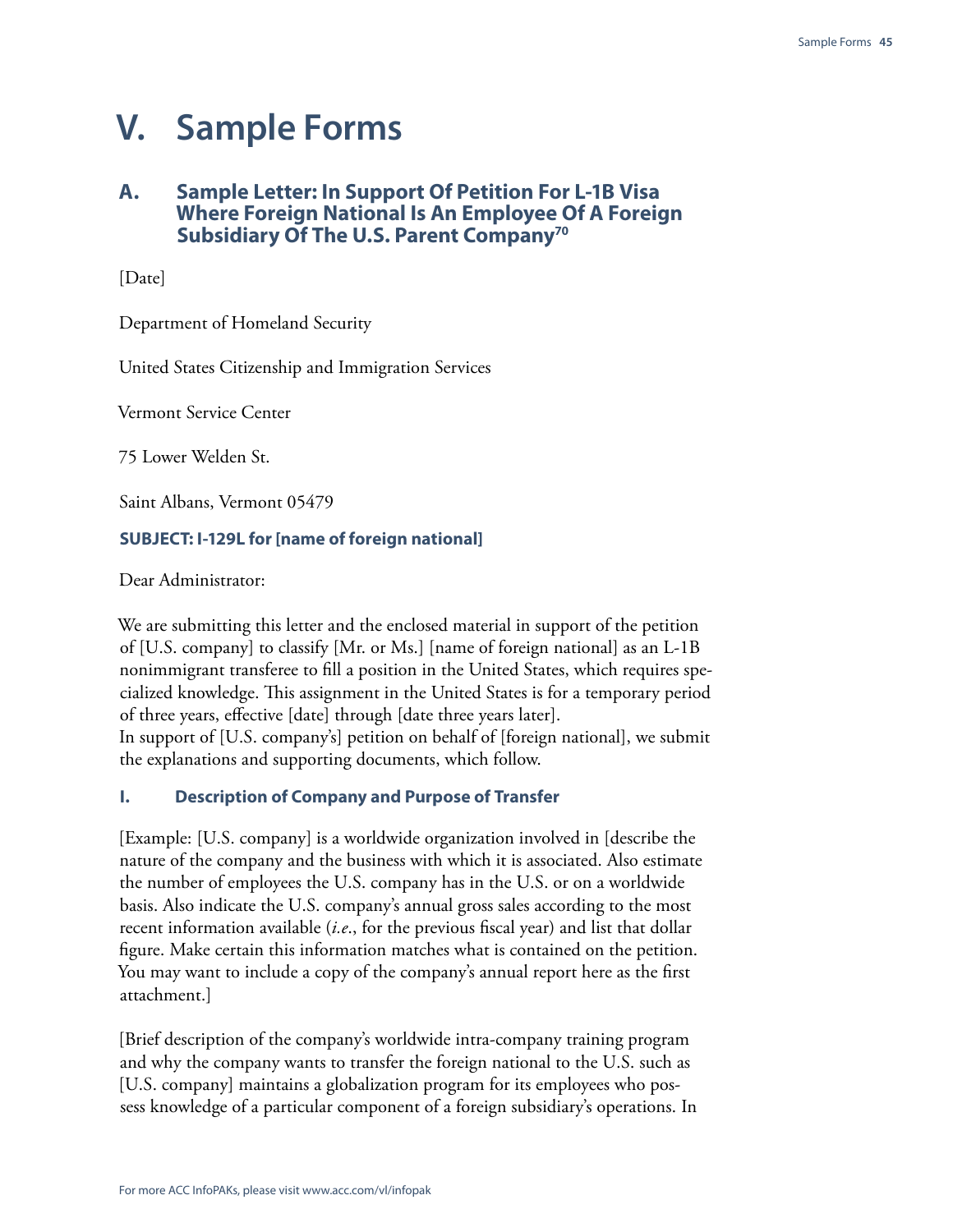the situation at hand, [foreign national] has specialized knowledge regarding . . . [summarize the specialized knowledge; example: . . . direct marketing and sales of the Company's widget product line.] The ability to train and share marketing and sales methods and techniques [. . . or whatever you described previously] has contributed to the company's overall worldwide success [or whatever is appropriate here].]

[Example continued to describe program: This globalization program permits [U.S. company's] operations in the U.S. the opportunity to develop specific goals and objectives to meet the overall demand for our products. A significant factor, which contributes to the program's success, is the ability to temporarily relocate subsidiary personnel to the U.S. where their specialized knowledge can be shared with their U.S. counterparts. The utilization of individuals in this way provides [U.S. company] with a perspective on our worldwide operations through our marketing and sales network [or whatever is appropriate].]

[Describe purpose of this particular transfer; for example: Specifically, [U.S. company's] [name of business or division] would like to expand and strengthen its worldwide marketing and sales effort [or whatever effort it is expanding, *e.g*., engineering]. [Name of business or division] provides . . . [describe in a summary manner how the business or division assists the overall objectives of the company].]

### **II. Corporate Relationships**

[U.S. company] wishes to have the intra-company transferee, [foreign national], undertake a temporary assignment at [U.S. company's] [city and state] facility, the location of our [name of the business group or division, if applicable]. [Foreign national] is employed at the present time by [name of foreign subsidiary] located in [city and country]. [Name of foreign subsidiary] is a wholly owned subsidiary of [U.S. parent company] [or describe the appropriate relationship between the parties].

[Provide some details of the foreign subsidiary, such as when it was established and where; whether it is part of a division or group of the parent company; whether this division or group includes locations in other countries (and list those countries); anything outstanding or relevant regarding the foreign subsidiary, such as: it's the fastest growing geographic sales region, etc.]

[If brochures exist on this foreign subsidiary or the division or business group to which it belongs, include the brochure as an attachment. For example: See the enclosed pamphlet describing the \_\_\_\_\_\_\_\_\_ Division and, in particular, note the tabbed page which discusses the widget product line (**Attachment \_**).]

The relationship between [U.S. company] and [foreign subsidiary] is documented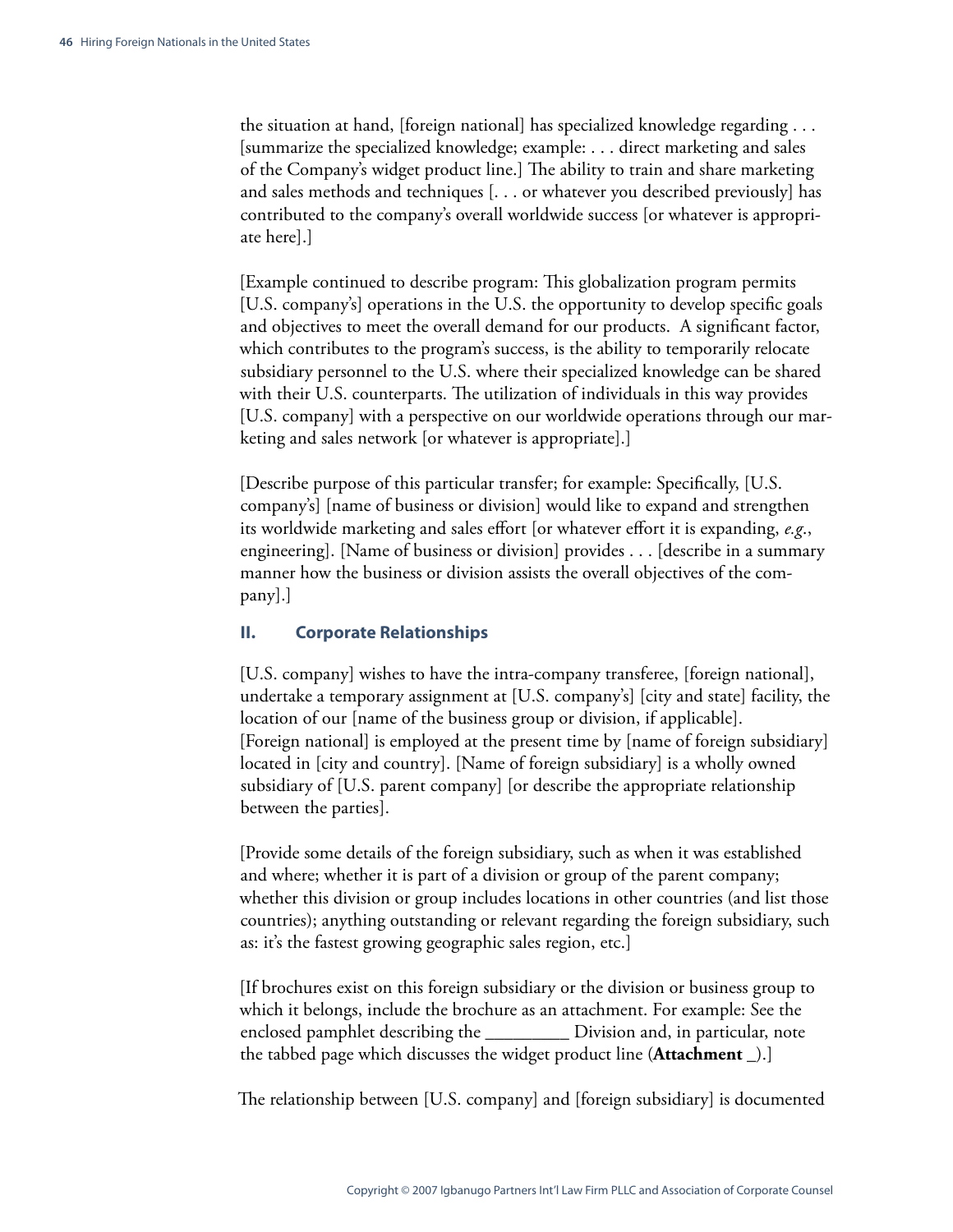in the following attachments:

**Attachment \_:** Certificate of Incumbency of [name of company officer], [title] of [U.S. company], certifying to the relationship between [U.S. company] and [foreign subsidiary].

**Attachment \_: Copy** of the [20\_] [or appropriate year] Annual Return [if appropriate] of [foreign subsidiary] which includes a list of the members of the Board of Directors and the sole Shareholder. [Number] of the Directors of [foreign subsidiary] are also officers of [U.S. company]. [If this is true for the applicable U.S. company and foreign subsidiary, list the details as it helps to establish the interrelationship of the entities.]

**Attachment \_:** [U.S. company's] [20\_\_] Annual Report to Shareholders which discusses [foreign subsidiary] [If this is available, summarize what the report mentions. In the alternative, if you already included this as an attachment in Section I, refer to it again and reference the applicable page that discusses the foreign subsidiary.]

### **III. Foreign Position Filled by Transferee/Transferee's Specialized Knowledge**

[Foreign national's] education and experience render [him/her] an excellent candidate for a temporary intracompany transfer to the [name of business group or division] at [U.S. company's] [state where group or division located] facility. [Foreign national] received a [describe foreign national's educational background, including degree, name of university, date of graduation and attach copy of diploma ] (see **Attachment \_**). Copies of [foreign national's] grade transcripts are enclosed as **Attachment \_** to show evidence of [his/her] studies. [If grade transcripts are not available, at least attach a copy of the diploma.]

[Foreign national] has had more than [number] years of experience as [describe foreign national's position at foreign subsidiary and enclose documentation of it such as a payroll notice. It is also helpful if you are able to obtain a letter from an officer of the foreign subsidiary or from the foreign national's supervisor briefly describing the foreign national's employment history with the foreign subsidiary] (see **Attachment \_**). [Foreign national] speaks English in addition to [his/her] native [language, e.g., French or German, etc.].

During [his/her] tenure with [foreign subsidiary], [foreign national] has had increasing responsibilities which include [provide details of the position(s) held; in the alternative, attach a position description].

[Foreign national] has been a major contributor to a variety of projects during [his/her] employment with [foreign subsidiary]. A representative sample is ex-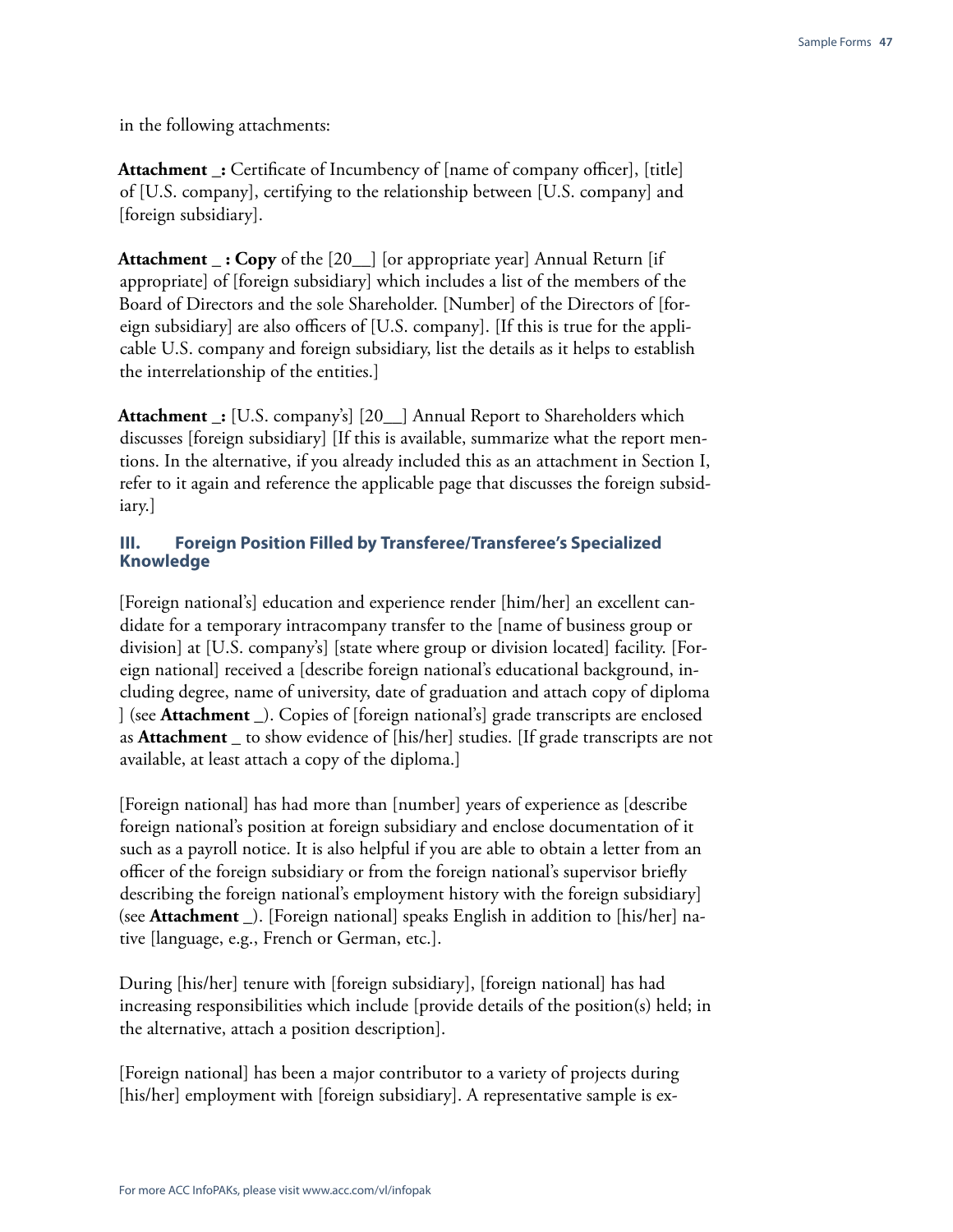### plained below:

[List 3-5 projects in which the foreign national participated and/or attach a document summarizing these details. Only a few sentences are required to describe each project.]

The knowledge and experience [foreign national] has gained during [his/her] employment with [foreign subsidiary] combined with [his/her] skills and education have given [him/her] the background needed to work on a temporary basis in the U.S. [Foreign national] will be able to share with the U.S. [business group or division] [his/her] knowledge of the successful marketing and sales experiences [or whatever experiences are applicable] of [U.S. company's] subsidiary in [country].

### **IV. U.S. Position**

[Describe the position the foreign national will hold in the U.S., such as: [Foreign national's] primary function will be to train and share marketing and sales methodologies and techniques developed through [his/her] association with [foreign subsidiary] with the U.S. counterpart. [His/her] specific responsibilities as [title of position in the U.S.], [name of U.S. business group or division, if applicable,] will include the following:]

[Provide list of responsibilities or reference the responsibilities in an attachment]

### **V. Conclusion/Summary**

[U.S. company] proposes to transfer [foreign national] to the United States for a temporary period of approximately three years from [date] to [date]. [He/she] will serve as [title in U.S.] to the [U.S.-based business group or division, if applicable] located in [city, state].

During [his/her] tenure in the United States, [foreign national] will be compensated at an annual salary of \$\_\_\_\_\_\_\_\_\_\_ along with [list any other relevant benefits and the approximate value of the benefit, such as company-provided automobile (valued at approximate \$115/week)].

[U.S. company] understands the temporary nature of this assignment and we have communicated the conditions of the transfer to [foreign national]. [This statement regarding the temporary nature of the assignment is necessary. Be sure you have in fact communicated this to the foreign national.]

We respectfully request you grant our petition for an L-1B nonimmigrant visa for [foreign national]. We have enclosed a check to cover the filing fee for the petition. Please contact me directly should you require anything further. [Or other appropriate closing.]

Very truly yours,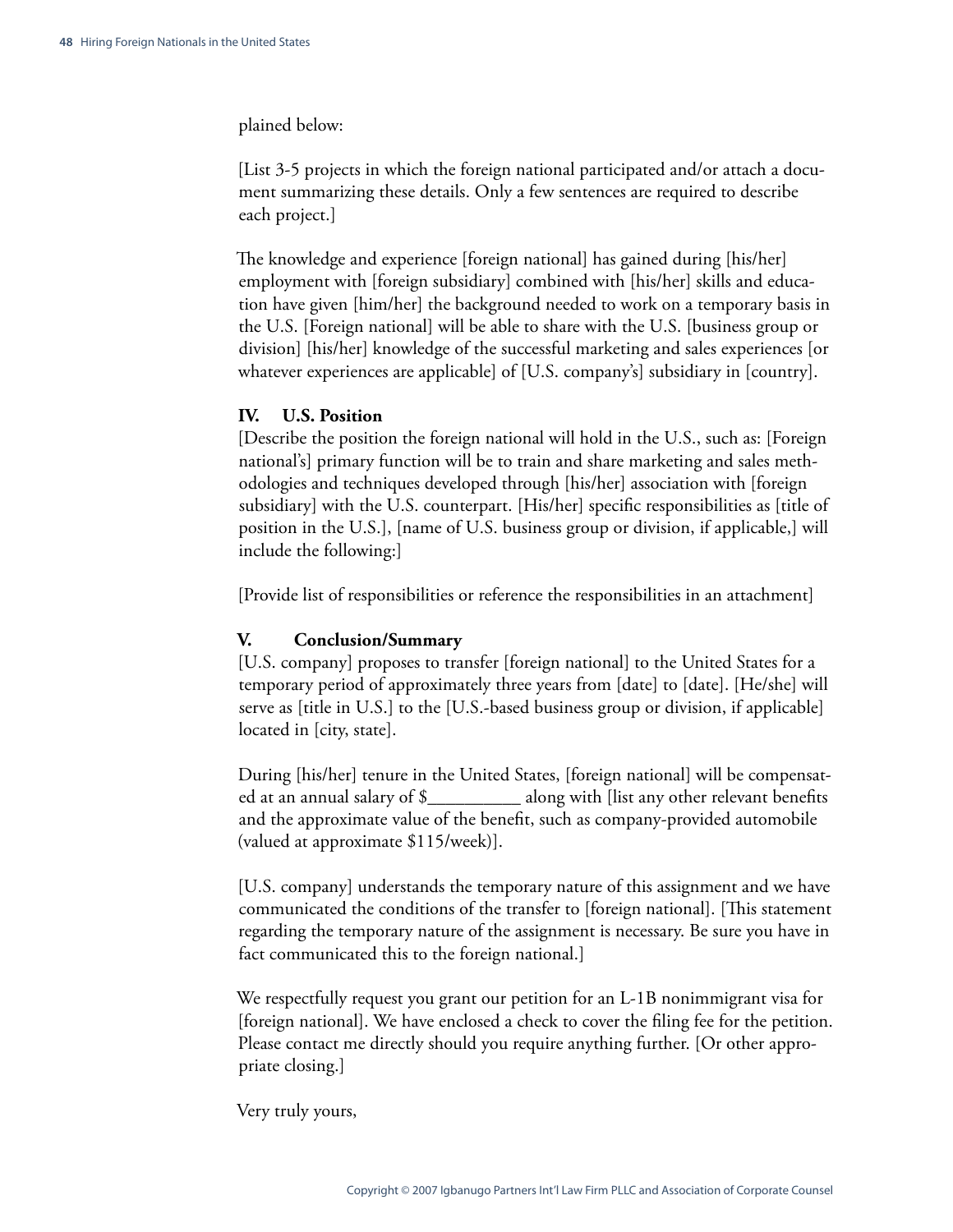[Name]

[Title]

Enclosures

### **SAMPLE [Where the U.S. company is parent to the foreign subsidiary]**

### **ATTACHMENT \_\_\_**

### **CERTIFICATE OF INCUMBENCY**

I, [full name], [title] of [U.S. company], a corporation duly organized and existing under and by virtue of the laws of the State of [state], with a principal office at [complete address], am familiar with the books and records of [U.S. company] and its wholly-owned subsidiaries and, based on this familiarity, do certify that:

- $\blacksquare$  [U.S. company] is the sole shareholder [or majority shareholder or whatever is appropriate] of [name of foreign subsidiary], holding [number] shares.
- The following officers of [U.S. company] are members of the Board of Directors of [name of foreign subsidiary] during Fiscal Year [appropriate year] [This statement shows the connection between the two entities by also showing the relationship of the officers to the entities. Delete if this is not applicable to the entities you are describing.]:
- [Name], [title] of [U.S. company]
- [Repeat information for others where applicable]
- [As an alternative to the above or in addition to the above, attach Shareholder and Board of Directors meeting minutes of the foreign subsidiary to show the relationship of the entities (redact confidential information, if appropriate) and make a statement similar to what follows: A copy of [foreign subsidiary's] Annual Shareholders Meeting Minutes and the Board of Directors Meeting Minutes from 1999 [or appropriate year] are attached. [You may want to use a highlighter on the copy to draw attention to relevant information such as the name of the foreign subsidiary, the parent company name (i.e., shareholder), etc.]

Dated this \_\_\_ day of \_\_\_\_\_\_\_\_\_\_\_\_\_, [20\_].

| [U.S. company] | (Company seal) |
|----------------|----------------|
|                |                |

| B |  |  |
|---|--|--|
| - |  |  |

(Signature)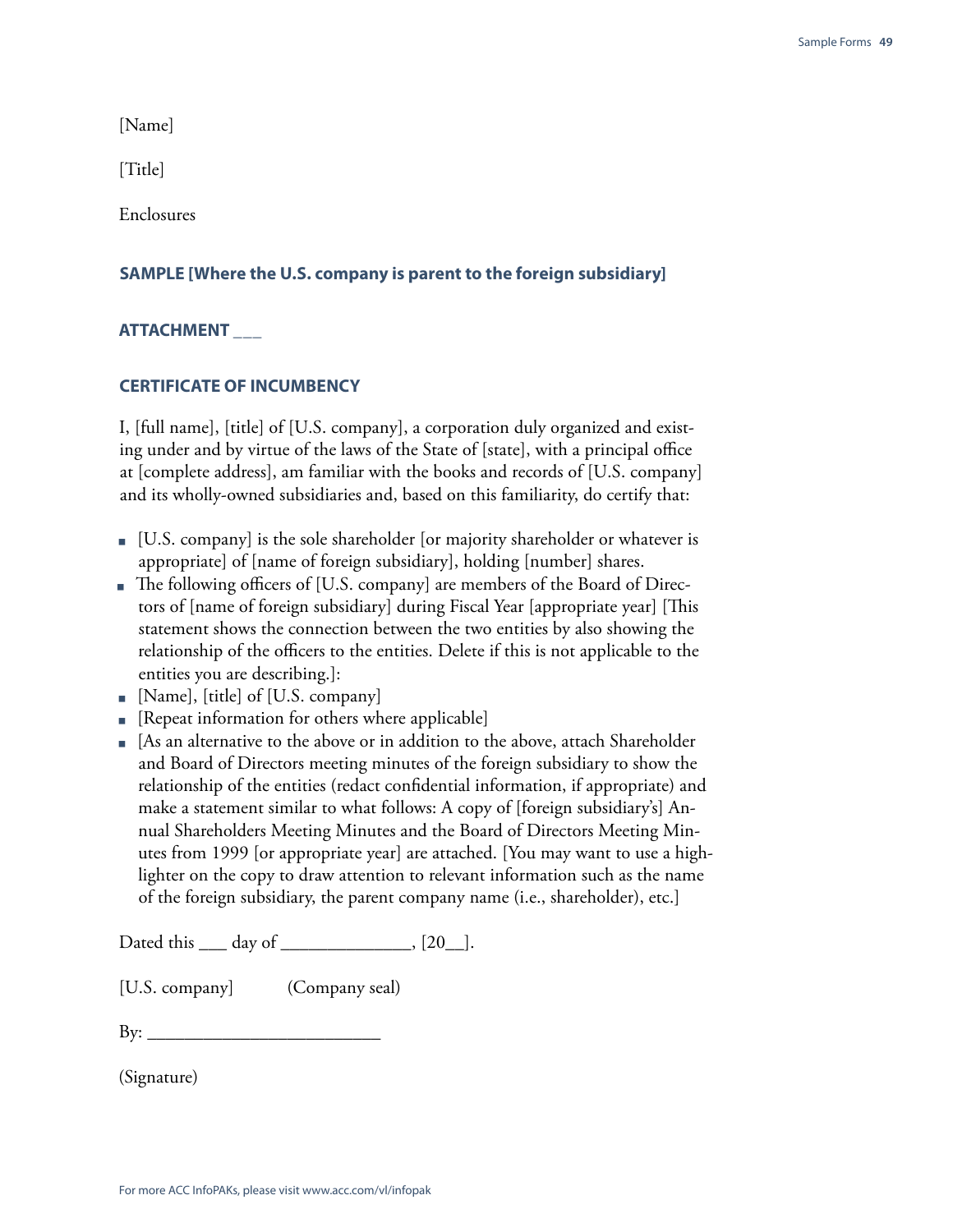| Name:  |  |
|--------|--|
| Title: |  |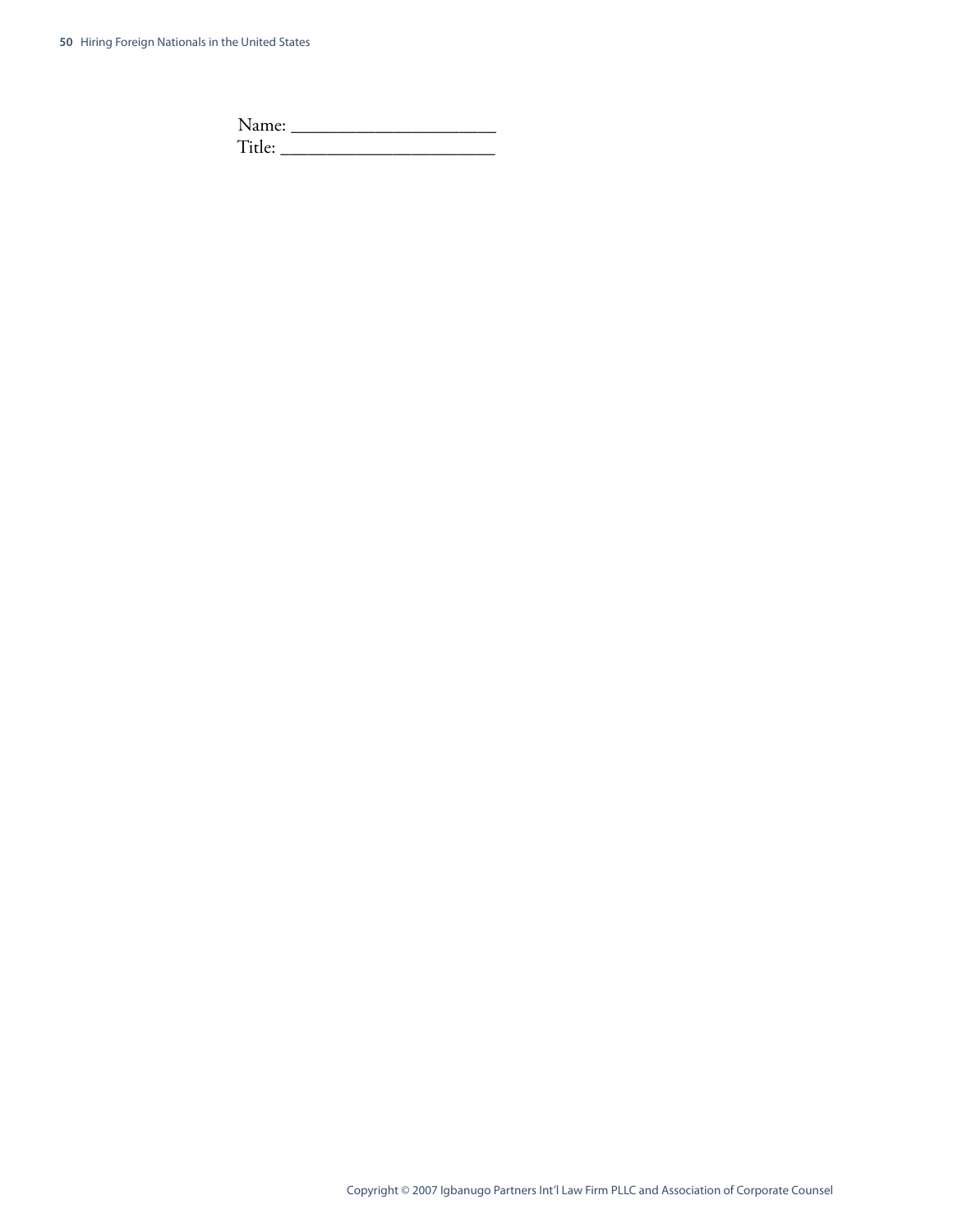# **VI. Glossary Of Key Immigration Terms**

**Adjustment of Status**: the process of changing from a lawful, non-immigrant status to that of lawful permanent resident status within the U.S.

**Advance Parole:** permission for certain foreign nationals who do not have a valid immigrant visa to re-enter the U.S. after traveling abroad. Those individuals must be approved for Advance Parole before leaving the U.S. If they have not obtained Advance Parole before traveling abroad, they will not be permitted to re-enter the U.S. upon their return. With the exception of applicants with valid H or L visas, Advance Parole is required for all individuals with an adjustment application pending during the period of travel. Advance Parole does not guarantee re-entry. Consult an attorney before traveling with Advance Parole.

**Alien:** "alien" is the legal term of art used to describe anyone who is not a natural born or naturalized U.S. citizen or national of the U.S. The term "citizen" is not defined in the INA; a "national" of the U.S. is defined to include a citizen of the U.S. and any other person who, although not a U.S. citizen, owes allegiance to the U.S.

**Admission:** the concept of "admission" was added to U.S. Immigration Law Lexicon by the 1996 Act. It replaces the old concept of "entry." Admission is defined as the lawful entry into the U.S. after due inspection and permission to enter issued by a DHS inspector at the port of entry or on deferred inspection. An alien seeking admission is subject to grounds of inadmissibility, while an alien who has been admitted is subject to removal or deportation grounds.

**Affidavit of Support**: a document filed in support of family-based and certain employment-based adjustment of status or immigrant visa applications. An affidavit of support is required in conjunction with an immediate relative petition and employment petition when the beneficiary is a relative.

**Alien Labor Certification:** Department of Labor certification that there is an insufficient number of U.S. workers are able, willing, qualified, and available in the area of the proposed employment and that hiring a qualified alien will not adversely affect similarly situated U.S. workers.

**Asylee:** the immigration status of an applicant who applies from within the U.S. and establishes that he or she is a refugee for purposes of receiving asylum. After one year as an "asylee", the alien may apply to become a lawful permanent resident.

**Child**: an unmarried person under 21 who is either 1) legitimate child; 2) step-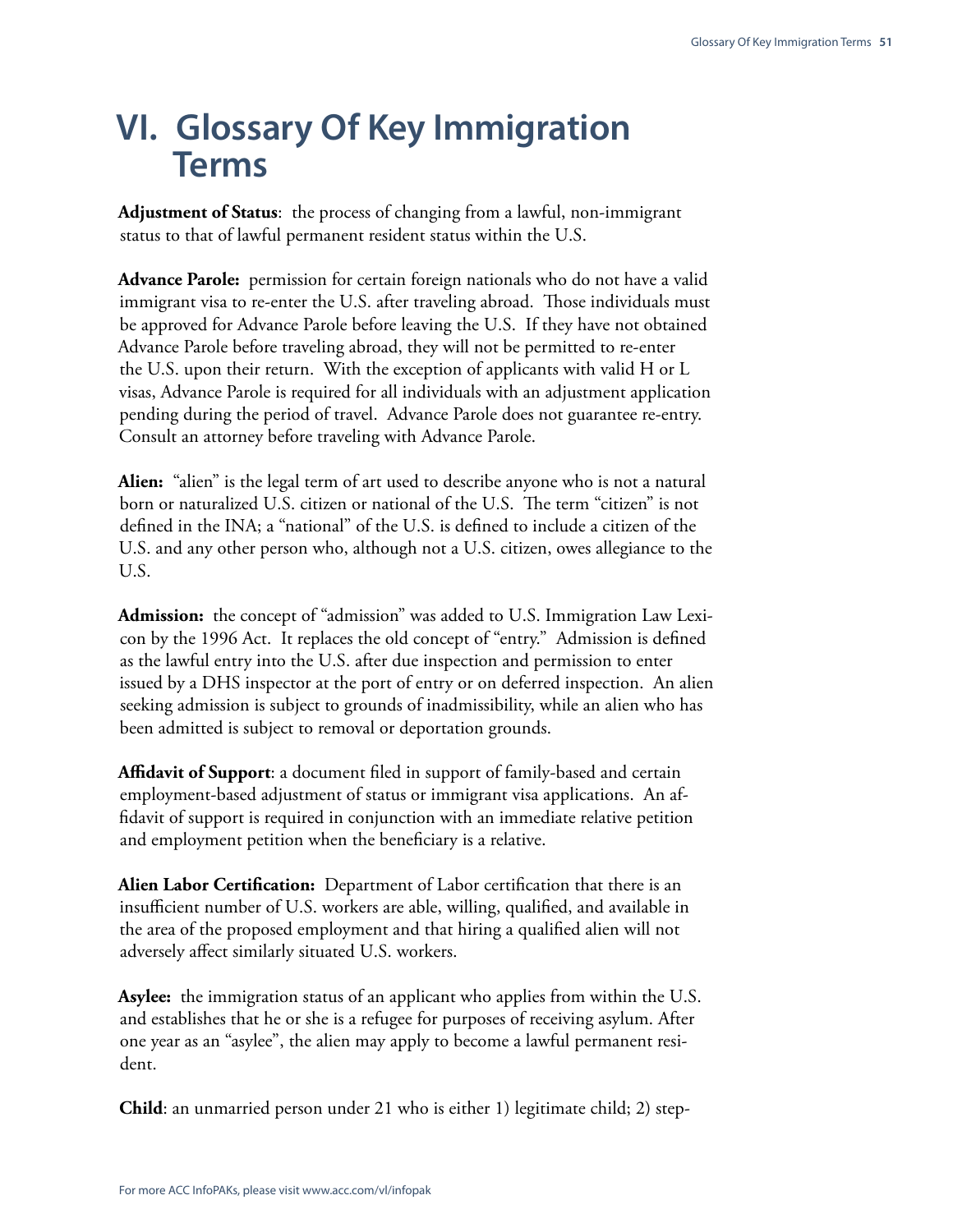child; 3) child legitimated before reaching 18 years of age; 4) illegitimate child; 5) child adopted when he or she is younger than 16 years of age; or 6) orphan.

**Conditional Permanent Resident Status**: status given to spouse and children obtaining permanent residency through marriage to a US citizen if the status is conferred before the couple's second anniversary or as an immigrant investor. At the end of the conditional period, the alien must file a Form I-751 petition to remove the condition.

**Consular Processing:** the process of applying for an immigrant visa outside the U.S.

**Employment Authorization Document (EAD)**: numerous non-immigrant visa holders require, as an incident of their visa status, authorization to work in the U.S. Employment authorization has no limits in some instances while in other situations the authorization is tied to a particular employer or DHS approval. Increasingly, the DHS is issuing a card with photo and fingerprint known as an Employment Authorization Document (EAD) to confirm an alien's authorization to work in the U.S.

**Employer Sanctions**: pursuant to the Immigration Reform and Control Act of 1986, employers face civil and criminal penalties if they hire or continue to employ aliens who are not authorized to work in the U.S.

**Employment Verification**: paperwork procedures established by the Immigration Reform and Control Act of 1986 require employers to verify the identity and employment eligibility on Form 1-9 for all individuals hired on or after November 7, 1986.

**Following to Join:** qualifying immediate relatives attempting to obtain derivative status after principal beneficiary is in permanent status for four months. The criteria for following to join are: (1) that person seeking entry is the spouse or child of principal beneficiary before the beneficiary's entry into the U.S.; (2) that the spouse or child not precede the principal beneficiary to U.S.; and, (3) that the time period of child or spouse's entry is more than four months and without time limit so long as child or spouse maintain his or her respective status.

**H-1B Dependent Employers:** under the American Competitiveness and Workforce Improvement Act of 1998 (ACWIA), certain employers who employ a high percentage of H-1B dependent employees were required to meet additional requirements in order for the DHS to approve other H-1B employees. These additional requirements were part of a law with a sunset date of September 30, 2003.

**I-94 card:** card given upon entry to the U.S. to an alien with a non-immigrant visa that indicates the length and terms of the alien's stay.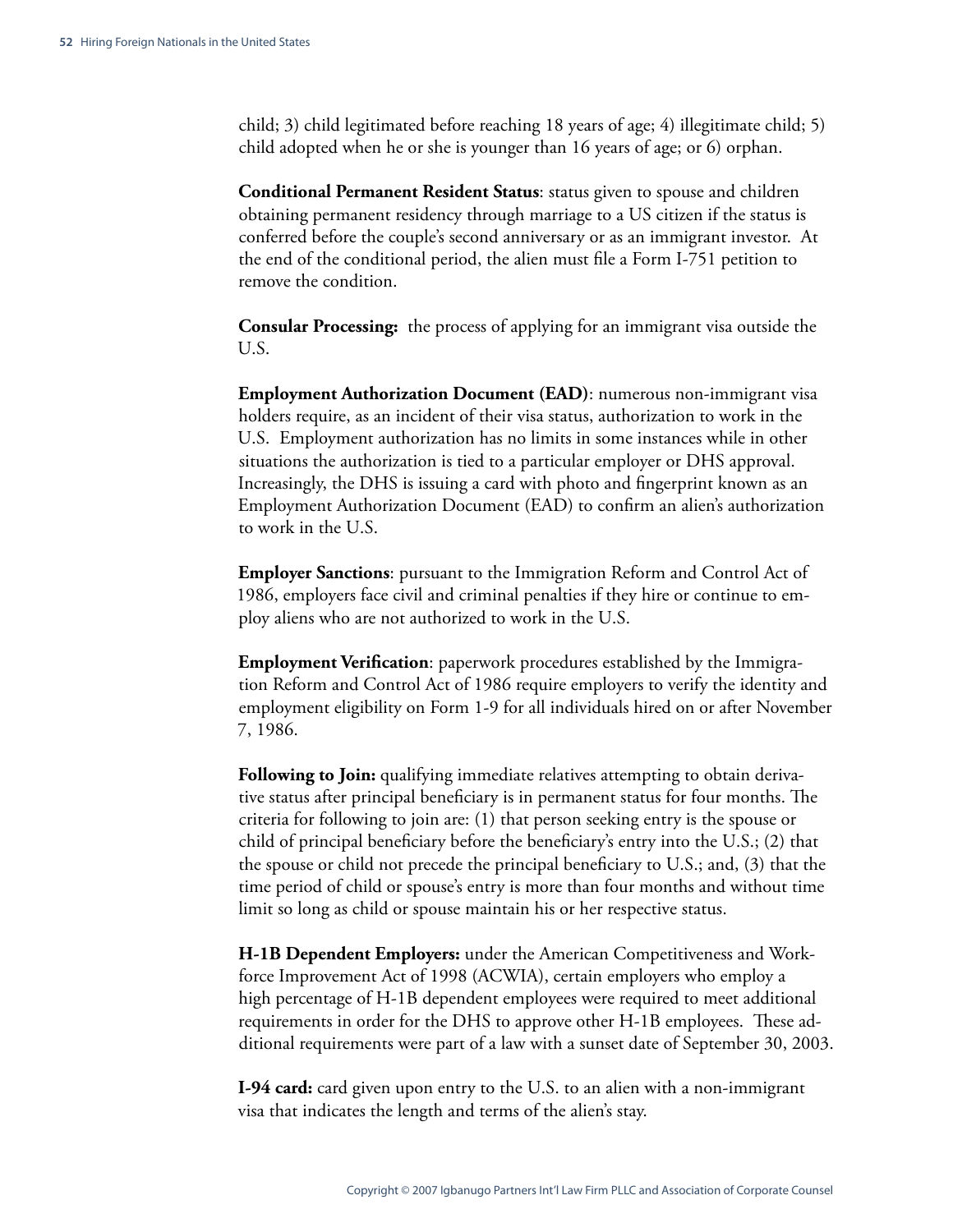**"Illegal" Alien**: foreign nationals who enter the U.S. without proper documentation *(i.e*., without DHS permission) are referred to as illegal aliens.

**Immigrant**: foreign nationals who are granted the right to permanently reside in the U.S are referred to as immigrants. Aliens can acquire permanent resident status in the U.S. in many ways, such as through an employment-based petition filed by an employer, a family-based petition filed by a U.S. citizen or permanent resident family member, or humanitarian-based petition filed by an individual for refugee or asylum status. Lawful permanent residents are entitled to privileges and protections under the U.S. Constitution but not the full complement of rights afforded citizens.

**Immigrant Visa**: a visa document that allows an alien to enter the U.S. with the intention of remaining permanently. A consular officer outside the U.S. issues the document if the person meets the criteria and is not barred from entering the country. An immigrant visa is valid for six months only.

**Labor Certification**: certification by the U.S. Department of Labor ("DOL") that there are not sufficient U.S. workers who are able, willing, qualified and available at the place of proposed employment and that such employment will not adversely affect the wages and working conditions of U.S. workers similarly employed. In most instances, Labor Certification is a prerequisite to filing an Immigrant Petition for alien workers. (Form I-140).

**Naturalization**: the process of attaining citizenship status in a country. Excludes citizenship that a person obtains at birth.

**Non-immigrant**: a non-immigrant is a foreign national who must demonstrate that he or she is coming to the U.S. temporarily and has no intention of abandoning his or her permanent residence abroad. The requirement of proving non-immigrant intent does not apply to foreign nationals in H or L status. A non-immigrant must receive DHS approval to engage in certain activities. Some non-immigrant visa categories provide employment authorization and if such authorization is granted, it is limited in duration and is usually employer-specific.

**"Out of Status" Alien**: a non-immigrant whose authorized period of stay has expired. The authorized stay of a non-immigrant expires on a predetermined date or upon the occurrence of an event (*e.g*., for F-1 students, the completion of their studies). When the status of a non-immigrant expires, the individual becomes "out of status."

**Parole**: when the DHS allows a person to come into the U.S. without formally admitting him or her. A person who paroles into the U.S. does not have the same status or legal rights as someone whom the DHS admits into the country.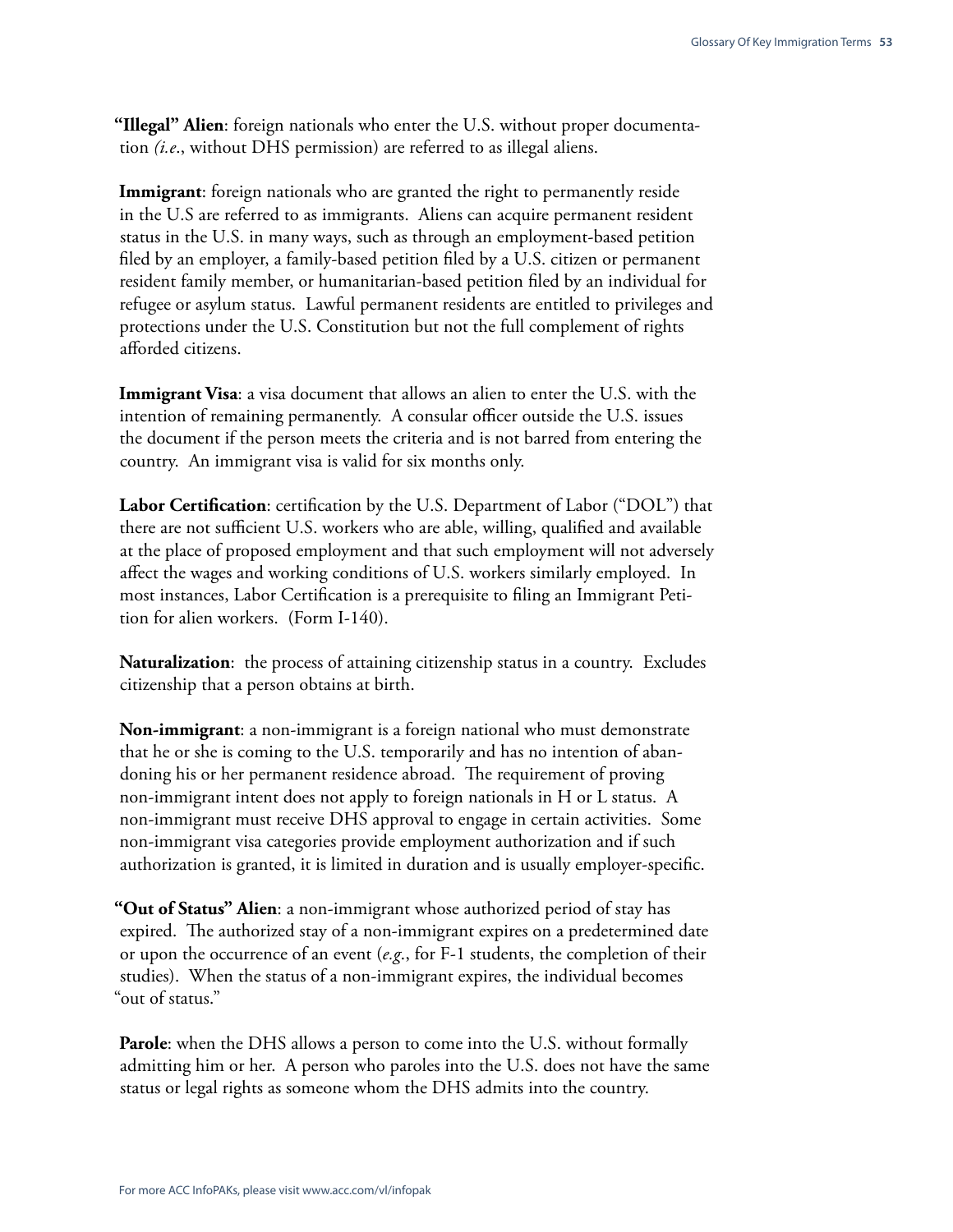**Particularly Serious Crime**: for asylum purposes, it is defined by immigration law as a conviction for an "aggravated felony".

**Passport**: a travel document issued by proper authorities showing the traveler's origin, identity, and nationality which is valid for the admission of the traveler into a foreign country.

**Permanent Resident Status:** the status of having been lawfully awarded the privilege of residing permanently in the U.S. as an immigrant consistent with the U.S. immigration laws, such status not having changed.

**Preference**: refers to the level of priority that the U.S. government has given to various visa categories. Each category is allocated a set number of visas per year. The categories apply to family immigrant visas for those not considered immediate relatives and to employment immigrant visas. Specifically, the categories are:

- EB-1: Priority Workers. 28.6% of worldwide visas plus unused investor and special immigrant visas. People who qualify are (1) Persons of extraordinary ability; (2) Outstanding professors and researchers; and (3) Multinational executives and managers.
- EB-2: Members of the Professions Holding Advanced Degrees or Aliens of Exceptional Ability. 28.6% of worldwide visas plus unused priority workers.
- EB-3: Skilled Workers, Professionals and Other Workers. 28.6% of worldwide visas plus unused visas in the priority worker and professional categories.
- EB-4: Special Immigrants. 7.1% of worldwide visas per year with a 5,000 limitation on religious workers. Does not include returning LPRs or former citizens seeking reacquisition of citizenship.
- EB-5: Employment Creation (investors). 7.1% of visas per year of which 3,000 are set-aside for investors in a targeted rural or high-unemployment area, and 3,000 are set-aside for investors in designated regional centers.
- Family First Preference: Unmarried sons and daughters of U.S. citizens (USCs). A total of 23,400 plus unused Fourth Preference.
- Family Second Preference: Spouses and unmarried children and sons and daughters of lawful permanent resident (LPR). Divided between 2A and 2B - 114,200 plus excess over 226,000 plus unused First Preference. 2A - spouses and unmarried children of LPR. 77% of visas to the 2A category and 75% of the 77% are not subject to per country limitations (2A exempt). 2B - unmarried sons and daughters of LPRs are given 23% of the visas.
- Family Third Preference: married sons and daughters of USCs. 23,400 plus unused First and Second Preference.
- Family Fourth Preference: brothers and sisters of USCs. 65,000 plus any unused First, Second, and Third Preference.

**Priority Date**: date that determines the order in which the Department of State issues visas based on the preference system. For employment-based cases, the priority date is either the date the labor certification is filed or the date that the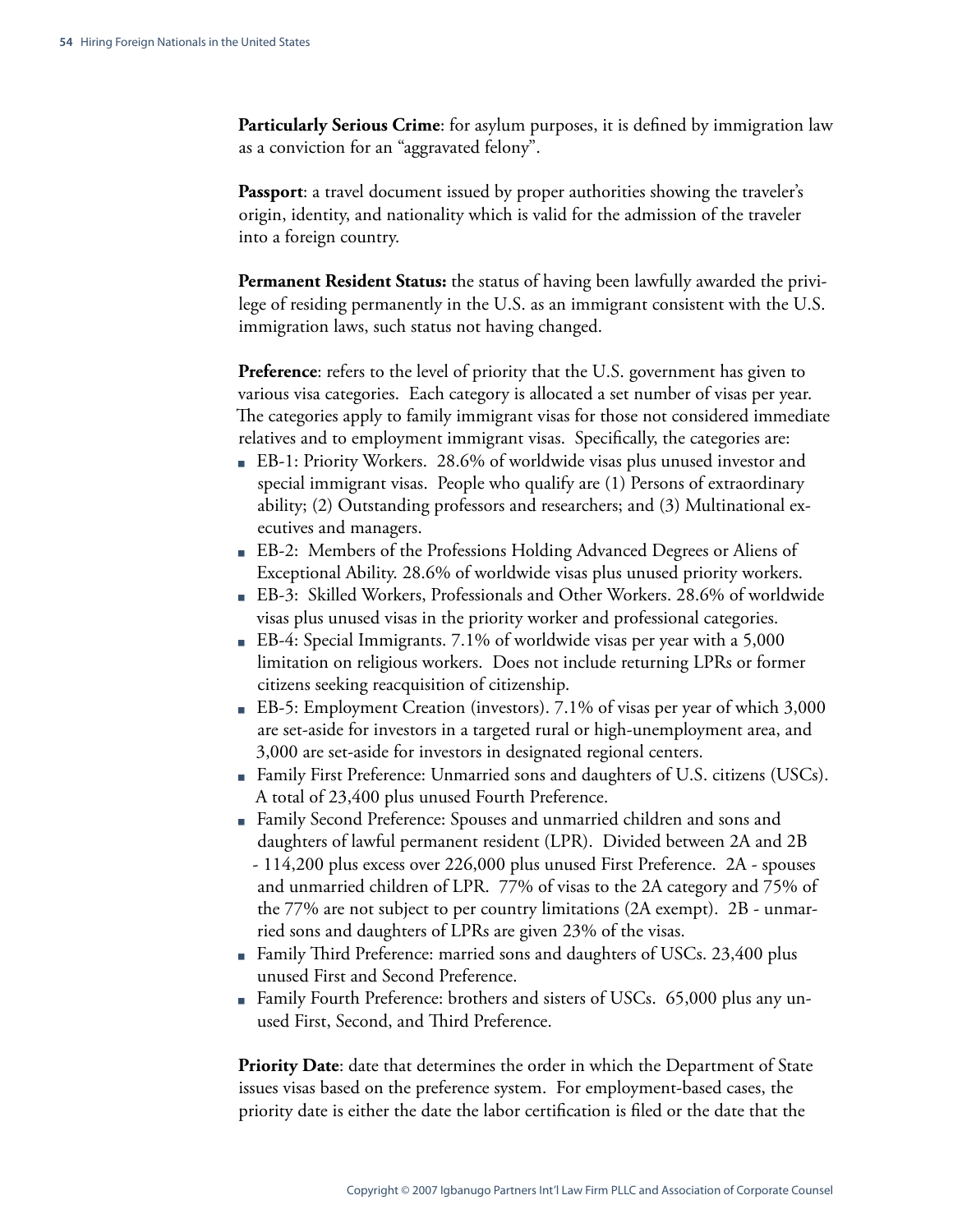preference petition is filed with DHS under any category not needing a labor certification. For families, the priority date is the date the preference petition (I-130) is filed, which under DHS regulations requires receipt of the filing fee and a signed petition. It is not the date the petition was approved.

**Re-entry Permit:** travel document issued to allow a permanent resident to travel abroad. This document allows the permanent resident to re-enter the U.S. if he or she travels for an extended period outside of the U.S.

**Refugee:** a person who is "outside any country of such person's nationality or, in the case of a person having no nationality, is outside any country in which such person last habitually resided, and who is unable or unwilling to return to, and is unable or unwilling to avail himself or herself of the protection of, that country because of persecution or a well-founded fear of persecution on account of race, religion, nationality, membership in a particular social group, or political opinion."

**Status Violator**: a person who violates the terms of his or her nonimmigrant status such as working without permission. This is not the same as someone who is unlawfully present because he or she overstayed.

**Temporary Protected Status (TPS)**: a status granted to certain individuals when their native country is undergoing extraordinary and temporary conditions. A person with this status may remain in the U.S. for six to eighteen months and receive employment authorization.

**"Unauthorized" Alien**: an alien is unauthorized if he/she is not lawfully admitted as a permanent resident (green Card holder) and his/her period of authorized stay in nonimmigrant status or temporary work authorization status has expired.

**Unlawful Presence:** U.S. immigration laws provide grounds for inadmissibility for three years for a foreign national who has been unlawfully present in the U.S. for more than 180 days or for ten years if unlawfully present for one year or more.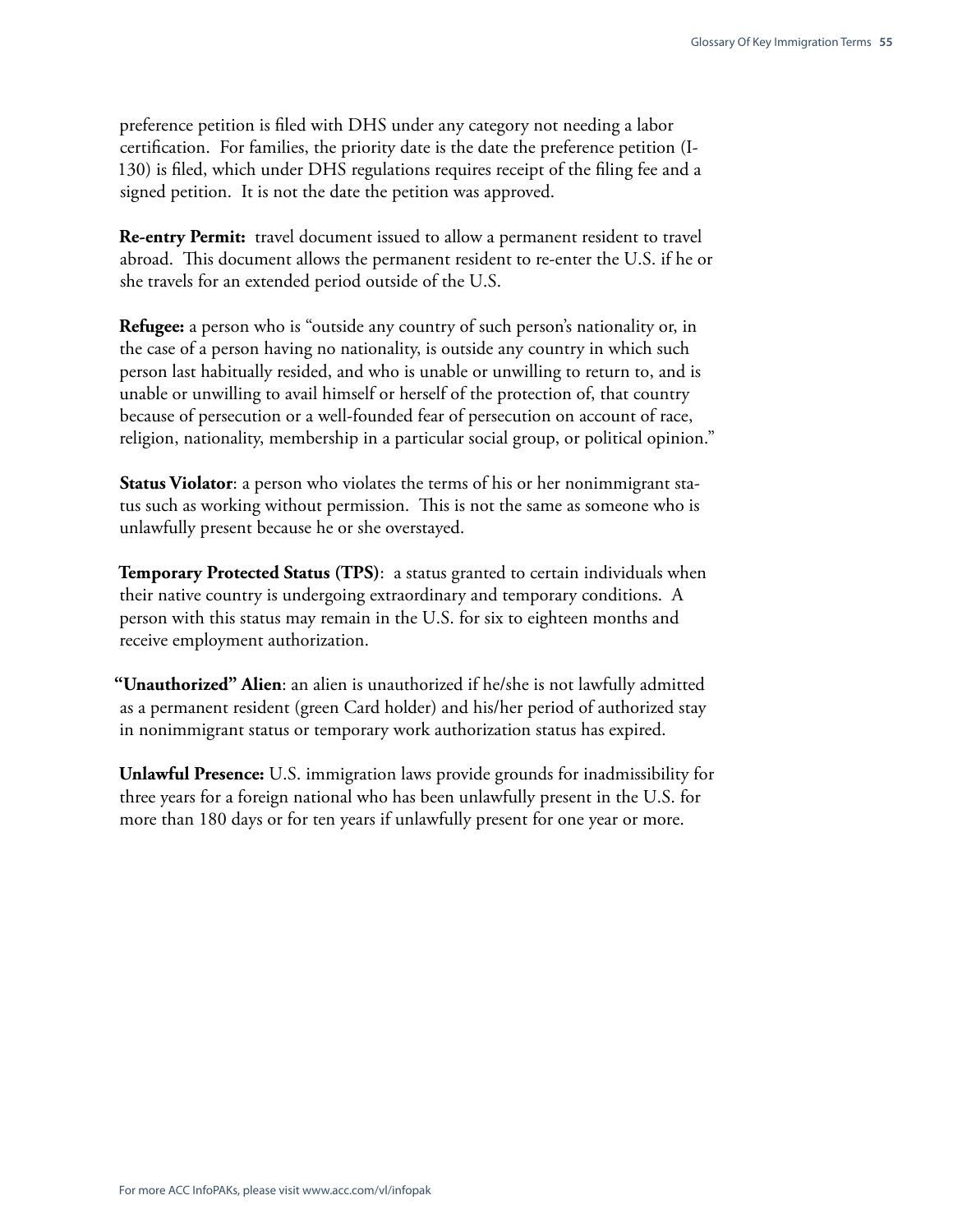# **VII. Major Government Agencies Involved In The Immigration Process**

### **U.S. Department of Homeland Security**

The Department of Homeland Security (DHS) exercises extensive control over immigration issues in the U.S. through three divisions: U.S. Citizenship and Immigration Services (USCIS), U.S. Immigration and Customs Enforcement (ICE), and U.S. Customs and Border Protection (BCP). The Department of Homeland Security adjudicates almost all immigration-related petitions at one of five USCIS Regional Service Centers. The service centers are located in California, Missouri, Nebraska, Texas, and Vermont. The Department of Homeland Security oversees applications involving interviews.

### **U.S. Department of State**

The Department of State (DOS), through U.S. embassies and consular posts, issues nonimmigrant and immigrant visas to foreign nationals. The DOS' issuance of a nonimmigrant or immigrant visa does not guarantee entry to the U.S. It is simply permission to travel to the U.S. and seek approval from the DHS inspector at the port of entry to be admitted in lawful immigrant or non-immigrant status. DHS directs visa policy under the terms of a Memorandum of Understanding with DOS.

### **U.S. Department of Justice**

The Department of Justice (DOJ) retained certain immigration-related responsibilities after the legacy INS moved to the Department of Homeland Security. The Executive Office for Immigration Review (EOIR) remains within the DOJ under the authority of the Attorney General. EOIR includes the Immigration Courts and the Board of Immigration Appeals (BIA). Immigration Judges are appointed and supervised by the Attorney General. They decide cases in removal proceedings including matters where individuals are subject to removal and whether they are eligible to any form of relief. These forms of relief may include asylum, withholding of removal, cancellation of removal, or adjustment of status. The BIA decides cases on appeal from the Immigration Court.

### **U.S. Department of Labor**

The basic function of the Department of Labor (DOL) in the immigration process is protecting the wages and working conditions of U.S. workers. DOL must certify that wage and working conditions provided by employers to foreign national employees meet average prevailing wage and working conditions of U.S. workers similarly situated. For many immigrant classifications, the DOL working in conjunction with State Employment Security Agencies (SESA) supervises the labor certification process.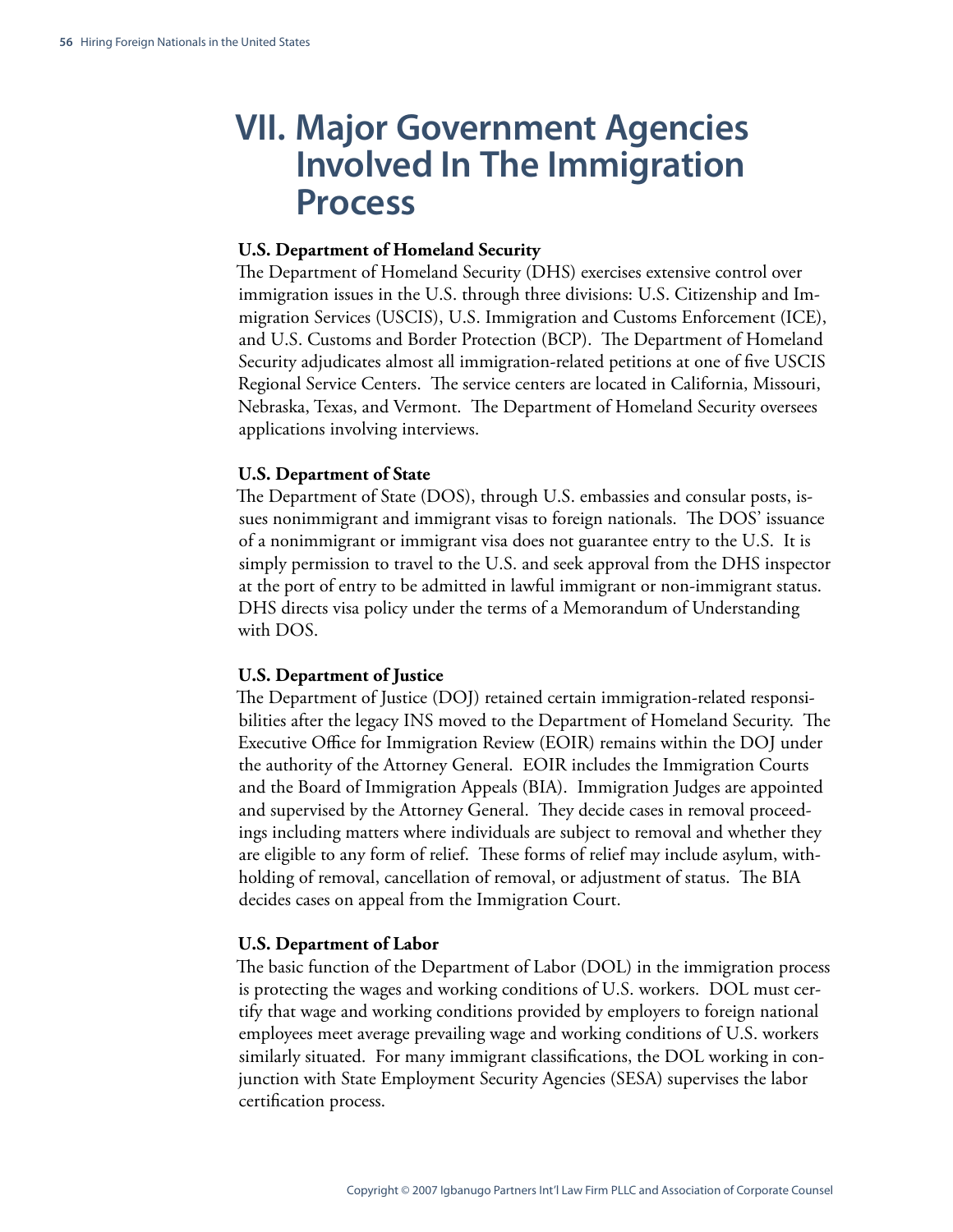# **VIII. Glossary Of Key Immigration Forms**

### FORM TITLE AND USAGE

- I-9 Employment Eligibility Verification Completed by employer and all new hires (both U.S. citizens and foreign nationals) to verify the individual's identity and eligibility to reside and work in the U.S.
- I-129 Petition for a Nonimmigrant Worker Primary form used to obtain and extend many of the professional and non-professional nonimmigrant worker status, such as E-1, E-2 H-1B, H-2B, H-3, L-1 and TN statuses.
- I-131 Application for Travel Documents Used to obtain travel documents such as advance parole document, re-entry permit, and refugee travel document.
- I-140 Immigrant Petition for Alien Worker Filed with DHS to classify a nonimmigrant alien in one of the employment-based preference categories for immigrant visa purpose.
- I-485 Application For Adjustment of Status Used by foreign nationals who are eligible and choose to adjust status to that of lawful permanent resident while in the U.S.
- I-539 Application to Extend/Change Nonimmigrant Status Filed by non-immigrants to extend or change nonimmigrant status or by dependents (spouse and children) to extend or change status (such as H-4, L-2 or TD).

Application for Employment Authorization - Filed by foreign nationals to obtain work authorization in the U.S. in various circumstances.

- ETA-9035 Labor Condition Application - Used by employers to make attestations regarding wages and working conditions prior to filing each H-1B visa petition.
- **ETA-**Application for Alien Employment Certification - Filed by the employer and the employee as part of the labor certification .

**9089**

I-765

- **DS-156** Nonimmigrant Visa Application Filed with a U.S. embassy or consulate to obtain nonimmigrant visas for entry to the U.S.
- **DS-230** Immigrant Visa Application Used by individuals to apply for immigrant visas through U.S. embassy or consulate.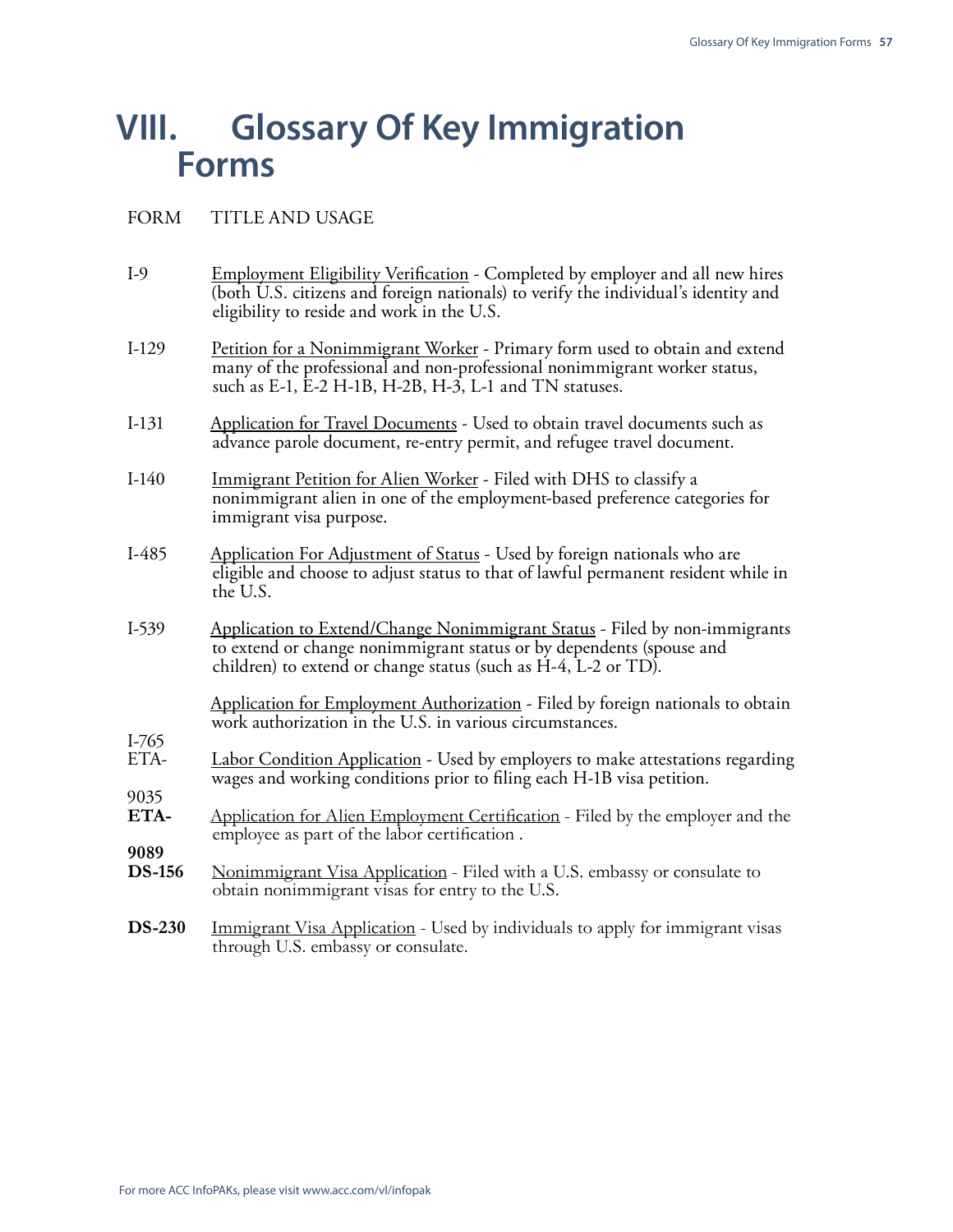# **About Igbanugo Partners Int'l Law Firm PLLC**

## **Description Of Our Firm**

**Igbanugo Partners** *Int'l Law Firm*, PLLC, specializes in United States Immigration and Naturalization laws, and International Trade with a narrow focus on Sub-Saharan Africa. We provide an innovative approach to partnering and client service that is unique among top tier firms. Our focus is institutional and our goal is to be a one-stop law firm that meets the needs of institutional clients in these two specialized areas of law practice. We have a solid history of delivering value-added service without compromise and bring a focused expertise to complex issues that lead to the best solutions to your legal needs. We provide you with insights into the legal and/or business challenges you face and what needs to be done to positively resolve them. We then identify the strategic opportunities that come from the posture of your case and the applicable law to help you construe and develop a course of action. **Igbanugo Partners** understands that addressing our clients' issues from a business perspective gives both the client and the firm an unparalleled opportunity to create a competitive edge toward the legal resolution of a business problem.

# **Firm Capabilities And Staffing**

**Igbanugo Partners** features an experienced Immigration Law Practice Group, whose members represent and assist law firms, in-house counsel, corporate human resource/personnel departments, health care organizations, universities, entertainment/sports agents, and executive search firms with immigration matters associated with the hiring and intra-company transfers of foreign nationals/personnel for temporary or permanent assignments in the United States and abroad. U.S. immigration and nationality law is highly regulatory and undergoes constant change. Navigating the complex maze of U.S. immigration legislation and regulations requires skillful and experienced legal counsel who is capable of mastering its intricate substantive and procedural rules and regulations, and the bureaucracy called the United States Department of Homeland Security (DHS).

We are a lean and growing law firm with experienced attorneys handling an established national client base. Our clients hire us because of our expertise and track record of results. Our clients stay with us because of our attention to detail, responsiveness, flexibility, professionalism, and cost-effective lawyering. Our commitment to partnering with you means that we share in the risk of representation. We believe in client-focused service. We realize that good legal representation means more than simply delivering high-caliber work product. The essence of our service to clients is creating value and solving problems. We view our services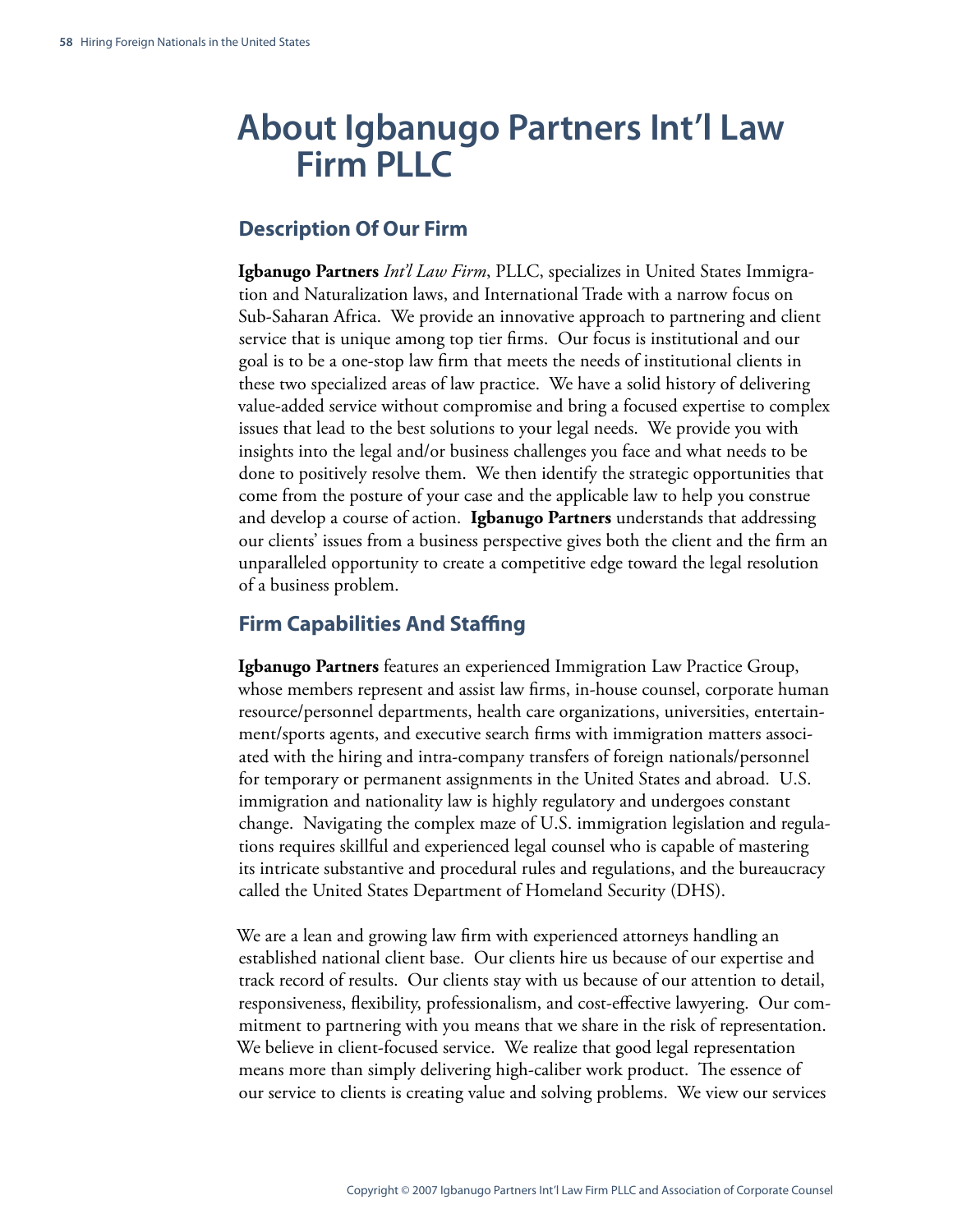as business expenses that must be managed efficiently to solve business problems. Responsiveness and accessibility are also hallmarks. We regularly advise clients on the progress of matters and respond quickly to client inquiries. Our role is to assist our clients in making informed decisions and then to execute those decisions as cost-effectively and expeditiously as possible.

## **Diversity, Minority Hiring And Support**

Embracing diversity is central to the philosophy of **Igbanugo Partners.** Our diversity encompasses complex differences within our community and the individuals who compose that community. It includes dimensions of race, ethnicity, national origin, religion, gender, age, and culture. We pride ourselves on being one of the most diverse firms in the country representing institutional clients. At **Igbanugo Partners,** our diversity is a way of life. More than one-half of our lawyers are women and lawyers of color.

Drawing upon our varied talents and experiences has far-ranging and significant benefits for our firm and its clients. **Igbanugo Partners** has truly shifted the diversity discourse from conversation to practice. Our institutional clients do business in a multinational and multicultural world. We offer them a multinational and multicultural firm.

## **Using Technology to Maximize Efficiency & Cost-Effectiveness**

Technology-wise, we are a state-of-the-art immigration law department. With infrastructure similar to that of a 50 plus law firm, **Igbanugo Partners** is able to handle a very high volume of employment based immigration petitions and applications in a more efficient manner. Our software and hardware continues to improve our excellent case management system, and our innovative implementation of LawLogix case management, forms, and web interface software has squarely placed our technological capabilities in the new millennium to provide our clients with the highest-degree of immigration services. **Igbanugo Partners** is dedicated to using technology to reduce our client's costs, while improving our ability to meet our client's needs.

## **We Have Successfully Serviced Major U.S. Corporations**

Past and present clients include leading U.S. corporations such as Merck and Co., Xcel Energy, Graco, Inc., Best Buy, General Mills, Northwest Airlines, Medtronic, Inc., Analysts Int'l Corporation, Open Access Technology, Inc., Minnesota Sur Seine, Circuit City Stores, Inc., Lisec America Software, Inc.

## **About the Attorneys**

The following attorneys form the Immigration Practice Group at **Igbanugo Part-**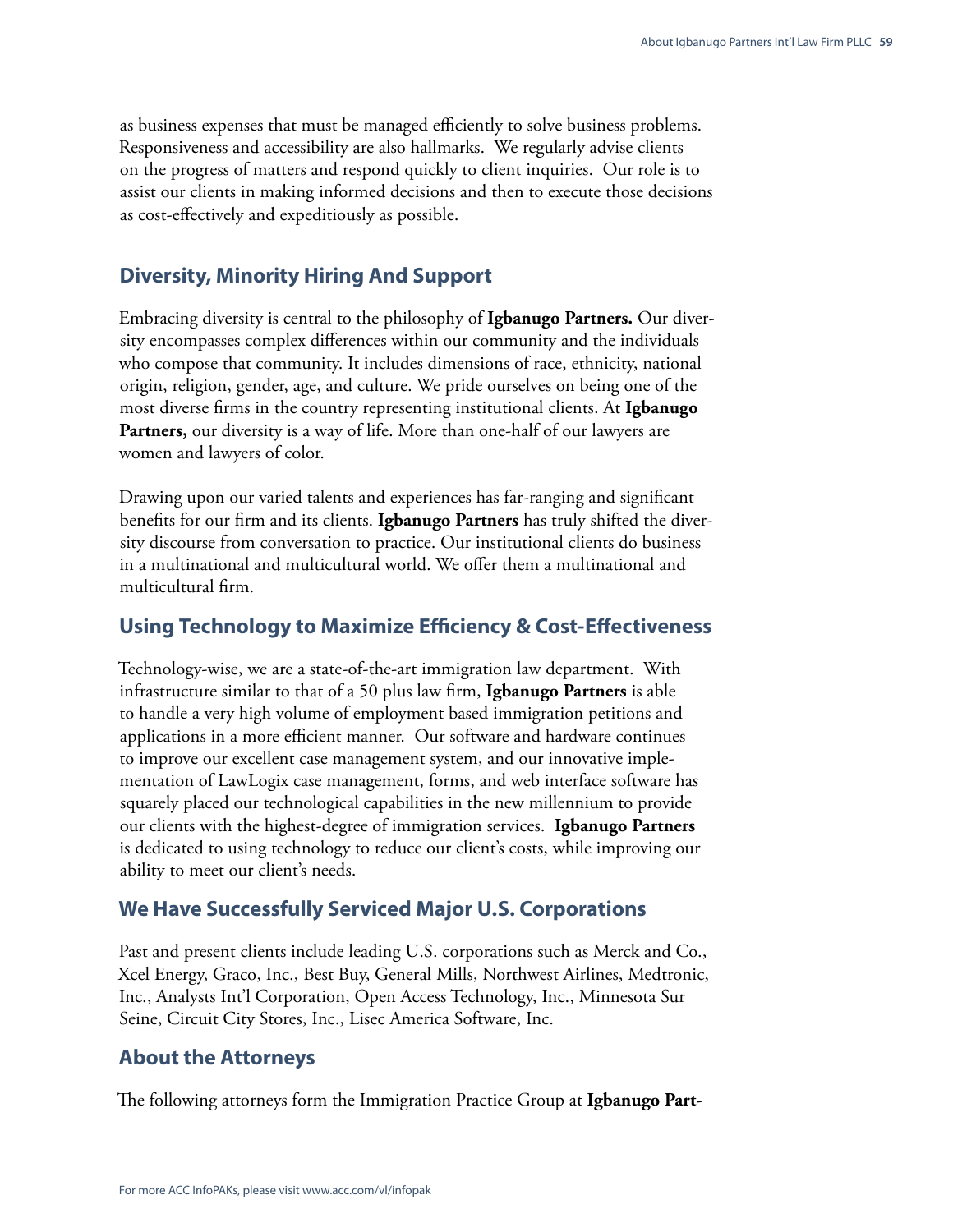#### **ners**:

**Herbert A. Igbanugo**, founding partner, received his J.D. from Hamline University School of Law in 1987; admitted to practice in the State of Minnesota and before numerous Federal District Courts, Second, Third, Fourth, Fifth, Seventh, Eighth, and Ninth Circuit Court of Appeals, U.S. Court of International Trade, and the U.S. Supreme Court; substantial experience in federal court litigation against the DHS and in navigating the complex maze of U.S. immigration statutes and regulations, including all areas of business immigration; member of the American Immigration Lawyers Association since 1989; has nineteen (19) years of experience in immigration law.

**Katie A. DeGrio,** associate attorney, received her J.D. from Hamline University School of Law in 2004; admitted to practice in the State of Minnesota and before the Federal District Court of Minnesota, Seventh and Eighth Circuit Court of Appeals; assists companies nationwide in obtaining permanent and temporary visa in all aspects of employment based immigration; specializes in EB-1 outstanding researcher petitions, H-1B specialty occupations, TN and NAFTA professionals, O visas (extraordinary ability) and P visas (cultural exchange) for athletes and entertainers; member of the American Immigration Lawyers Association since 2006.

**Christina Nsajja**, associate attorney, received her J.D. and L.L.M. from Hamline University School of Law in 2003; admitted to practice in the State of Minnesota and in East Africa (Uganda, Kenya and Tanzania); her immigration practice includes assisting companies nationwide in all aspects of employment-based immigration and related matters, including labor certifications, nonimmigrant visas, and permanent residency options for foreign national workers.

**Dyan Williams**, associate attorney, received her J.D. from William Mitchell College of Law in 2005; admitted to practice in the State of Minnesota and before the Eighth Circuit Court of Appeals; specializes in the areas of employment- and family-based immigration, naturalization, and nonimmigrant visas, including H-1B specialty occupations and L-1 intra-company transferees; member of the American Immigration Lawyers Associate since 2006.

#### **Contact:**

**Igbanugo Partners Int'l Law Firm PLLC** 250 Marquette Avenue, Suite 1075 Minneapolis, Minnesota 55401 Tel. 612-746-0360 Fax. 612-746-0370 www.igbanugolaw.com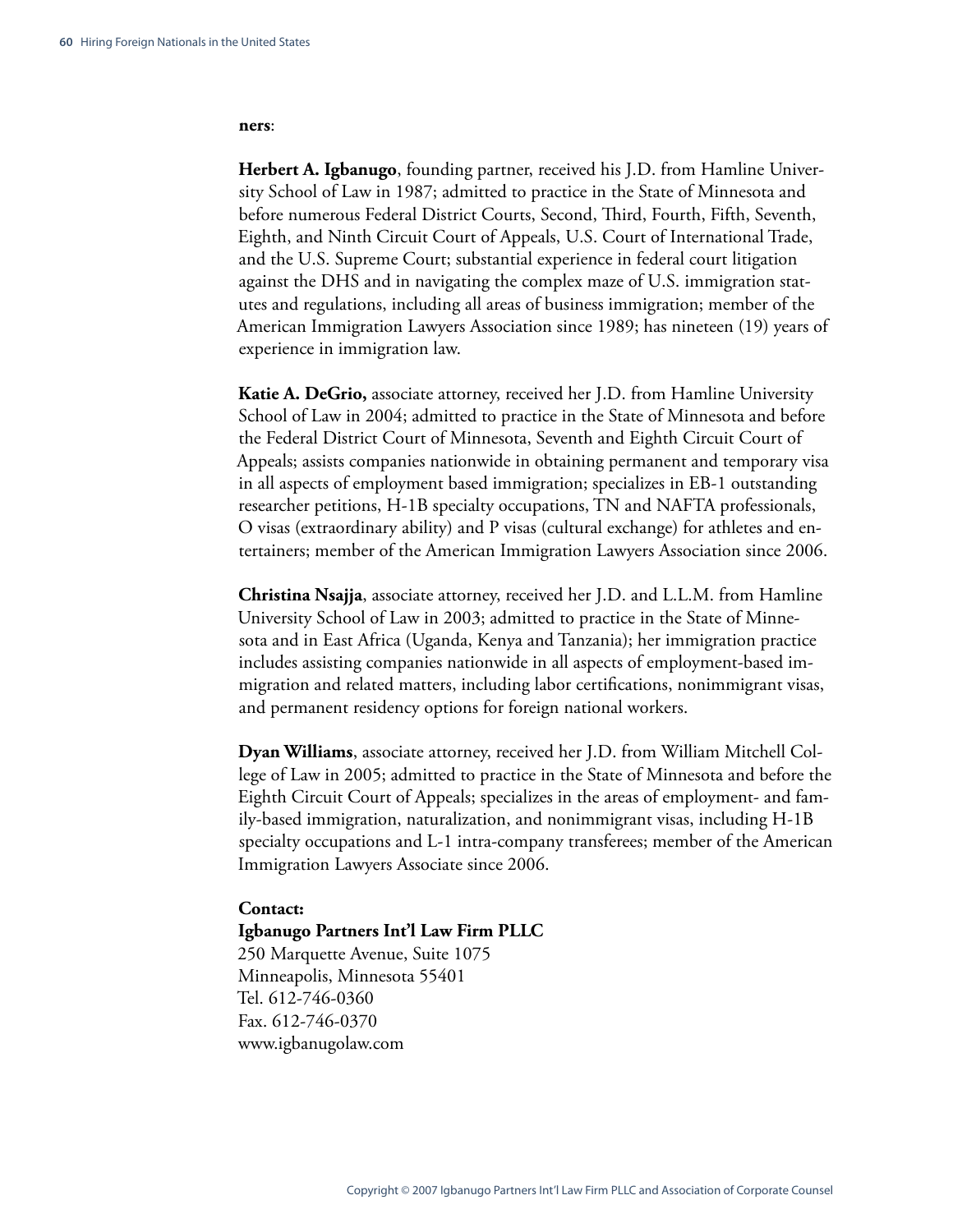# **Endnotes**

<sup>1</sup> Please see the last two pages of this InfoPAK for more information about the firm and attorneys in the Immigration Practice Group.

2 INA §101(a)(31); 8 U.S.C. §1101(a)(31).

3 If you are thinking of relocating or assigning a lawful permanent resident overseas, you should first contact an attorney. Knowledgeable immigration attorneys can help your foreign employees maintain their residence status and address the residency requirements for naturalization with the proper advanced planning.

4 The renewal option of a non-immigrant visa status depends on that specific visa category. Some non-immigrant categories allow the company to renew the status indefinitely (e.g., the O-1 is valid for an additional period of to three years. However, the validity is within the discretion of the USCIS officer adjudicating the case. TN visas are renewable in oneyear increments). Other non-immigrant visa categories only allow up to a six-year maximum period of stay. For instance, the H-1B non-immigrant visa status is valid for an initial period of three years with an option to renew (extend) for an additional three years. Please note that regulations now allow H-1B workers to extend their H-1B status beyond the six years if they have a labor certification application pending for more than 365 days and if the application was filed before the end of their fifth year. The foreign national may also be able to recapture time not spent in H-1B status. *See* 8 C.F.R. § 214.2(h)(13).

5 We have applied a step-by-step analysis for common employment-based non-immigrant and immigrant visa categories. We have not covered all employment-based visas available to foreign nationals.

6 Appropriate fields are defined to include but are not limited to architecture, engineering, mathematics, physical sciences, social sciences, medicine and health, education, business specialties, accounting, law, theology, and the arts. 8 C.F.R. §214.2(h)(4)(ii).

7 Depending on the number of foreign national employees, a company should develop a system to handle the unique employment issues that may arise with foreign nationals and which differ from the issues arising with their homebased employees. For instance, a global company with a large number of foreign national employees constantly being transferred around the world may want to create an immigration division to handle the relocation and visa issues of its foreign national employees. The same company can

also have the in-house immigration division deal with the human resources and compliance issues of foreign national employees and work with outside immigration counsel. Alternatively, companies that rarely hire foreign nationals may find it most efficient to have their human resources department work closely with outside counsel that specializes in immigration law.

8 Personal information may include the foreign national's foreign address and phone number (if entering the U.S. from abroad) and information about his or her immediate family members (including name, sex, age, and country of birth).

9 When immigration counsel has received the necessary information, he or she files a petition with the USCIS Vermont Service Center. In the case of the H-1B filing, the petition includes a filing fee of \$190 for standard processing, training fee of \$750 (for employers with 25 or less employees) or \$1,500 for employers with 25 or more employees and \$500 anti-fraud prevention and detection fee; (Optional Form I-907 with a filing fee of \$1,000 for premium processing), Form I-129 with H Supplement, Form I-129W, Form G-28 which authorizes the attorney to file on behalf of the company, a copy of the foreign national's university degree(s) with English translation and educational credentials evaluation if necessary for a foreign university, and a detailed company letter of support.

<sup>10</sup> The Labor Condition Application can be completed on-line at *www. lca.doleta.gov*. The application form is a prerequisite to H-1B approval.

<sup>11</sup> In the past, if the company was "H-1B dependent" it had to comply with additional attestation requirements but those requirements are no longer enforced. The attestations for H-1B dependent employers were part of a temporary law that ended on September 30, 2003, and they have not been renewed but the concept may return as part of a future H-1B legislative package. The H-1B dependent attestations were intended to ensure that U.S. workers were not replaced with H-1B workers and that employers attempted to locate qualified U.S. workers before hiring H-1B workers. Please see the article, "Globalization of the Workforce U.S. Immigration Law" for further information. www.acca.com/protected/ legres/immigration/globalization.html

<sup>12</sup> The regulations make a SWA prevailing wage determination the only safe harbor in the event of a challenge or complaint. 20 C.F.R. §655.731.

<sup>13</sup> There are different USCIS service centers assigned to certain geographical areas within the U.S. Please go to www.uscis.gov for a list of service centers. Also, please go to http://uscis.gov/graphics/index.htm for the appropriate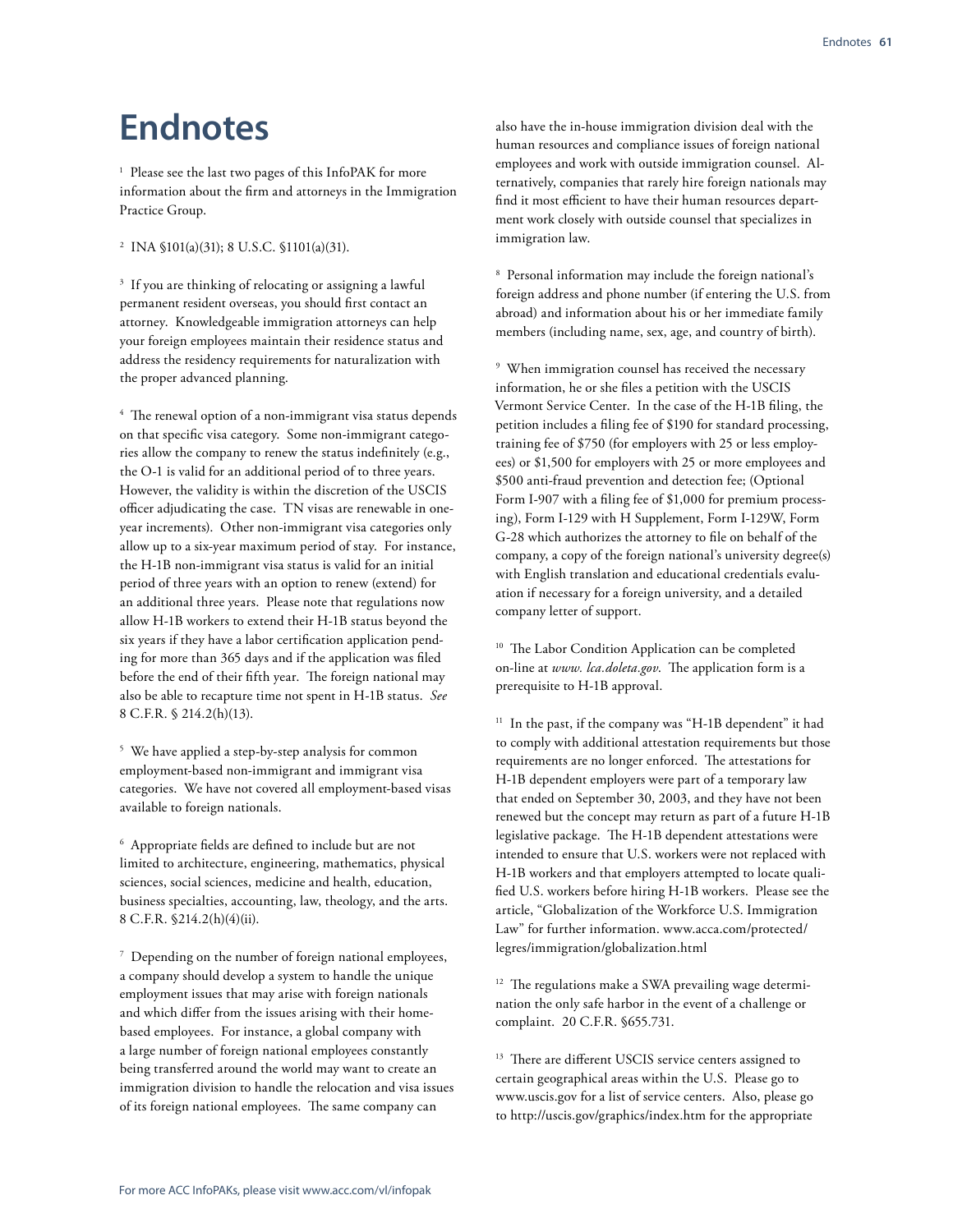USCIS forms and http://www.dol.gov/dol/regs/main.htm for compliance assistance.

<sup>14</sup> Under the American Competitiveness in the Twenty-first Century Act of 2000 ("AC21"), Congress addressed some concerns of H-1B foreign nationals and employers by raising the number of H-1B visa allotments from 115,000 per year to 195,000 per year, but the increase was only effective for fiscal years 2001 through 2003. In fiscal year 2008 (which runs from October 1, 2007, through September 30, 2008), the USCIS the cap is 65,000 H-1B visas for the year. The cap applies to foreign nationals who have never held H-1B status and now seek such classification. Free trade agreements with Chile and Singapore set aside 1,400 visas for Chilean professionals and 5,400 for individuals from Singapore. These numerical limits are registered against the annual H-1B cap of 65,000.

<sup>15</sup> Male applicants between the ages of 16 and 45 must also complete Form DS-157. A copy of this form and fee information can be found at http://travel.state.gov/visa\_services. html.

<sup>16</sup> This is also an ideal time to consider sponsorship for the foreign national's green card (permanent residency). The permanent residency process can take several years to complete. The lengthy wait is due to the fact that currently there is a retrogression in certain visa categories.

<sup>17</sup> INA  $$214(g)(7); 8$  U.S.C.  $$1184(g)(7)$ .

18 INA §214(m); 8 U.S.C. §1184(m).

19 INA §214(g)(1)(A); 8 U.S.C. §1184(g)(1)(A).

<sup>20</sup> "The petition may not be filed or approved earlier than six months before the date of actual need for the beneficiary's services or training."  $8$  C.F.R.  $$214.2(h)(9)(i)(B)$ .

<sup>21</sup> INA §214(g)(5), (6), and (7); 8 U.S.C. §1184(g)(5), (6), and (7).

22 Excerpted from: "Cap's Up! Hiring the H-1B Visa Nonimmigrant Specialist," by J. Christopher Erb, ACCA Docket (July/August 2001), *available at* http://www.acca.com/protected/pubs/docket/ja01/caps2.php

23 *See* 8 C.F.R. § 214.2(I)(1)

<sup>24</sup> If the employer has a Blanket L Petition, the period of time that the foreign employee must have worked for the transferring company overseas increased from 6 months to one year, as of June 6, 2005. For existing Blanket L-1 Petitions approved prior to June 6, 2005, however, the 6-month rule still applies. Therefore, an employer who had a Blanket Petition approved prior to June 6, 2005 may continue to bring in blanket qualified workers who have only 6 months of qualifying employment.

<sup>25</sup> For purposes of our discussion, intra-company transferees are foreign nationals that have been employed with the petitioning company (or the parent, one of its affiliates, subsidiaries, or branches) and are now being transferred to the U.S. parent, affiliate, subsidiary or branch.

<sup>26</sup> The period of time is six months, not one year, for individuals utilizing a Blanket L-1 Petition that was approved prior to June 6, 2005.

27 Similar to the H-1B visa extension, an L-1A non-immigrant may remain on a company's payroll after the L-1A extension has been filed even if his or her current L-1A has expired.

28 Unlike for the H-1B, a Labor Condition Application is not necessary for L-1A/L-1B petitions. Further, the company does not have to maintain public access files in accordance with Department of Labor regulations.

29 USCIS is required to adjudicate all L-1 petitions within 30 days of filing but it often fails to meet this requirement. INA §214.2(l)(16).

30 8 C.F.R. §214.2(l)(1)(ii)(D).

 $31$  The L-1A provides a potential avenue to obtain permanent residence through an immigrant petition in the priority worker category for multinational managers (as discussed in Part III), meaning that the applicant would be able to avoid the involved labor certification process.

 $32 \text{ } 8 \text{ } C.F.R. \text{ } $214.2(l)(4)(i).$ 

<sup>33</sup> To find out who qualifies for a TN visa, how the TN visa is obtained, how an application for extension of temporary stay can be made, and the NAFTA Professional Job Series List, please see http://travel.state.gov/visa/tempvisitors\_ types\_temp\_nafta.html

<sup>34</sup> Under the provisions of NAFTA, the petition requirements for Mexican non-immigrant professionals ended at midnight on December 31, 2003.

35 9 FAM §41.59 N6.

36 9 FAM §41.59, N11.

<sup>37</sup> If the employer chooses to extend the foreign national's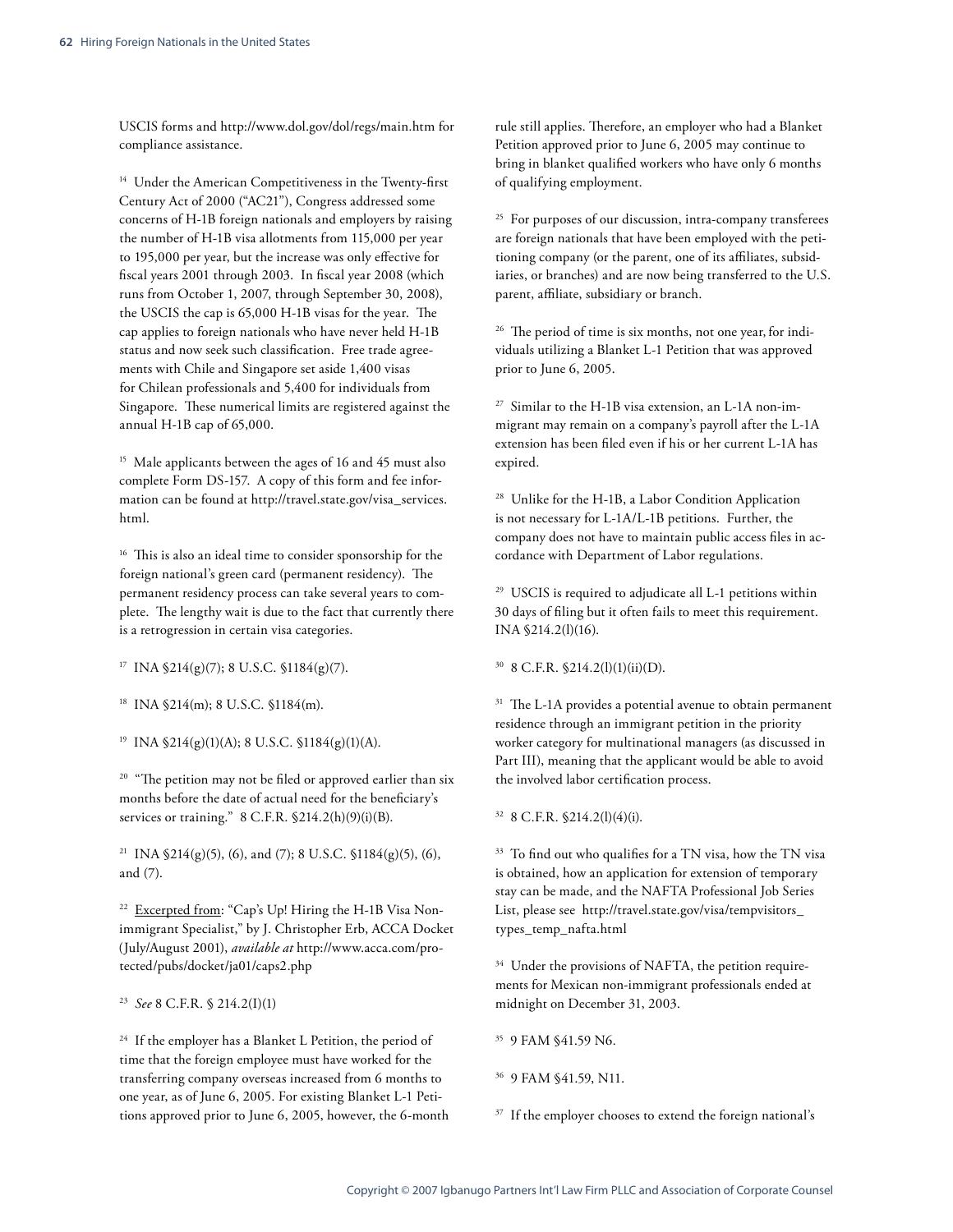TN status for an additional year, the foreign national will need to apply for a new TN admission at the Canadian or Mexican border. If the foreign national or company would rather process the TN extension in the U.S., he or she can only do so through the appropriate USCIS Service Center.

 $38$  8 C.F.R.  $$214.2(o)(1)(ii)(A)(1)$ .

39 22 C.F.R. §41.31(b)(1).

- 40 22 C.F.R. §41.31(b)(2).
- 41 9 FAM §14.31, N.5.
- 42 Pub. L. No. 107-56, 115 Stat. 272 (USA Patriot Act).

43 For more details, see http://travel.state.gov/visa/temp/ without/without\_1990.html (current as of February 19, 2007). .

- 44 Public L. No. 99-603, 100 Stat. 3359
- 45 8 C.F.R. §274a.12(b)(1) to (2).

46 For the list of identity and employment authorization documents, see 8 C.F.R. §274a.2(b)(1)(v).

47 INA §274A; 8 U.S.C. §1324a

48 INA §274A(e)(4)(A), 8 U.S.C. §1324a(e)(4)(A)

49 INA §274A(e)(5), 8 U.S.C. §1324a(e)(5)

50 INA §274A(f), 8 U.S.C. §1324a(f)

51 INA §274B(a)(1), 8 U.S.C. §1324b(a)(1)

52 An employer may not limit its hiring policy to citizens or permanent residents but it may limit its hiring policy to persons with current employment authorization or even to IRCA protected individuals provided such a policy does not lead to national origin discrimination. Protected individuals under IRCA for citizenship status discrimination are U.S. citizens, permanent residents, temporary residents, refugees, and asylees. INA §274B(a)(3), 8 U.S.C. §1324b(a)(3).

53 INA §274B(a)(6), 8 U.S.C. §1324b(a)(6).

54 Depending on the temporary visa's maximum period of stay and the type of employment visa the foreign national currently holds, the company may need to devote approximately three years to obtaining the green card.

55 The rationale here is that foreign nationals who meet the

stringent EB-1 requirements would not be displacing qualified U.S. workers because they are at the very top of their fields and thus are members of an elite group of experts.

56 A labor certification is not required for national interest waiver applications in the EB-2 category.

57 The EB-1 Individuals of Extraordinary Ability visa is not limited to previous O-1 visa holders. Any non-immigrant visa holder can receive a green card based on this first preference if he or she has the required credentials.

58 8 C.F.R. §204.5(h).

59 8 C.F.R. §204.5(h)(3)(i) to (x).

60 8 C.F.R. §204.5(i)(3).

- $61$  8 C.F.R.  $$204.5(i)(2)$ .
- 62 8 C.F.R. §204.5(j).
- 63 8 C.F.R. §204.5(k)(2).

64 INA 203(b)(2)(B)(i) and 56 Fed.Reg. 60900 (Nov. 29, 1991).

65 Int. Dec. 3363 (Comm'r 1998).

66 For more information, please see http://workforcesecurity. doleta.gov/foreign/perm.asp

67 The processing time for the Adjustment of Status application vary dramatically by Service Center but can take anywhere from one to three years. While the Adjustment of Status application is pending, the foreign national and his or her immediate family members may file other forms to work in the United States and travel abroad. Specifically, the foreign national and all family members over the age of 14 may file a Form I-765, Application for Employment Authorization, to work in the United States for any employer. The USCIS now allows the I-765 form to be filed online. The Form I-131, Application for Travel Document, allows the foreign national and all family members to travel abroad. Before the foreign national and family members leave the U.S., the USCIS must approve their Form I-131 applications and issue travel documents for them to present at the port of entry upon their return to the U.S. An exception to this advance parole requirement applies to adjustment applicants traveling with valid H-1B or L-1 visas. See Glossary of Terms for definition of "advance parole requirement".

68 It will take time for the foreign national to actually receive the green card in the mail. During that time, the